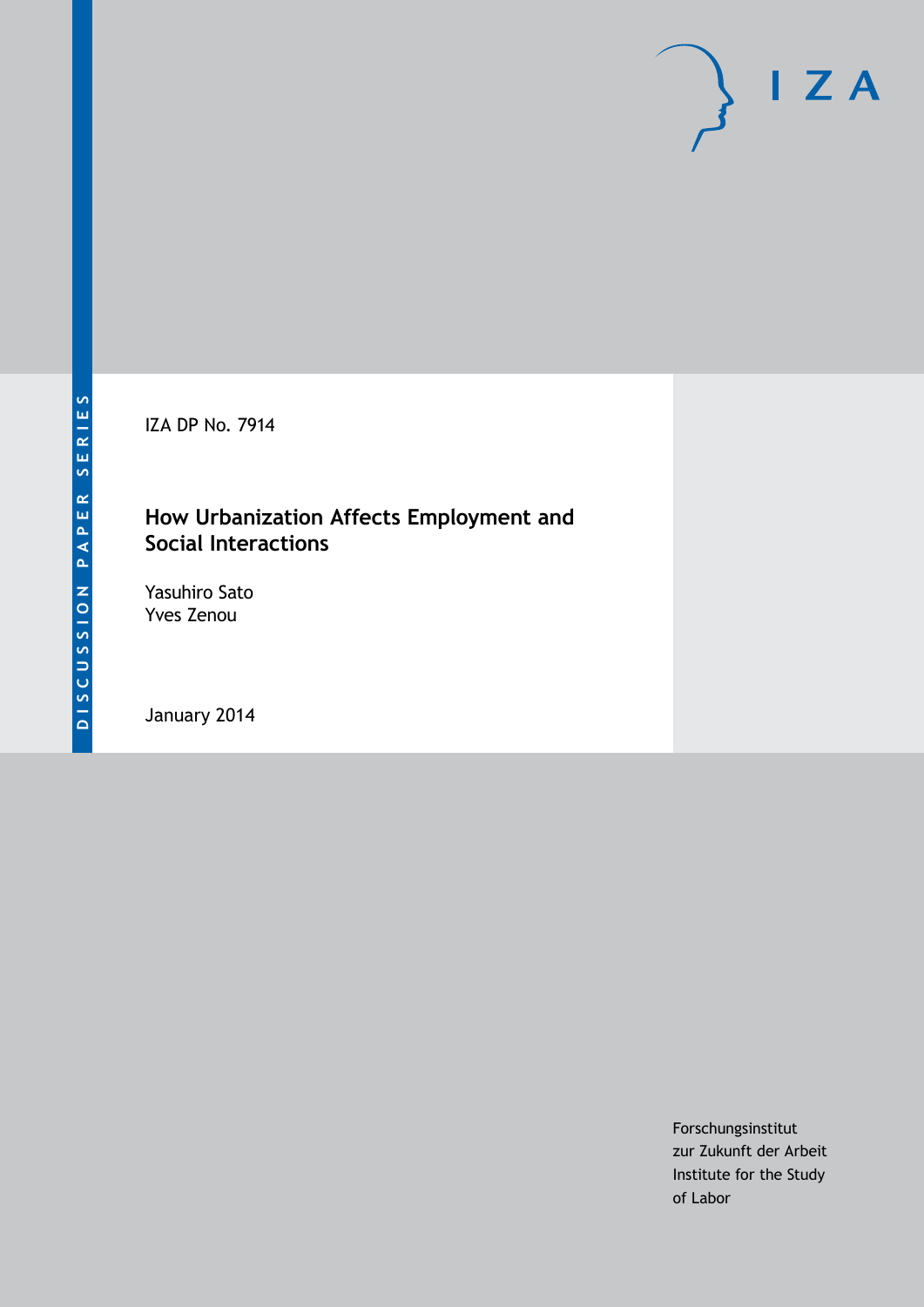# **How Urbanization Affects Employment and Social Interactions**

## **Yasuhiro Sato**

*Osaka University*

## **Yves Zenou**

*Stockholm University, IFN, CEPR and IZA*

Discussion Paper No. 7914 January 2014

IZA

P.O. Box 7240 53072 Bonn Germany

Phone: +49-228-3894-0 Fax: +49-228-3894-180 E-mail: [iza@iza.org](mailto:iza@iza.org)

Any opinions expressed here are those of the author(s) and not those of IZA. Research published in this series may include views on policy, but the institute itself takes no institutional policy positions. The IZA research network is committed to the IZA Guiding Principles of Research Integrity.

The Institute for the Study of Labor (IZA) in Bonn is a local and virtual international research center and a place of communication between science, politics and business. IZA is an independent nonprofit organization supported by Deutsche Post Foundation. The center is associated with the University of Bonn and offers a stimulating research environment through its international network, workshops and conferences, data service, project support, research visits and doctoral program. IZA engages in (i) original and internationally competitive research in all fields of labor economics, (ii) development of policy concepts, and (iii) dissemination of research results and concepts to the interested public.

IZA Discussion Papers often represent preliminary work and are circulated to encourage discussion. Citation of such a paper should account for its provisional character. A revised version may be available directly from the author.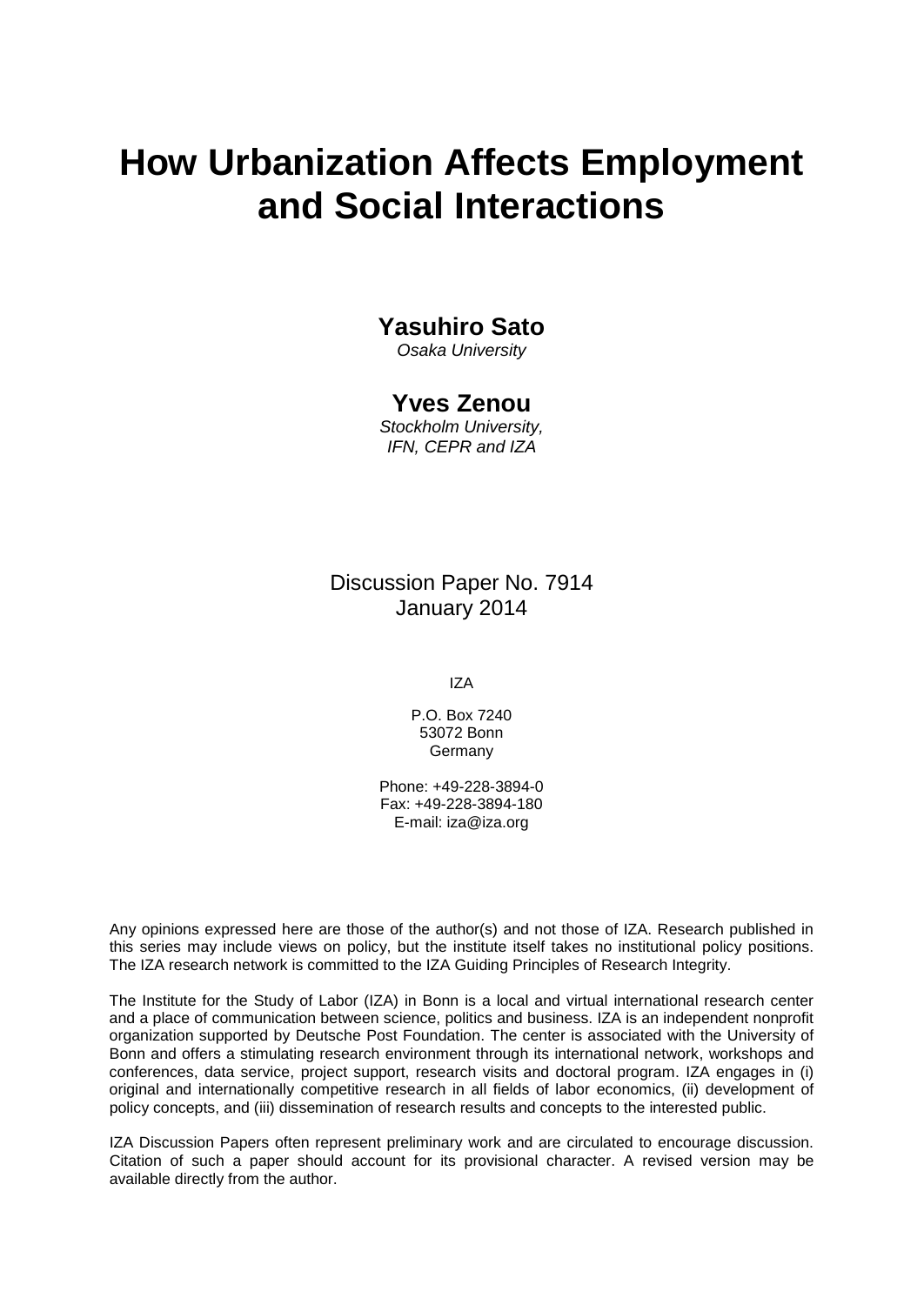IZA Discussion Paper No. 7914 January 2014

## **ABSTRACT**

## **How Urbanization Affects Employment and Social Interactions**

We develop a model where the unemployed workers in the city can find a job either directly or through weak or strong ties. We show that, in denser areas, individuals choose to interact with more people and meet more random encounters (weak ties) than in sparsely populated areas. We also demonstrate that, for a low urbanization level, there is a unique steady-state equilibrium where workers do not interact with weak ties, while, for a high level of urbanization, there is a unique steady-state equilibrium with full social interactions. We show that these equilibria are usually not socially efficient when the urban population has an intermediate size because there are too few social interactions compared to the social optimum. Finally, even when social interactions are optimal, we show that there is overurbanization in equilibrium.

JEL Classification: J61, R14, R23

Keywords: weak ties, strong ties, social interactions, urban economics, labor market

Corresponding author:

Yves Zenou Stockholm University Department of Economics 106 91 Stockholm Sweden E-mail: [yves.zenou@ne.su.se](mailto:yves.zenou@ne.su.se)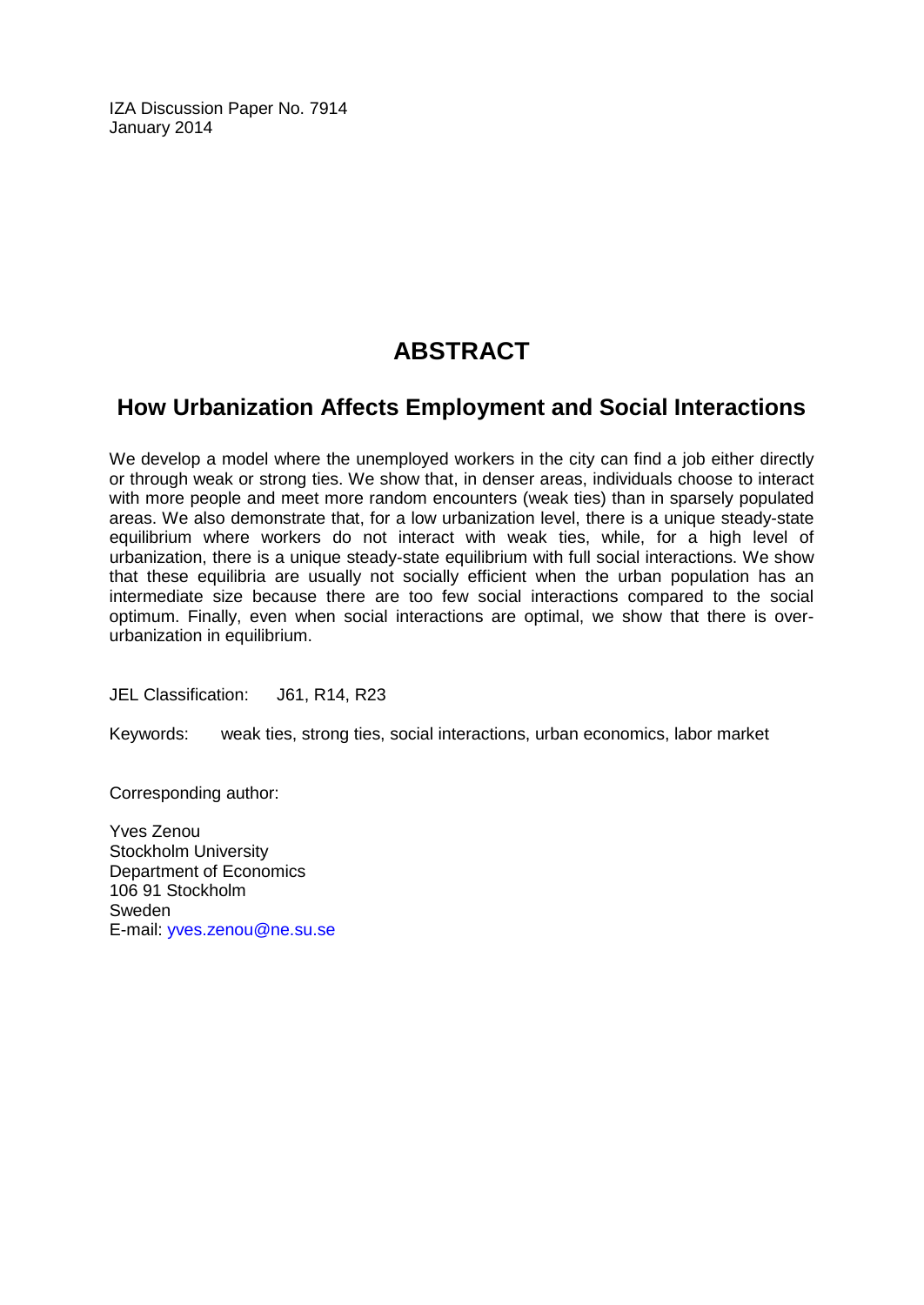## 1 Introduction

It is well-established that in denser and more populated areas (such as big cities), individuals have more random contacts (weak ties) and thus are more likely to have bigger networks than in less dense areas. Sociologists argue that relationships in large cities are less personal. People in large cities, in comparison with people in small towns or rural areas, experience general deficits in the quality of interpersonal relations (strong ties).<sup>1</sup> However, people in small towns or rural areas base their social networks on the limited number of people who live nearby whereas people in large cities have a great deal of choice in constructing their social networks and can seek out others with similar values, interests, and life-styles.<sup>2</sup> As a result, urbanites are less likely than rural dwellers to base their personal networks on traditional sources (such as family) and are more likely to include voluntary sources, such as friends, coworkers and club members.

The aim of this paper is to propose a simple model that captures and explains these facts and analyze the consequences in the labor market.

To be more precise, we develop a model where each agent meet strong and weak ties that can help them find a job.<sup>3</sup> We define a weak tie when the social interaction between two persons is *transitory* (like for example random encounters). On the contrary, a person has a strong-tie when the relationship is repeated over time, for example members of the same family or very close friends.<sup>4</sup> Each individual can be in three different states: either she is unemployed and her strong tie is also unemployed or she is unemployed and her strong tie is employed (or the reverse) or both are employed. Workers move between the city and the rural area. In the city, the unemployed workers can find a job either directly or through weak and strong ties and the unemployed workers have to decide how much time (effort) to spend with weak ties. This depends on own effort, on agglomeration economics (since in denser areas, workers tend to meet more people) and on the competition in the labor market (the more employed workers live in the city, the easiest is to meet one of them; the same is true for the unemployed workers).

<sup>&</sup>lt;sup>1</sup>This is the perspective of the so-called *social disorganization* theory and the *social capital* literature (see e.g. Wirth, 1938, Coleman, 1988, and Putman, 1993, 2001).

<sup>&</sup>lt;sup>2</sup>This is the so-called *subculture* theory (see e.g. Fisher 1976, 1982).

<sup>&</sup>lt;sup>3</sup>The fact that workers use their friends and relatives (social networks) to find a job is well-documented. See, e.g. Ioannides and Loury (2004).

<sup>&</sup>lt;sup>4</sup>This is not the precise definition of weak ties first used by Granovetter. In Granovetter's (1973), weak ties are expressed in terms of lack of overlap in personal networks between any two agents; i.e. weak ties refer to a network of acquaintances who are less likely to be socially involved with one another. Formally, two agents A and B have a weak tie if there is little or no overlap between their respective personal networks. Vice versa, the tie is strong if most of A's contacts also appear in B's network.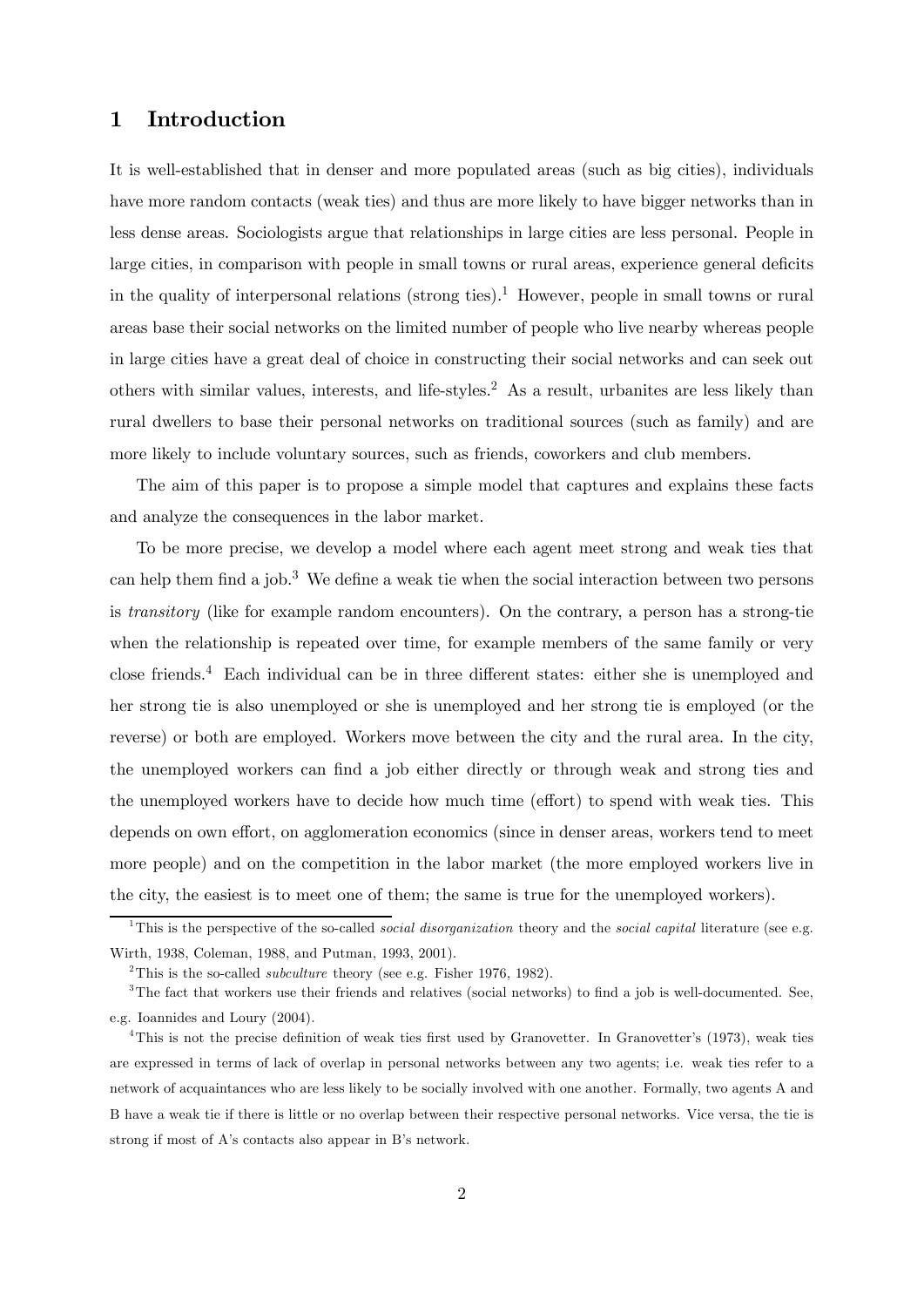We show that, in denser areas (i.e. more populated areas like cities), individuals choose to interact with more people and meet more random encounters (weak ties) than in sparsely populated areas. Although those relationships may not be personal nor strong, yet those weak ties are the ones to matter most for providing social support, in particular in finding jobs. We also demonstrate that, for low urbanization levels, there is a unique steady-state equilibrium where workers do not interact with weak ties, while, for high level of urbanization, there is a unique steady-state equilibrium with full social interactions. We finally show that these equilibria are usually not socially efficient when the urban population has an intermediate size because there are too few social interactions compared to the social optimum. Even when social interactions are optimal, we show that there is over-urbanization in equilibrium.

The rest of the paper unfolds as follows. In the next section, we describe the relation to the literature. Section 3 describes the basic environment of the model while, in Section 4, we determine the steady-state equilibrium. In Section 5, we derive the comparative statics properties of our equilibrium and discuss the efficiency results in Section 6. Finally, Section 7 concludes the paper. All the proofs of the propositions can be found in the Appendix.

### 2 Related literature

Our paper contributes to the literature on "social interactions and cities", which is a small but growing field. There are, in fact, few papers that explicitly model both aspects.

Urban economics and economics of agglomeration There is an important literature in urban economics looking at how interactions between agents create agglomeration and city centers.5 However, very few models have put forward the role of social interactions in the agglomeration process. Beckmann (1976) was among the first to propose an urban model with global social interactions. This model describes the urban structure of a single city and shows that, in equilibrium, agents are distributed according to a unimodal spatial distribution. More recently, Mossay and Picard (2011, 2013) propose interesting models in which each agent visits other agents so as to benefit from face-to-face communication (social interactions) and each trip involves a cost which is proportional to distance. The models provide an interesting discussion of spatial issues in terms of use of residential space and formation of neighborhoods and show under which condition different types of city structure emerge. Furthermore, Ghiglino and Nocco (2012) extend the standard economic geography model a la Krugman to incorporate conspicuous

 $5$ See Fujita and Thisse (2013) for a literature review.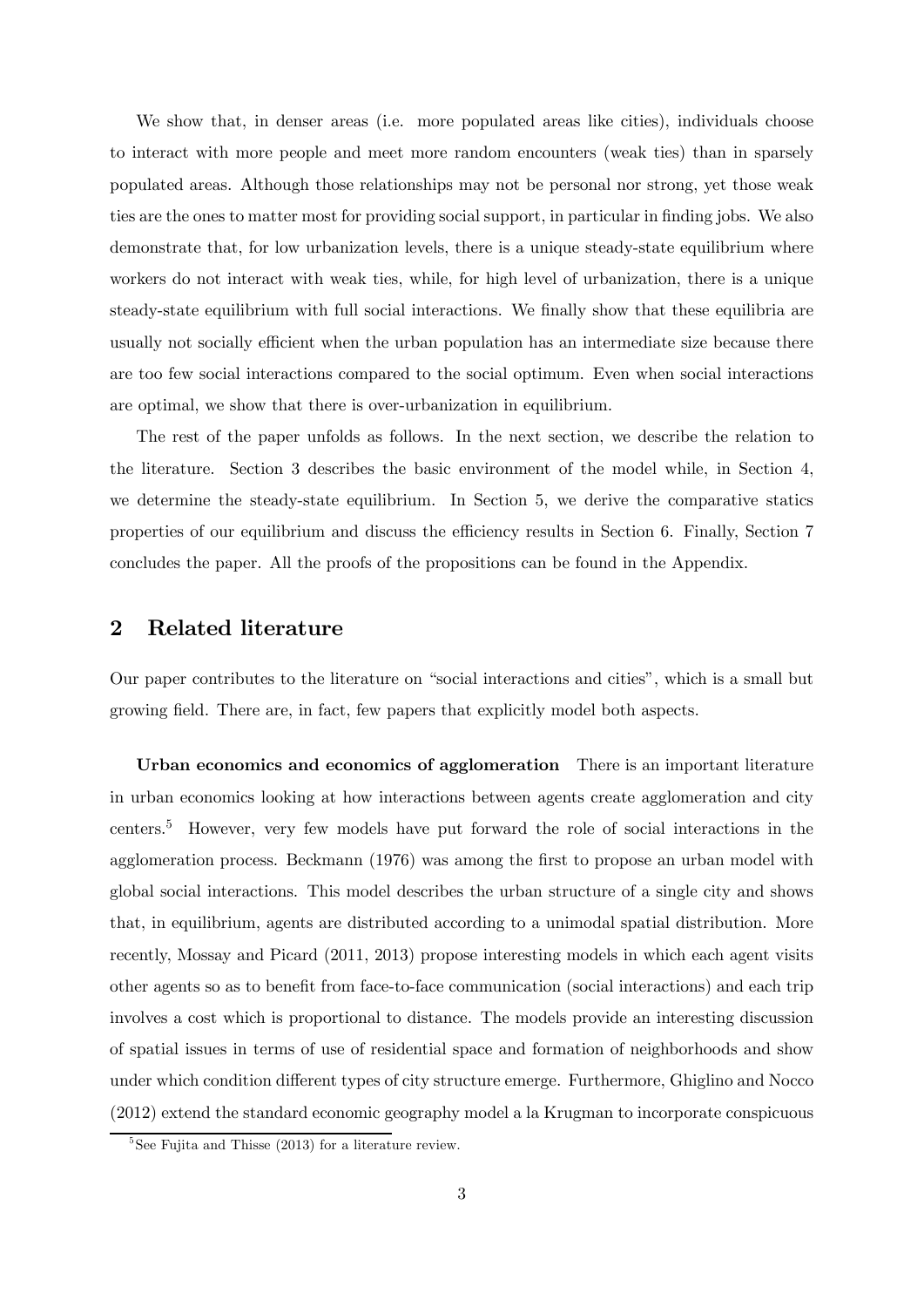consumption. In their model, agents are sensitive to comparisons within their own type group as well as with agents that are outside their own type group. They show that agglomeration patterns depend on the network structure where agents are embedded in. All these models are different from ours since there is no labor market and weak and strong ties are not explicitly modeled.

Peer effects, social networks and urbanization There is a growing interest in theoretical models of peer effects and social networks (see e.g. Akerlof, 1997; Glaeser et al., 1996; Ballester et al., 2006; Calvó-Armengol et al., 2009). However, there are very few papers that explicitly consider the interaction between the social and the geographical space.<sup>6</sup> Brueckner et al. (2002), Helsley and Strange (2007), Brueckner and Largey (2008) and Helsley and Zenou (2014) are exceptions but, in all these models either the labor market is not included or weak and strong ties are not modeled. Zenou (2013) is the only paper that has both aspects but the focus is totally different since the paper mainly explains the differences between blacks and whites in terms of labor market outcomes.<sup>7</sup> Schelling (1971) is clearly a seminal reference when discussing social preferences and location. Shelling's model shows that, even a mild preference for interacting with people from the same community can lead to large differences in terms of location decision. Indeed, his results suggest that total segregation persists even if most of the population is tolerant about heterogeneous neighborhood composition.8 Our model is very different from models a la Schelling since we focus on weak and strong ties and their impact on labor-market outcomes.

To the best of our knowledge, our paper is the first one to provide a model that shows how urbanization affects social interactions. We show that workers interact more with their weak ties in more urbanized areas. Thus, the paper provides a first stab at a very important question in both social networks and urban economics.

 $6R$ ecent empirical researches have shown that the link between these two spaces is quite strong, especially within community groups (see e.g. Bayer et al., 2008; Hellerstein et al., 2011; Ioannides and Topa, 2010; Patacchini and Zenou, 2012; Topa, 2001). See also Ioannides (2012, Chap. 5) who reviews the literature on social interactions and urban economics.

<sup>7</sup>See also Calvó-Armengol et al. (2007), Calvó-Armengol and Jackson (2004) and Zenou (2014) for models of weak and strong ties in the labor market but where the urban space is not modeled.

<sup>&</sup>lt;sup>8</sup>This framework has been modified and extended in different directions, exploring, in particular, the stability and robustness of this extreme outcome (see, for example, Zhang, 2004 or Grauwin et al., 2012).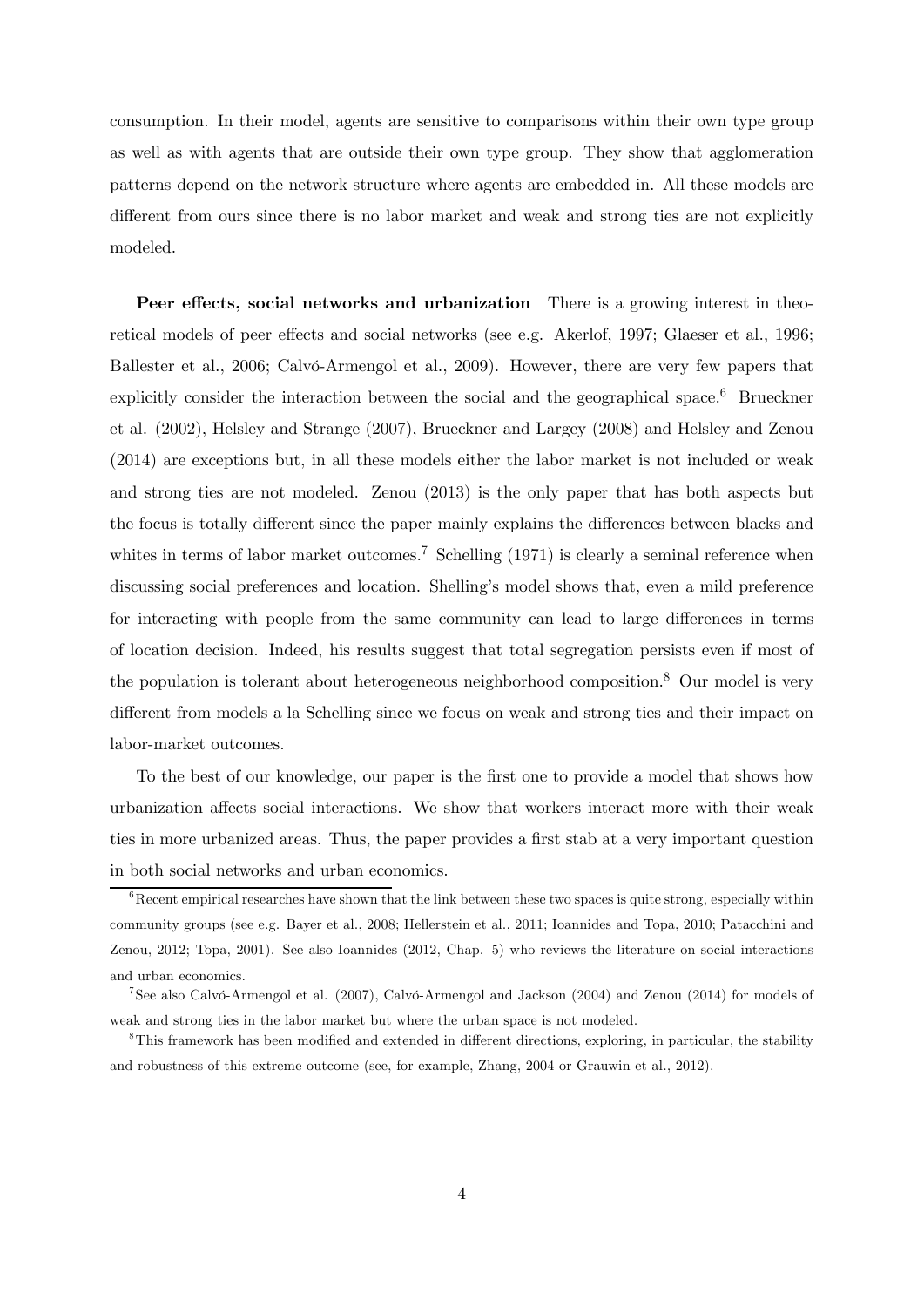## 3 Basic environment

The total size of the population is  $N$ . People can live either in the city, which population size is  $N_c$ , or in the rural area, with population size of  $N_r$ , with  $N_r + N_c = N$ .

#### 3.1 Dyads

We assume that individuals belong to mutually exclusive two-person groups, referred to as dyads. We say that two individuals belonging to the same dyad hold a strong tie to each other. We assume that dyad members do not change over time. A strong tie is created once and for all and can never be broken. We can think, for example, of a married couple (or members from the same family) so that they tend to stay together for a long time.

Each individual can be in either of two different states: employed or unemployed. Dyads, which consist of paired individuals, can thus be in three different states,  $9$  which are the following:

- (i) both members are employed –we denote the number of such dyads by  $d_2$ ;
- (ii) one member is employed and the other is unemployed  $(d_1)$ ;
- (*iii*) both members are unemployed  $(d_0)$ .

#### 3.2 Aggregate state

By denoting the employment level and the unemployment level in the city at time t by  $E_c(t)$ and  $U_c(t)$ , we have:

$$
\begin{cases}\nE_c(t) = 2d_2(t) + d_1(t) \\
U_c(t) = 2d_0(t) + d_1(t)\n\end{cases}
$$
\n(1)

Since the total urban population is  $N_c$ , we have

$$
E_c(t) + U_c(t) = N_c \tag{2}
$$

or, alternatively,

$$
d_2(t) + d_1(t) + d_0(t) = \frac{N_c}{2}
$$
\n(3)

#### 3.3 Rural versus urban areas

We assume that only people belonging to a  $d_0$  dyad can freely choose where to live between the urban and the rural area. The other people, belonging either to a  $d_1$  or  $d_2$  dyad, who are mostly

 $9^9$ The inner ordering of dyad members does not matter.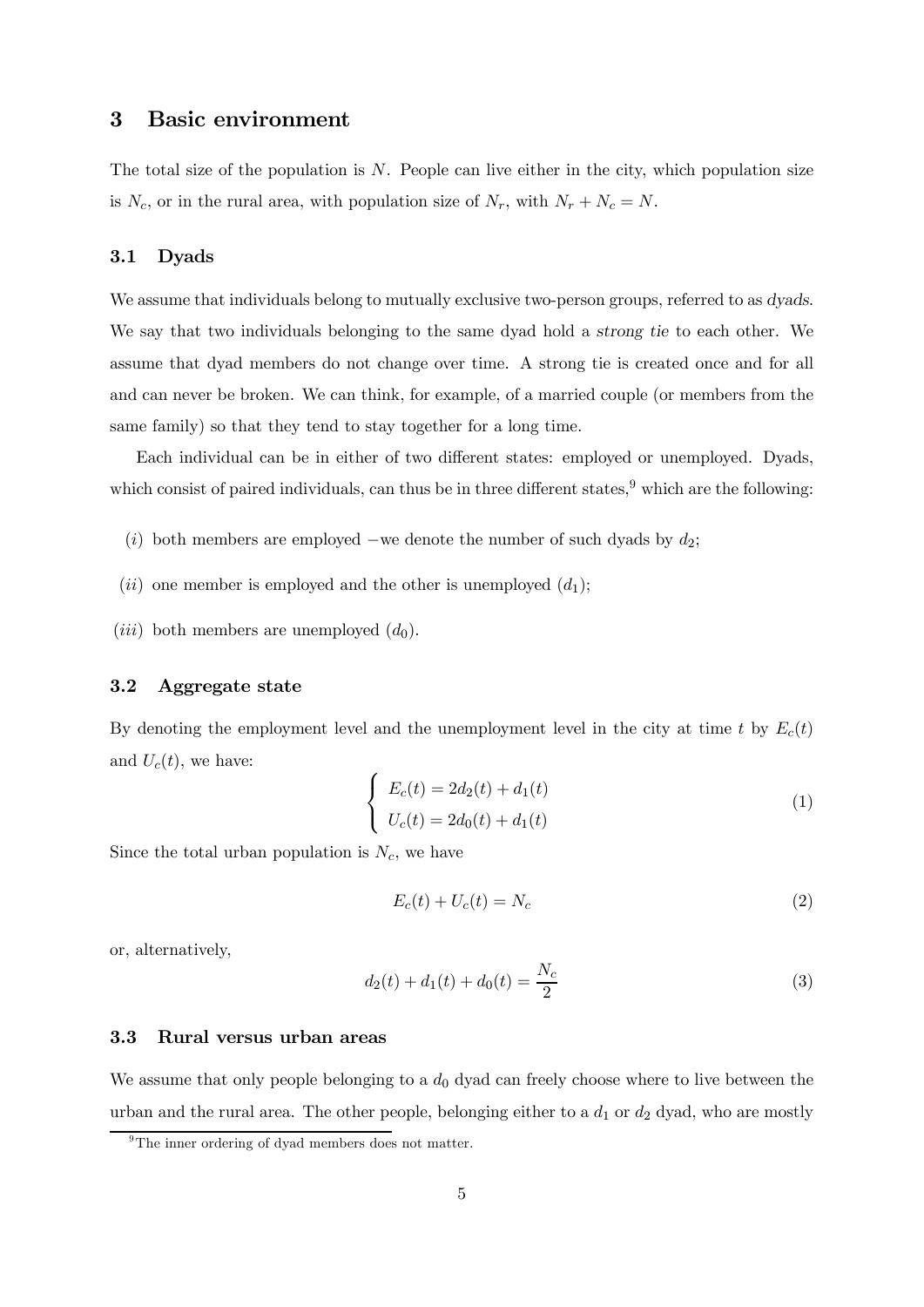employed, stay for ever in the city c. This is because workers in a  $d_0$  dyad are all unemployed and thus are ready to move to improve their utility. On the contrary, workers from the other dyads, who are mostly employed, will not find it optimal to move to the rural area. We can easily show that this is optimal in equilibrium.

#### 3.4 Labor market

The *rural labor market* is perfectly competitive and has no friction. In other words, everybody can obtain a job in the rural area and it is assumed that the rural wage is flexible enough to guarantee that there is full-employment.<sup>10</sup> The wage in the rural area  $w_r$  is thus determined by the marginal productivity of workers, i.e.

$$
w_r = f'(N - N_c) \tag{4}
$$

As usual, we assume that  $f'(.) > 0$  and  $f''(.) \leq 0$  and that the Inada conditions hold. These assumptions reflect the implicit assumption that the land endowment is limited and the agricultural sector exhibits decreasing returns with respect to labor input.

#### 3.5 Information transmission in the city

The labor market in the city is not perfectly competitive because, for example, of search frictions. Let us now describe the information transmission about jobs in the city.

Each job offer is taken to arrive to both employed and unemployed workers at rate  $\lambda$ . If an employed worker hears about a job, she automatically direct it to her strong tie. This is a convenient modelling assumption, which stresses the importance of on-the-job information (Ioannides and Loury, 2004). All jobs and all workers are identical (unskilled labor) so that all employed workers obtain the same wage  $w_c$ . Therefore, the employed workers, who hear about a job, pass this information on to their current matched partner since they cannot use this information for themselves. They can also transmit this job information to a weak tie if they meet one.

As stated above, we assume that only members of a  $d_0$  dyad can migrate. Since they are newcomers in the city relatively to other dyad members, an unemployed worker in a  $d_0$  dyad is assumed to have no social connections, i.e. no contact with weak ties. This is because it takes

 $10$ This is a standard assumption in the migration literature (see e.g. Zenou, 2011) and it does make sense, especially in developing countries, where jobs in rural areas are mostly from the agricultural sector and easy to obtain. Also many rural firms are family related and thus coordination failures and thus search frictions should not be too large (see e.g. Yamada, 1996; Marcouiller et al., 1997; Maloney, 1999).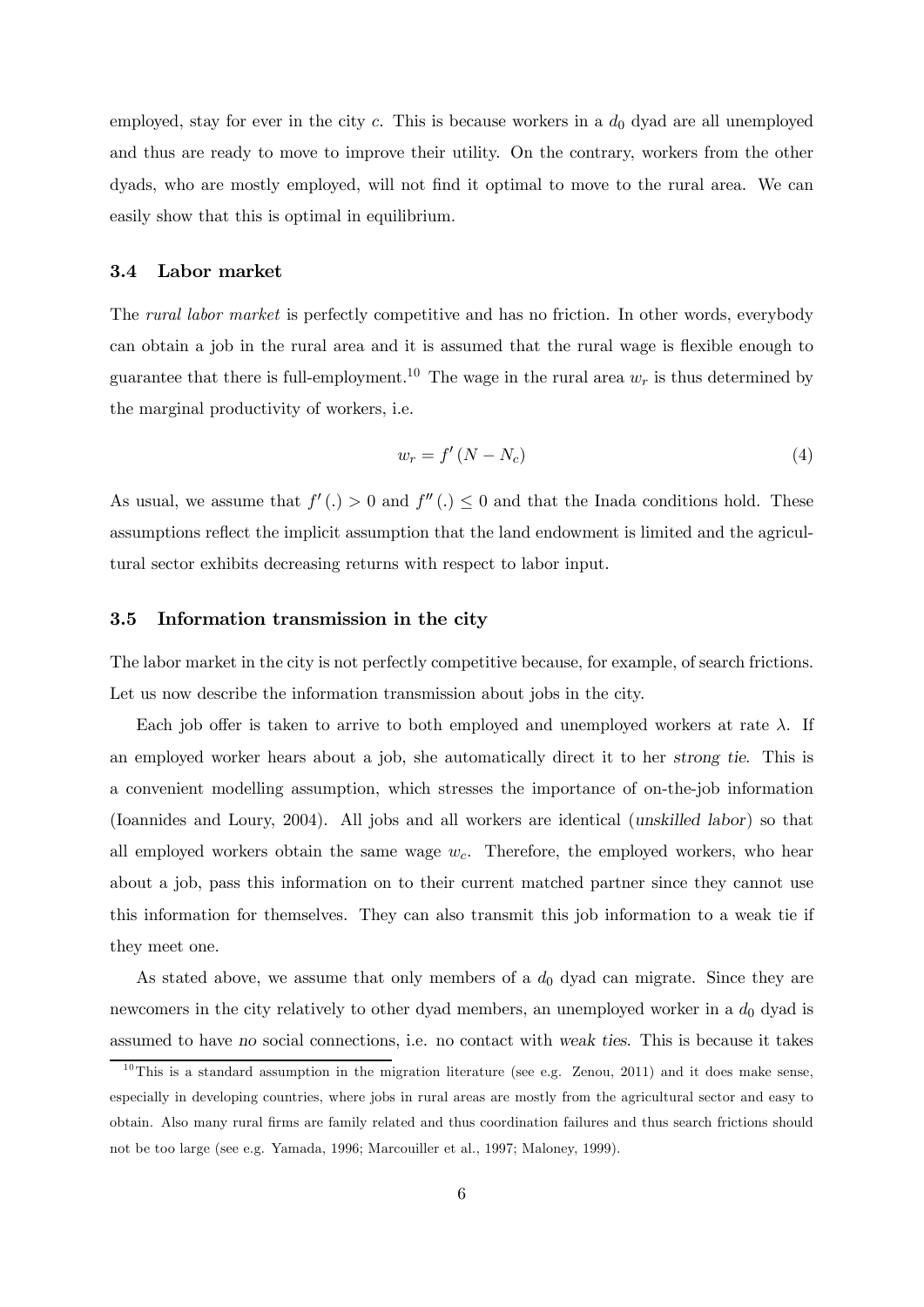time to meet weak ties and people who are stuck in a  $d_0$  dyad tend to interact mostly with their strong ties and isolate themselves from the urban community. As a result, the only way they can find a job is by hearing *directly* about it at rate  $\lambda$ . On the contrary, an unemployed worker in a  $d_1$  dyad can meet weak ties and obtain job information from them. We denote by  $\gamma \in [0, \overline{\gamma}]$ the effort of interacting with weak ties for an unemployed worker in a  $d_1$  dyad. There is an effort cost, which is given by  $c\gamma$  ( $c > 0$ ). We also assume that there are agglomeration effects so that the higher is the urban population  $N_c$ , the easier is to meet weak ties (see, e.g. Desmond, 2012, for evidence). The agglomeration effect is captured by  $\phi(N_c(t))$ , with  $\phi'(\cdot) > 0$ ,  $\phi'' \le 0$ and  $0 < \underline{\phi} \leq \phi(\cdot) \leq \overline{\phi} \leq 1.$ 

As a result, an unemployed worker in a  $d_1$  dyad will hear about a job from a weak tie at rate  $\gamma \phi(N_c(t)) 2\lambda d_2(t)/d_1(t)$ . Indeed, the rate at which an unemployed worker obtains a job from a weak tie is increasing in her own effort  $\gamma$ , in the urban population  $N_c(t)$  and depends on  $2\lambda d_2(t)/d_1(t)$ , the fraction of employed workers who are aware about a job. In other words,  $2\lambda d_2(t)/d_1(t)$  captures something similar to the *matching function* in the search literature (Pissarides, 2000) where the number of employed workers in the  $d_2$  dyad is  $2d_2(t)$  while the number of unemployed workers who are in competition for job information is  $d_1(t)$ . Hence, an unemployed worker in a  $d_1$  dyad can find a job either directly at rate  $\lambda$  or through her strong tie at rate  $\lambda$  or through her weak tie at rate  $\gamma \phi(N_c(t)) 2\lambda d_2(t)/d_1(t)$ . Letting  $g(t)$  be the rate at which an unemployed worker in a  $d_1$  dyad finds a job (or equivalently the rate at which a  $d_1$ dyad becomes a  $d_2$  dyad), we have

$$
g(t) \equiv 2\lambda + \gamma \phi \left( N_c(t) \right) 2\lambda \frac{d_2(t)}{d_1(t)}
$$
\n<sup>(5)</sup>

Finally, we assume that each dyad "dies" at rate  $\delta$ . If we think of the married couple interpretation of a dyad, this means that the couple in the dyad retires and leave the economy. In that case, they are replaced by a new  $d_0$  dyad. For example, if a  $d_1$  dyad "dies", then a new  $d_0$  dyad will be created. The rational for this is that a new dyad is composed of young workers who have not worked yet. This is an *overlapping generation* model. As a result, at each period of time t,  $\delta [d_2(t) + d_1(t) + d_0(t)]$  die and  $\delta [d_2(t) + d_1(t) + d_0(t)] = \delta N_c(t)/2$  are born as a  $d_0$ dyad. Observe that  $\lambda$ , the rate at which a person hears from a job, is *individual specific* while  $\delta$ , the rate at which a dyad dies, is *dyad specific*.

This information transmission protocol defines a continuous time Markov process. The state variable is the relative size of each type of dyad. Transitions depend on labor market turnover and the nature of social interactions as captured by  $\gamma$ . Because of the *continuous time* Markov process, the probability of a two-state change is zero (small order) during a small interval of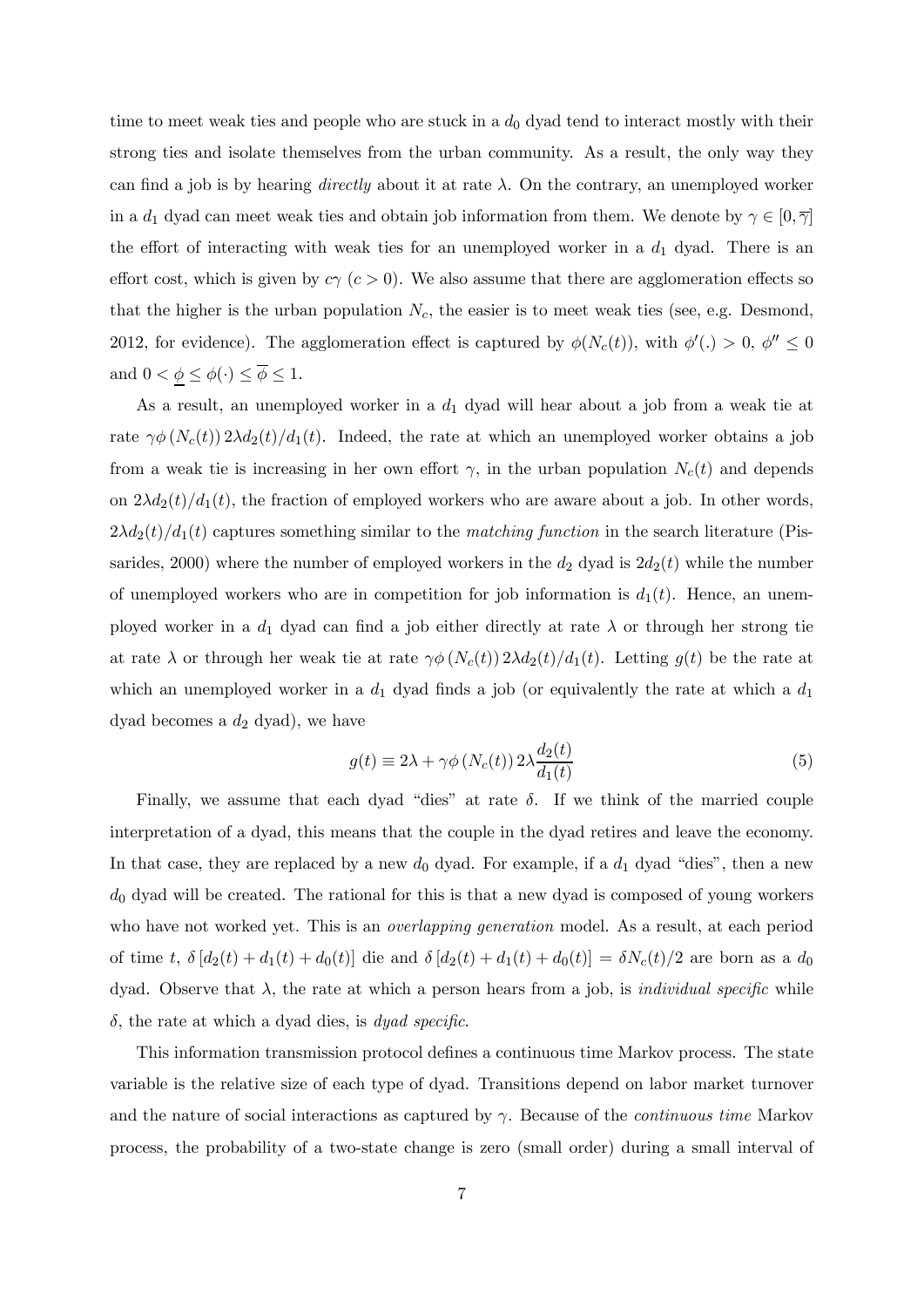time t and  $t + dt$ . This means, in particular, that both members of a dyad cannot change their status at the same time. For example, two unemployed workers cannot find a job at the same time, i.e. during t and  $t + dt$ , the probability assigned to a transition from a  $d_0$ -dyad to a  $d_2$ -dyad is zero. Similarly, two employed workers  $(d_2$ -dyad) cannot both become unemployed, i.e. switch to a  $d_0$ -dyad during  $t$  and  $t + dt$ . This applies to all other dyads mentioned above.

#### 3.6 Flows of dyads between states

It is readily checked that the net flow of dyads from each state between a small interval of time t and  $t + dt$  is given by:

$$
\begin{cases}\n\mathbf{d}_2(t) = g(t)d_1(t) - \delta d_2(t) \\
\mathbf{d}_1(t) = 2\lambda d_0(t) - [\delta + g(t)] d_1(t) \\
\mathbf{d}_0(t) = \frac{\delta N_c(t)}{2} - 2\lambda d_0(t) - \delta d_0(t) + \frac{1}{2}N_c(t)\n\end{cases} (6)
$$

where  $q(t)$  is defined by (5) and

$$
\stackrel{\bullet}{N_c}(t) = \alpha \left[ W^u_{0c}(t) - \Omega \right] \tag{7}
$$

where  $W_{0c}^u(t)$  is the lifetime expected utility of an unemployed worker in a  $d_0$  dyad living in the city,  $\Omega$  is lifetime expected utility of a rural worker and  $\alpha > 0$  is a parameter. As stated above, all rural workers who migrate to the city start as unemployed in a  $d_0$  dyad. Because people in the same dyad are married (or family members), the migration decision is always made together (within the dyad) and not individually. In other words, it is not possible for two persons from the same dyad to live in different areas.

Let us explain (6). The *positive* change of  $d_0$  dyads over time is due to the fact that, at each period of time t,  $\delta [d_2(t) + d_1(t) + d_0(t)]$  die and  $\delta [d_2(t) + d_1(t) + d_0(t)] = \delta N_c(t)/2$  are born as a  $d_0$  dyad and that  $\frac{1}{2}$  $\overrightarrow{N_c}(t)$  workers migrate to the city in a  $d_0$  dyad. The negative change of  $d_0$ dyads over time is due to the fact that one of the workers from a  $d_0$  dyad finds a job directly  $(2\lambda)$  and that the dyad dies  $(\delta)$ . For  $d_1$  dyads, they increase their size because one of the workers from a  $d_0$  dyad got a job directly  $(2\lambda)$  but they lose people because either the dyad died  $(\delta)$  or because the unemployed worker from the  $d_1$  dyad obtained a job  $(g(t))$ . Finally, for  $d_2$  dyads, they gain people from  $d_1$  dyads  $(g)$  but lose people since the dyad can die at rate  $\delta$ .

Remember that the number of employed workers in the city,  $E_c(t)$ , is given by  $E_c(t)$  $2d_2(t)+d_1(t)$  whereas the number of unemployed workers,  $U_c(t)$ , is given by  $U_c(t)=2d_0(t)+d_1(t)$ . As a result,  $N_c(t) = E_c(t) + U(t) = 2 [d_0(t) + d_1(t) + d_2(t)].$  In steady state,  $d_2(t) = 0, d_1(t) = 0$ ,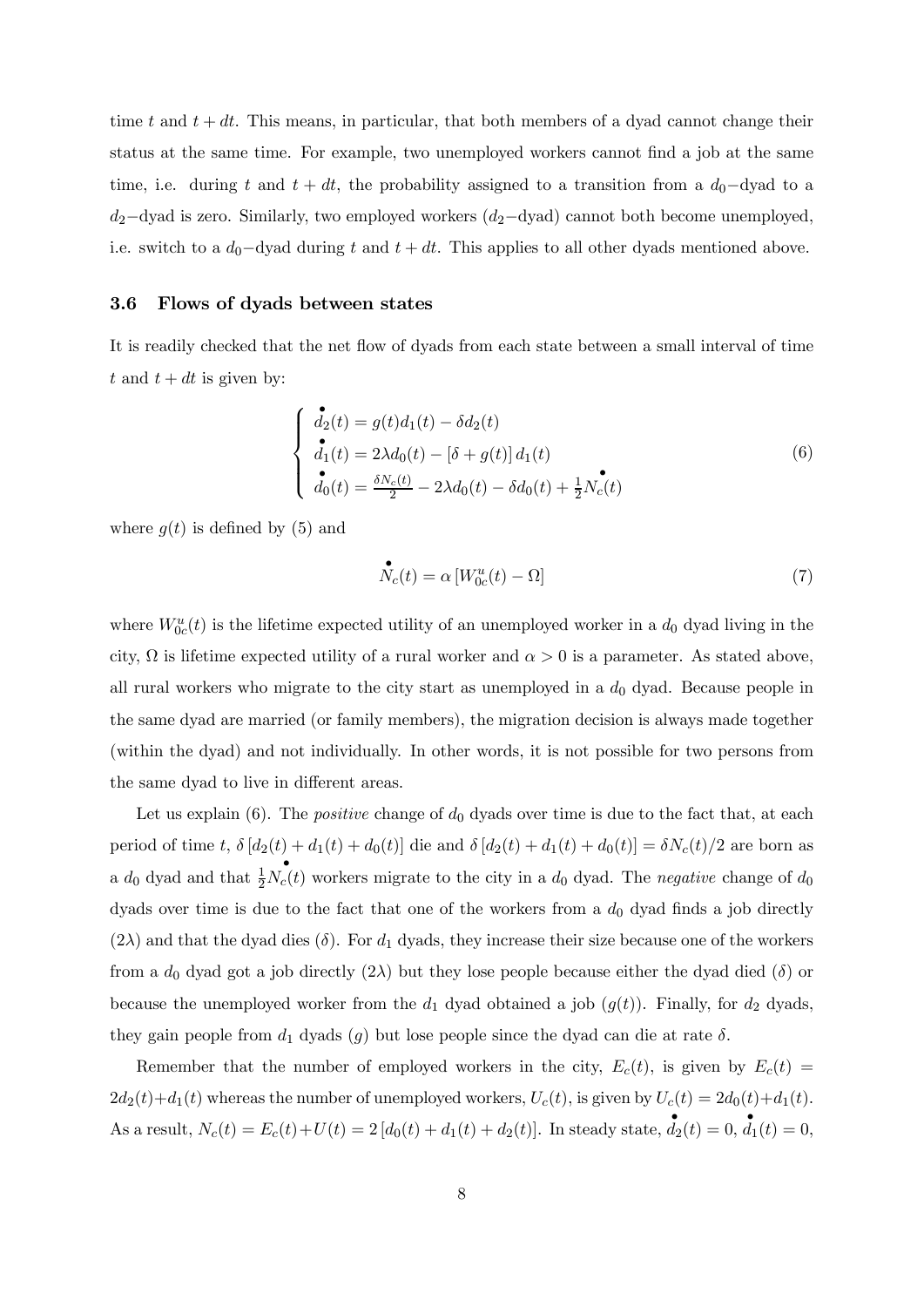$\mathbf{d}_0(t) = 0$  and  $\mathbf{N}_c(t) = 0$ , and the flows in the labor market can be described by the following figure:

 $[Insert \ Figure\ 1 \ here]$ 

By solving (6) in steady state, we obtain:

$$
d_0^* = \frac{\delta N_c^*}{2(\delta + 2\lambda)}\tag{8}
$$

$$
d_1^* = d_2^* \left[ \frac{\delta}{2\lambda} - \gamma \phi(N_c^*) \right] \tag{9}
$$

$$
d_2^* = \frac{2\lambda^2 N_c^*}{(\delta + 2\lambda)[\delta + 2\lambda(1 - \gamma\phi(N_c^*))]}
$$
(10)

For  $d_1^*$  to be strictly positive, we assume that

$$
2\lambda \overline{\phi} \overline{\gamma} < \delta \tag{11}
$$

Moreover, for  $d_2^*$  to be positive, we assume that  $\delta + 2\lambda(1 - \overline{\gamma}\phi) > 0$ , which can be rearranged as

$$
2\lambda \overline{\phi} \overline{\gamma} < \delta + 2\lambda \tag{12}
$$

Combining (11) and (12) leads to

$$
2\lambda \overline{\phi} \overline{\gamma} < \delta \tag{13}
$$

#### 3.7 Steady-state asset value equations

Let us write the steady-state lifetime expected utilities of all workers (i.e. the Bellman equations). For a rural worker, we have:

$$
r\Omega = w_r - \delta\Omega\tag{14}
$$

where  $\Omega$  is lifetime expected utility of a rural worker,  $w_r$  is the rural wage defined by (4), and  $\dot{r}$  is the discount rate. Observe that, in rural areas, people live in family within a dyad. As in the urban area, a dyad that dies (at rate  $\delta$ ) is automatically replaced by a new dyad (but a  $d_2$ dyad since there is full employment). As a result, in rural areas, all workers are in a  $d_2$  dyad (forever). When they migrate to the city, they switch from a  $d_2$  dyad from the rural area to a  $d_0$  dyad in the city.

Let us now write  $W_c^e$ , the lifetime expected utility of an urban worker who is employed in the city. It is given by:

$$
rW_c^e = w_c - \delta W_c^e \tag{15}
$$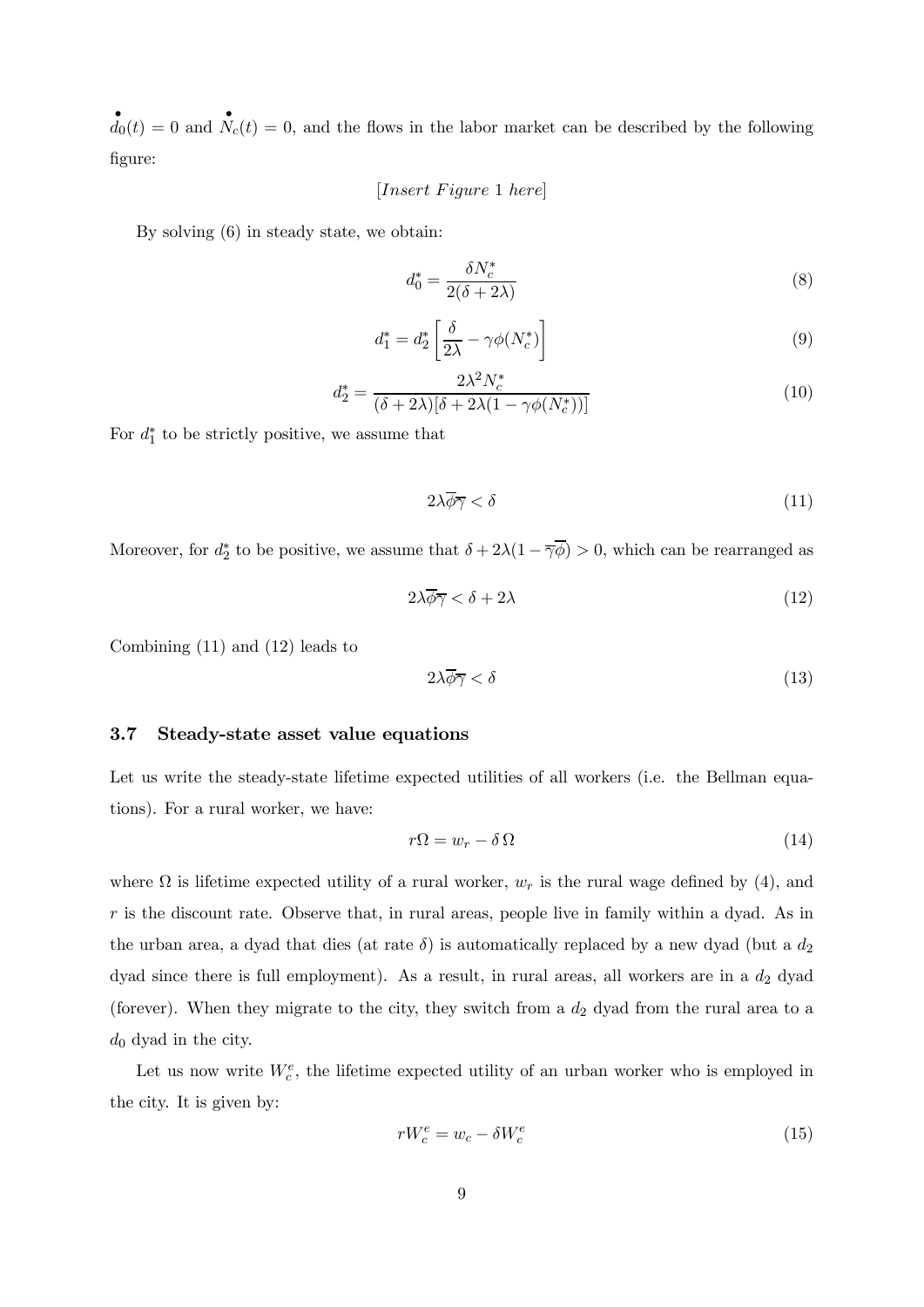where  $w_c$  is the (exogenous) urban wage. Observe that being employed does not depend on which dyad you belong to. This is because, in this model, people are employed for ever until they exist the economy (at rate  $\delta$ ) either because they retire or they die.<sup>11</sup> This is, however, not true for the unemployed workers because their chance of escaping unemployment depends on which dyad they belong to. Denote by  $W_{0c}^u$ , the lifetime expected utility of an urban unemployed worker in a  $d_0$  dyad. Then, we have:

$$
rW_{0c}^{u} = b + \lambda (W_{c}^{e} - W_{0c}^{u}) + \lambda (W_{1c}^{u} - W_{0c}^{u}) - \delta W_{0c}^{u}
$$
\n(16)

Indeed, when someone is unemployed in a  $d_0$  dyad, she obtains an unemployment benefit of  $0 < b < w_c$ . Then, she can hear directly about a job at rate  $\lambda$  and become employed and thus obtains a surplus of  $W_c^e - W_{0c}^u > 0$  or her partner in the dyad, who is also unemployed, finds a job at rate  $\lambda$ , and thus switches to a  $d_1$  dyad so that the surplus is now  $W_{1c}^u - W_{0c}^u > 0$ . Finally, the dyad can die at rate  $\delta$  and the negative surplus is  $0 - W_{0c}^u < 0$ .

Finally, the lifetime expected utility of an urban unemployed worker in a  $d_1$  dyad is equal to:

$$
rW_{1c}^{u} = b - \beta \gamma + g^{*}(W_{c}^{e} - W_{1c}^{u}) - \delta W_{1c}^{u}
$$
\n(17)

where  $g^*$  is the steady-state rate at which the unemployed worker from a  $d_1$  dyad finds a job and is equal to:12

$$
g^* = 2\lambda + \gamma \phi \left(N_c^*\right) 2\lambda \frac{d_2^*}{d_1^*} \tag{18}
$$

Indeed, an unemployed worker in a  $d_1$  dyad earns an unemployment benefit of  $b$  and pays a cost of  $\beta\gamma$  for interacting with weak ties in the city where  $\beta > 0$  is the marginal cost (remember that  $\gamma$  is the worker's effort). This worker can leave unemployment at rate  $g^*$  and obtain a surplus of  $W_c^e - W_{1c}^u > 0$  or the dyad can die at rate  $\delta$ . We assume that  $\overline{\gamma} \leq b/\beta$ , which ensures that  $b-\beta\gamma \geq 0$ . Since  $b/\beta$  is the natural upper bound of  $\gamma$ , we set  $\overline{\gamma} = b/\beta$  without loss of generality. As a result, condition (13) can be written as:

$$
2\lambda \overline{\phi} \frac{b}{\beta} < \delta \tag{19}
$$

Solving for the Bellman equations, we easily obtain

$$
W_{0c}^{u} = \frac{b + \lambda (W_c^e + W_{1c}^u)}{r + \delta + 2\lambda}
$$
\n
$$
(20)
$$

 $11$ This is clearly a simplified assumption, which helps us solve the model. If we relax it, the Bellman equations will become much more complicated and the resolution of the model more cumbersome but the results will be qualitatively unchanged.

 $12A$  variable with a star indicates that it is a steady-state equilibrium variable.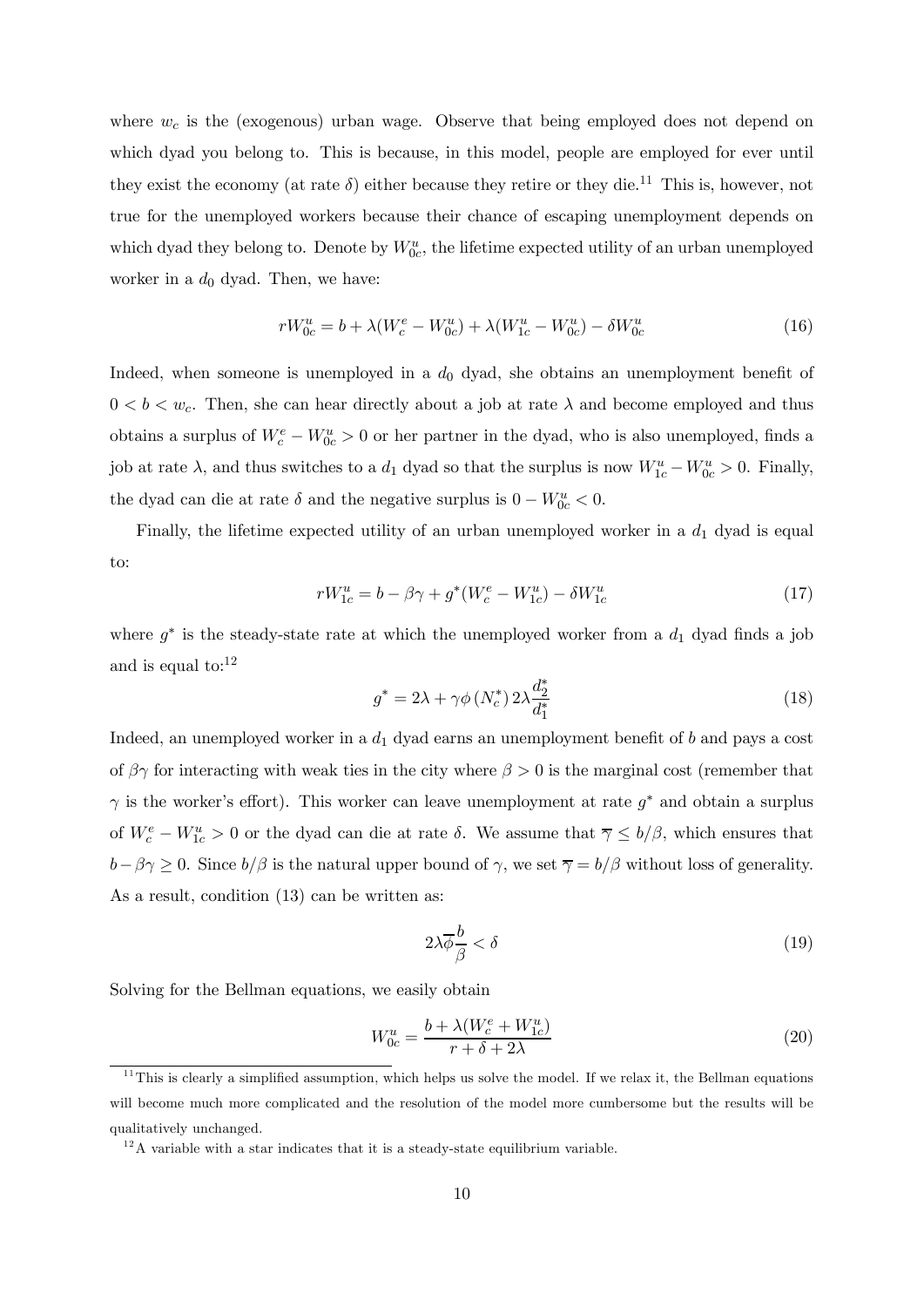$$
W_{1c}^{u} = \frac{b - \beta\gamma + \frac{g^*w_c}{r+\delta}}{r+\delta+g^*}
$$
\n(21)

$$
W_c^e = \frac{w_c}{r + \delta} \tag{22}
$$

$$
\Omega = \frac{w_r}{r + \delta} \tag{23}
$$

## 4 Steady-state equilibrium

#### 4.1 Definition

**Definition 1** A steady-state equilibrium  $(N_c^*, \gamma^*)$  is such that the equilibrium migration condition is satisfied  $\stackrel{\bullet}{N}_c(t)=0$ , i.e.

$$
W_{0c}^u = \Omega \tag{24}
$$

which determines  $N_c^*$ , and the unemployed workers in a  $d_1^*$  dyad optimally choose  $\gamma$  that maximizes  $W^u_{1c}$ .

#### 4.2 Optimal choice of social interactions

Let us determine the optimal  $\gamma$ . Unemployed workers in a  $d_1^*$  dyad choose  $\gamma$  that maximizes  $W_{1c}^u$ , taking as given  $N_c^*$ ,  $d_1^*$  and  $d_2^*$ . Define

$$
\underline{N}_c \equiv \phi^{-1} \left( \frac{\delta \beta (r + \delta + 2\lambda)}{4\lambda^2 (w_c - b) + 2\lambda \overline{\gamma} \beta (r + \delta + 2\lambda)} \right) \tag{25}
$$

We have the following result:

#### Proposition 1 Assume (19).

- (i) If the city population is sufficiently small, i.e.  $N_c < \underline{N}_c$ , then unemployed workers in a  $d_1^*$ dyad choose not to interact with weak ties, i.e.  $\gamma^* = 0$ .
- (ii) If the city population is sufficiently large, i.e.  $N_c \geq N_c$ , then unemployed workers choose to fully interact with weak ties, i.e.  $\gamma^* = \overline{\gamma}$ .

This is an interesting result that links urban population to social interactions. The intuition of this result is as follows. When choosing their optimal social-interaction effort  $\gamma$ , workers trade off the long-run benefits of increasing  $\gamma$ , which is finding a job more quickly, and the short-run costs, which is simply the effort cost  $\beta\gamma$ . Moreover, the benefits from increasing  $\gamma$  is captured by  $g^*$ , the rate at which the workers leave unemployment, which increases with  $\gamma$  but depends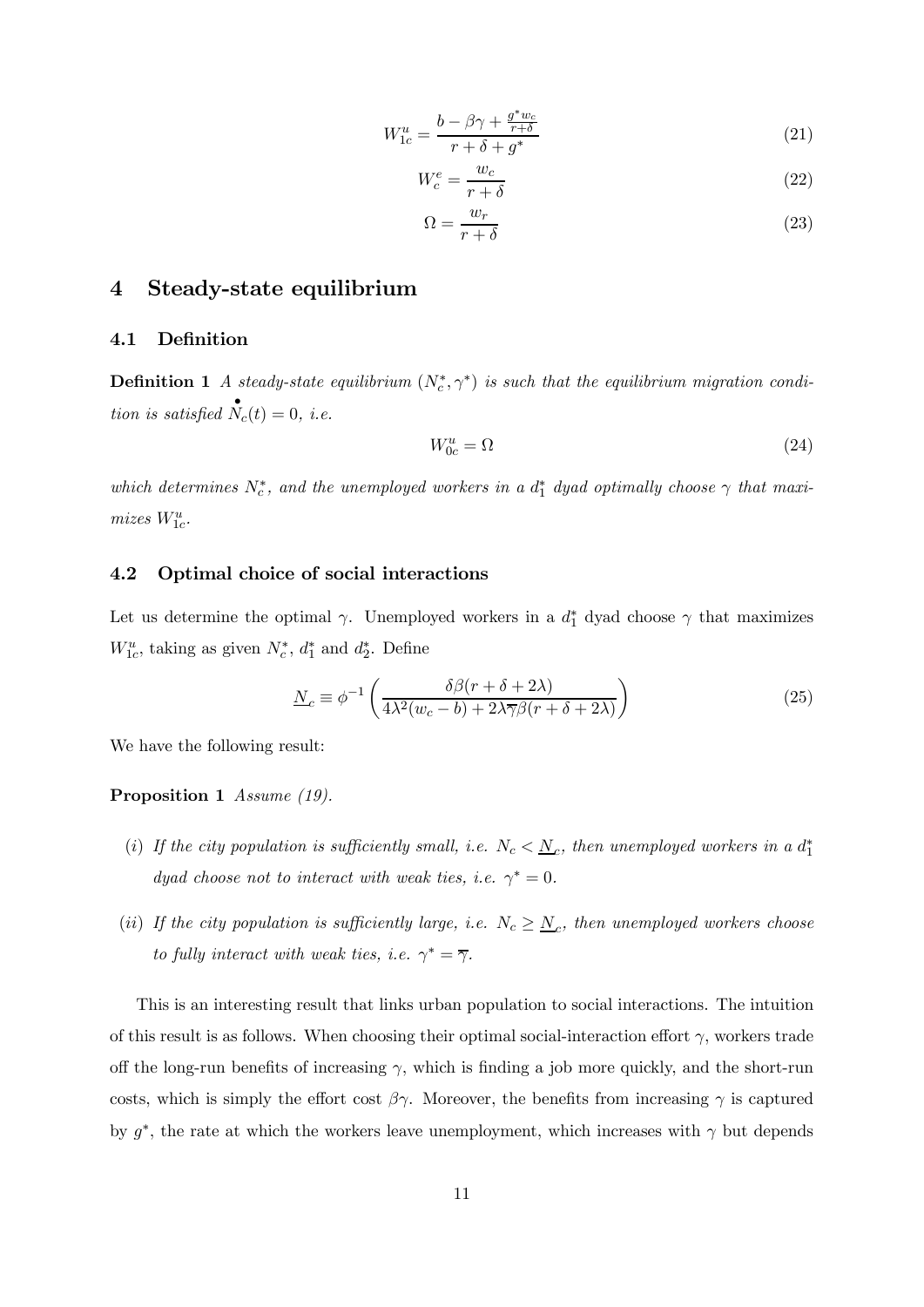on the size of the urban population  $N_c$  (agglomeration effect). When this population size is too small, the benefits are lower than the costs and workers are better off not interacting with weak ties and only relying on direct methods and their strong ties. When urbanization increases above a certain population size, the benefits outweigh the costs and it becomes optimal for workers to fully interact with weak ties. Observe that  $N_c$  depends on the different parameters of the model. Since  $\phi(.)$  is an increasing function, it can be seen that  $N_c$  is decreasing with  $w_C$  and  $\lambda$  and increasing with b,  $\beta$ ,  $\delta$ . Take, for example,  $\lambda$  and  $\delta$ . The higher is  $\lambda$  (or the lower is  $\delta$ ), the lower is  $N_c$  and the less likely the unemployed workers will choose  $\gamma = 0$ . This is because the returns from increasing  $\gamma$  are higher while the cost is unaffected. The same intuition runs for  $w_C - b$ .

Let us now discuss the main result of our proposition, which is that social interactions increase with urbanization. As stated in the Introduction, there is a literature in sociology that supports this result (see e.g. Wirth, 1938, Coleman, 1988, and Putman, 1993, 2001).<sup>13</sup> Let us review in more detail this literature. Fisher (1982) found that urban dwellers had more dispersed networks containing a higher proportion of non-kin relations than did rural dwellers. This concurs with Wellman's (1979) research in a number of Toronto neighborhoods demonstrating that personal networks are geographically dispersed with large variations in the number of contacts living in the neighborhood. In a review of different studies in the US, Korte (1980) concluded that urbanism positively affects only those relationships which are peripheral; central relationships including ties between families and friends, remained unchanged. Palisi and Canning (1986) found that urbanism was positively associated with the frequency of interaction among friends.

However, although individuals may have fewer strong relationships in cities than in villages, they have more random encounters (weak ties), which are more important for support. As Granovetter's (1973) seminal work on the strength of the weak ties argues, weak ties are superior to strong ties for providing support in getting a job. He criticized the assumption that strong ties in close networks were strong in resource terms. Using the example of searching for a job, Granovetter found that neighborhood based close networks were limited in getting information about possible jobs (see also Lin and Dumin 1986). In a close networks everyone knows each other, information is shared and so potential sources of information are quickly shaken down, the networks quickly becomes redundant in terms of access to new information. In contrast Granovetter stresses the strength of weak ties involving a secondary ring of acquaintances who

 $13$ This, in fact, goes back to Tonnies (1957) and Simmel (1995) with the idea of rural gemeinschaft (or community) and urban gesellchaft (or association).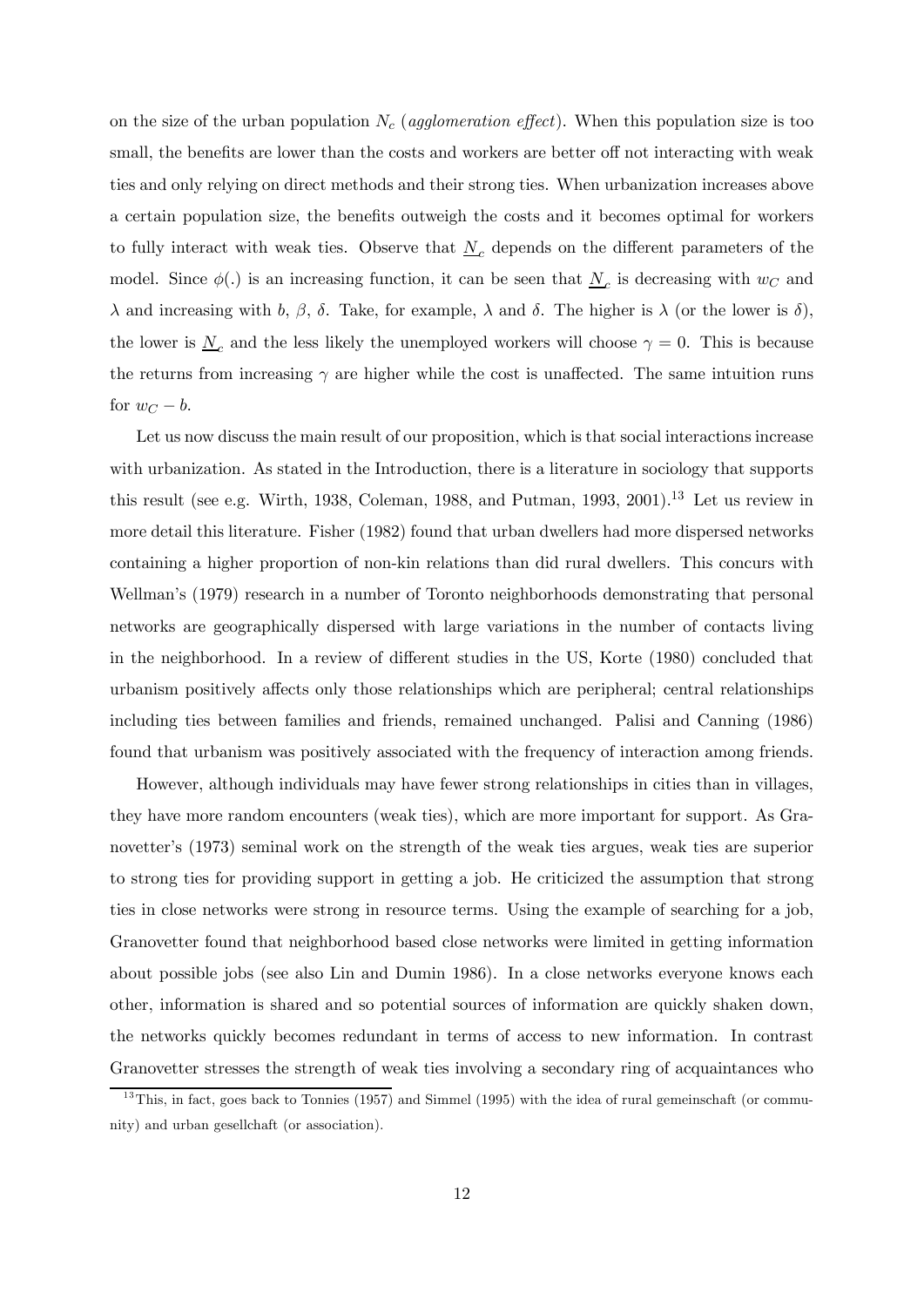have contacts with networks outside ego's network and therefore offer new sources of information on job opportunities. The network arrangements in play here involve only partially overlapping networks composed mainly of single-stranded ties. Amato (1993) examines the differences between urban and rural dwellers, as well as between large cities and smaller towns inhabitants, in the breadth of assistance received and provided by friends and family. He finds that urbanites receive more help from friends than do rural dwellers, give more help to friends, expect more help from friends, and expect less help from relatives. In other words, he finds little support for the social disorganization theory that argues that urban dwellers receive and provide less support from friends and relatives compared to rural people. In a study on the relationships between health outcomes and social networks in several east London neighborhoods, Cattell (2001) concluded that the most robust networks in terms of health outcomes are those Solidarity Networks that combine positive aspects of dense and loose networks. They consist of a wide range of membership groups, made up of similar and dissimilar people involving strong local contacts of family or local friends and neighbors on the one hand, plus participation in formal and informal organizations on the other. As Cattell concludes "the more varied the network, the greater the range of resources accessible, and the greater the potential benefits to health." (Cattell 2001: 1513).

In economics, there are few papers testing this type of relationship. Wahba and Zenou (2005) is an exception and they find that, in Egypt, in denser cities, people are more likely to find a job through weak ties than in less dense cities.

#### 4.3 Characterization of equilibrium

Equation (20) implies that the asset value of an unemployed worker in the  $d_0$  dyad,  $W_{0c}^u$ , increases with  $W_{1c}^u$ . Because  $W_c^e$  does not depend on  $\gamma$ , we know that  $W_{0c}^u|_{\gamma=\overline{\gamma}}$  is larger than  $W_{0c}^u|_{\gamma=0}$  if and only if  $W^u_{1c}|_{\gamma=\overline{\gamma}}$  is larger than  $W^u_{1c}|_{\gamma=0}$ , i.e., the city population is sufficiently large so that  $N_c > \underline{N}_c$ .

**Definition 2** A No-Interaction Equilibrium  $(N_c^{NI*}, \gamma^{NI*})$  is when all workers in the city choose  $\gamma^{NI*}=0$  while a Full-Interaction Equilibrium  $\left(N_c^{FI*},\gamma^{FI*}\right)$  is when all workers in the city choose  $\gamma^{FI*} = \overline{\gamma}.$ 

The city population is determined by the decision of the new entrants to migrate to the city. This requires that the asset value of a rural employed worker to be equal to that of an urban unemployed worker in the  $d_0$  dyad, i.e.  $\Omega = W_{0c}^u$ . The following proposition characterizes the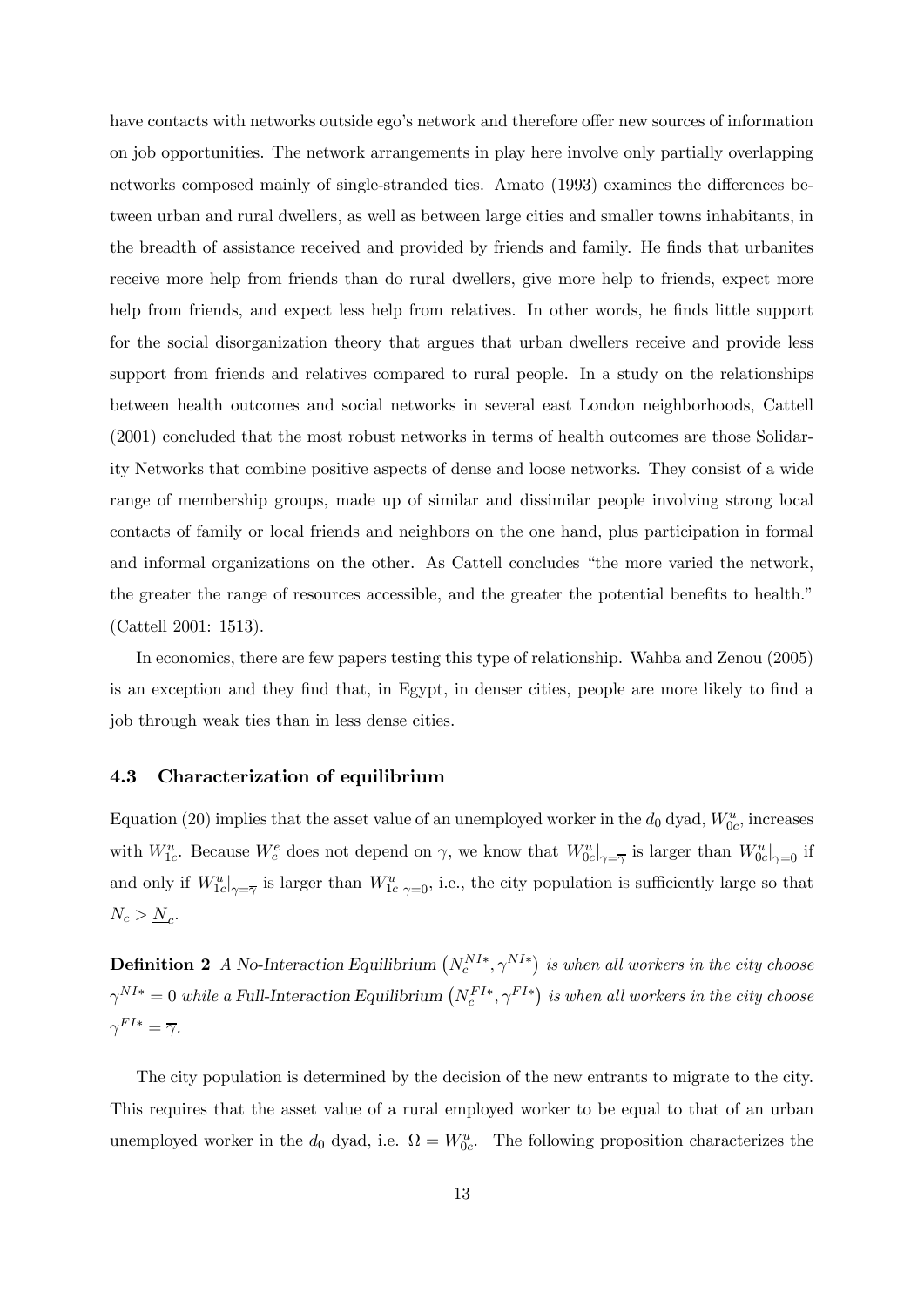equilibrium.

#### Proposition 2 Assume (19).

- (i) If  $N_c < N_c$ , then there exists a No-Interaction Equilibrium  $(N_c^{NI*}, \gamma^{NI*})$  such that all urban workers provide effort  $\gamma^{NI*} = 0$ .
- (ii) If  $N_c \geq N_c$ , then there exists a Full-Interaction Equilibrium  $(N_c^{FI*}, \gamma^{FI*})$  such that all urban workers exert effort  $\gamma^{FI*} = \overline{\gamma}$ .

In the proof of Proposition 2, we provide, for each equilibrium, the equilibrium values of the numbers of dyads,  $d_0^*$ ,  $d_1^*$  and  $d_2^*$ , the equilibrium urban population size  $N_c^*$ , the level of urban unemployment  $U_c^*$ , the job arrival rate of an unemployed worker in a  $d_1$  dyad,  $g^*$ , and all the equilibrium value functions for all workers. This proposition confirms our previous result showing how urbanization (capture by  $N_c$ ) affects the social behavior of workers.

#### 4.4 Existence and uniqueness of equilibrium

Since, in Proposition 2, the condition for equilibrium depends on  $N_c$ , an endogenous variable, we need to examine under which condition there exists an equilibrium and if it is unique. The determination of the city population  $N_c$  is described in Figure 2(a) and Figure 2(b).

#### [*Insert Figures*  $2(a)$  and  $2(b)$  here]

In Figure 2(a), the horizontal axis represents the urban population  $N_c$  from the right. The rural population  $N_r$  is represented by the difference between N and  $N_c$ . The vertical axis shows the asset values  $\Omega$  and  $W_{0c}^u$ .  $\Omega$  is represented by a upward sloping curve (with respect to the urban population  $N_c$ ) because  $d\Omega/dN_c = -d\Omega/dN_r = -f''/(r+\delta) > 0$ . From (32), (33) and (35), we know that  $W^u_{0c}|_{\gamma=0}$  is independent of  $N_c$  whereas  $W^u_{0c}|_{\gamma=\overline{\gamma}}$  is increasing in  $N_c$ . Observe first that  $\Omega$  and  $W^u_{0c}|_{\gamma=0}$  has a unique interaction if  $W^u_{0c}|_{\gamma=0} > f'(N)/(r+\delta)$  because we assumed the Inada conditions for  $f(\cdot)$ . Observe second that  $W^u_{0c}|_{\gamma=\overline{\gamma}} > W^u_{0c}|_{\gamma=0}$  as long as Figure 2(b) is relevant. The Inada condition for  $f(\cdot)$  combined with the fact that  $W^u_{0c}|_{\gamma=\overline{\gamma},\phi=\phi(N)}$  has a finite value, ensures that  $\Omega$  and  $W^u_{0c}|_{\gamma=\overline{\gamma}}$  has at least one intersection.

In Figure 2(a), when the total population  $N$  increases, the urban population,  $N_c$ , also increases. This can be confirmed by totally differentiating  $\Omega = W_{0c}^u|_{\gamma=0}$  since we have:  $dN_c/dN =$  $1 > 0$ . When the city population reaches  $\hat{N}_c$ , the regime switches from the no-social interaction case ( $\gamma^* = 0$ ) to the full social interaction case ( $\gamma^* = \overline{\gamma}$ ) and the equilibrium population distribution is determined by  $\Omega = W^u_{0c}|_{\gamma = \overline{\gamma}}$ . We have the following proposition: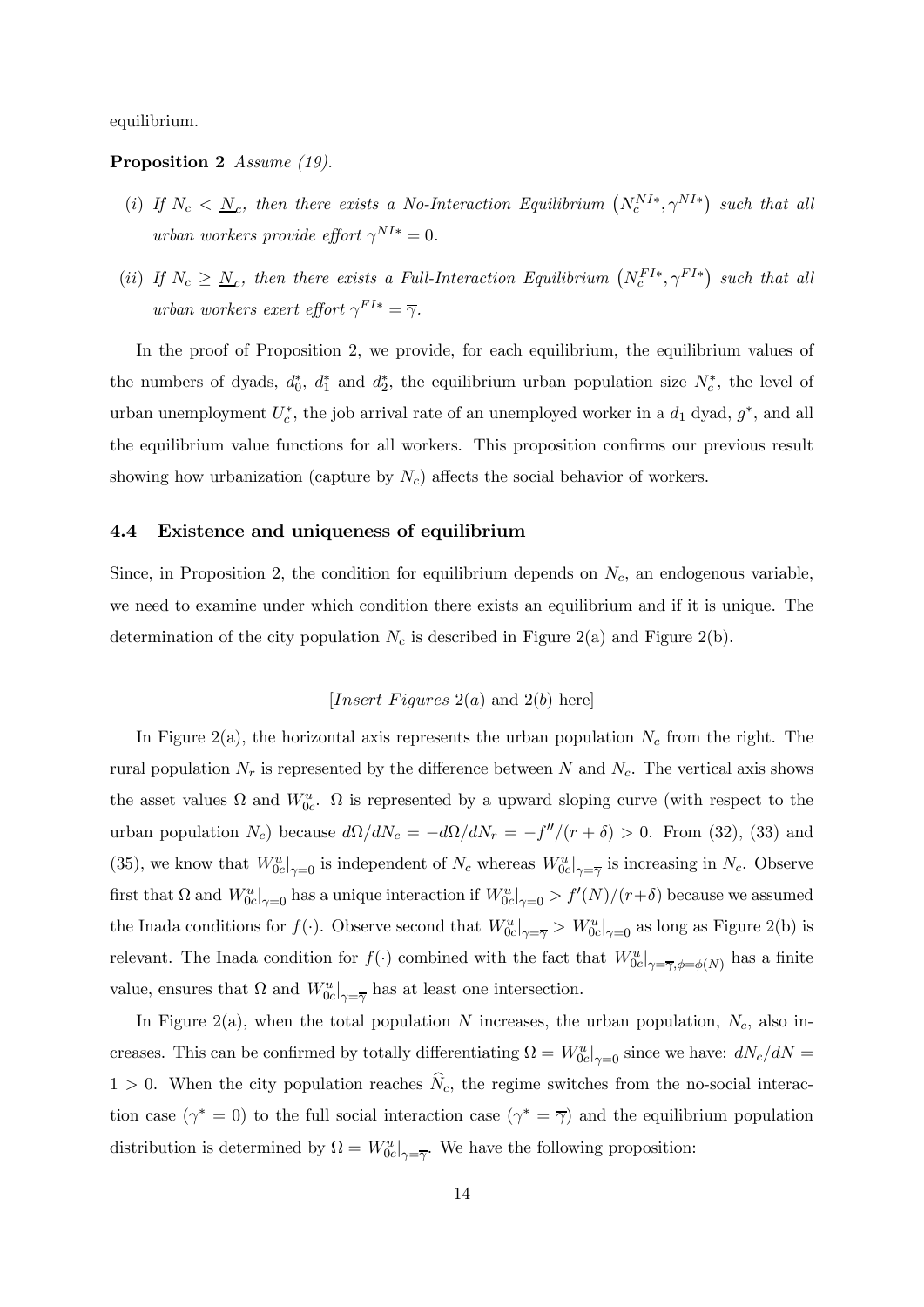#### Proposition 3 Assume (19).

- (i) If  $N_c^*$  is small enough, i.e.  $N_c^* < \underline{N}_c$ , then the city is characterized by no social interaction  $(\gamma^* = 0)$  and there is therefore a No-Interaction Equilibrium  $(N_c^{NI*}, \gamma^{NI*})$ . Furthermore, if Condition (52) holds, then the No-Interaction Equilibrium  $(N_c^{NI*}, \gamma^{NI*})$  is unique and given by  $(37)–(38)$  (see Figure 2(a)).
- (ii) If  $N_c^*$  is large enough, i.e.  $N_c^* > \underline{N}_c$ , then the city is characterized by full social interactions  $(\gamma^* = \overline{\gamma})$  and there is therefore a Full-Interaction Equilibrium  $(N_c^{FI*}, \gamma^{FI*})$ . Furthermore, if Conditions (52) and (53) hold, then the Full-Interaction Equilibrium  $(N_c^{FI*}, \gamma^{FI*})$  is unique and given by  $(45)–(47)$  (see Figure 2(b)).

When the level of urbanization is low, the contact rate with weak ties,  $\phi(N_c)$ , is also low so that it is not worth devoting much effort to interact with weak ties. As the urban population grows, the agglomeration effect regarding the contact rate gets larger and it becomes rewarding to social interact with weak ties. As will be shown in the next section, the urban population size,  $N_c^*$ , increases with the total population size (rural plus urban), N, in the No-Interaction equilibrium. Moreover,  $N_c^*$ , determined by (44), has the property that  $\lim_{N\to\infty} N_c^* = \infty$ . Hence, there exists a threshold value of  $N$  under which we observe the No-Interaction equilibrium and beyond which we observe the Full-Interaction equilibrium. Thus, if we consider a continuous growth process of total population size, there will be a regime change from the No-Interaction equilibrium to the Full-Interaction equilibrium in the city.

### 5 Comparative statics

In this section, we provide the results of basic comparative statics with respect to the urban population size,  $N_c^*$ , and the unemployment rate,  $u_c^* = U^* / N$ .

#### 5.1 No-Interaction Equilibrium

Let us start with the No-Interaction equilibrium  $(N_c^{NI*}, \gamma^{NI*})$ , where  $N_c^*$  is determined by (44) and is described in Figure  $2(a)$ . In order to focus on the unique No-Interaction equilibrium, we assume that condition (52) holds. We provide here explanations based on the figure and relegate the formal proofs to the Appendix. As shown in Figure 2(a), an increase in the urban wage,  $w_c$ , in the unemployment benefit, b, or in the direct job arrival rate,  $\lambda$ , raises the asset value of an urban unemployed worker in a  $d_0$  dyad,  $W_{0c}^u|_{\gamma=0}$ , whereas it doesn't affect the asset value of a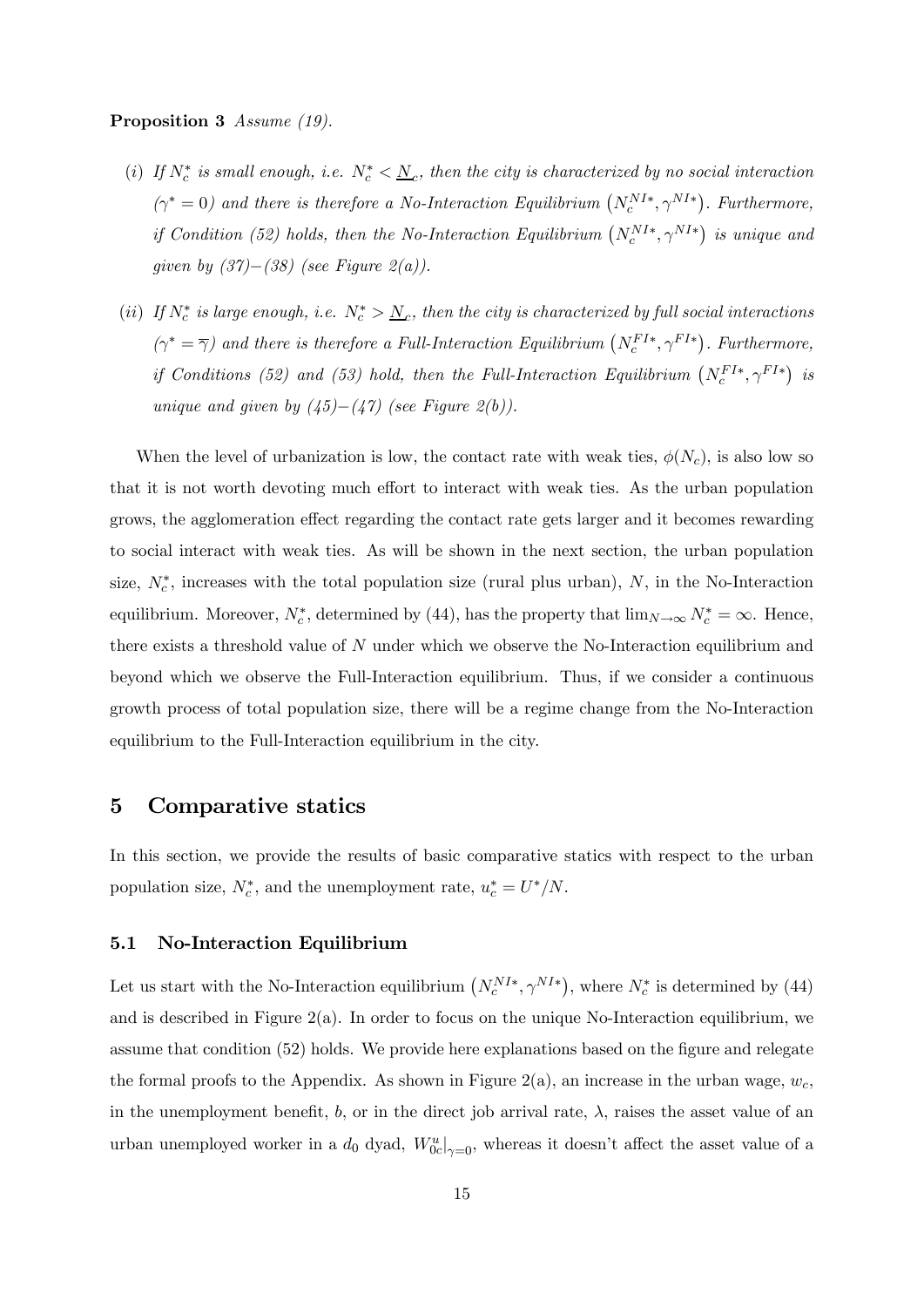rural employed worker, Ω. Hence, by increasing these variables, cities will attract more people and the urban population size,  $N_c^*$ , will become larger. Furthermore, an increase in the exit rate,  $\delta$ , or the discount rate, r, lowers the asset values, but the reduction is larger for an urban unemployed worker. As a result,  $N_c^*$ , decreases. An increase in the total population, size N, reduces  $\Omega$ , leading to a larger  $N_c^*$ .

The effects on unemployment rate can be readily examined. Because the number of unemployed workers is given by (38), the effect of an increase of  $w_c$ ,  $b$ , or  $r$  on the unemployment rate,  $u_c^* = U^* / N$ , is proportional to that of  $N_c^*$ . An increase in N affects both the numerator,  $U^*$ , and the denominator, N, of  $u_c^* = U^* / N$ . Still, we can see from the Appendix that  $\partial N_c^* / \partial N = 1$ , implying that  $\partial (N_c^*/N)/\partial N = (N - N_c^*)/N^2 > 0$ . Hence, we know that an increase in N raises  $u_c^*$ . However, an increase in  $\delta$  or  $\lambda$  has additional impacts on  $u_c^*$ , making its total effect on unemployment rate ambiguous. The following proposition summarizes our findings:

**Proposition 4** Suppose that Condition (52) holds. In the No-Interaction equilibrium  $(N_c^{NI*}, \gamma^{NI*})$ , an increase in  $w_c$ , b, N, or  $\lambda$ , or a decrease in  $\delta$  or r increases the urban population size,  $N_c^*$ . Moreover, an increase in  $w_c$ , b, or N, or a decrease in r increases the unemployment rate,  $u_c^*$ . An increase in  $\delta$  or  $\lambda$  has an ambiguous effect on  $u_c^*$ .

#### 5.2 Full-Interaction Equilibrium

We next examine the Full-interaction equilibrium, where the urban population size is determined by (51) and is described in Figure 2(b). Here, we assume that conditions (52) and (53) hold so that the model has the unique Full-Interaction equilibrium  $(N_c^{FI*}, \gamma^{FI*})$ . As shown in Figure  $2(b)$ , a higher value of  $w_c$  shifts the asset value of an urban unemployed worker in a  $d_0$  dyad,  $W_{0c}^u|_{\gamma=\overline{\gamma}}$ , upwards whereas it doesn't change the asset value of a rural employed worker,  $\Omega$ . Thus, it increases  $N_c^*$ . Furthermore, an increase in N lowers  $\Omega$  whereas it doesn't change  $W_{0c}^u|_{\gamma=\overline{\gamma}}$ , resulting in a larger  $N_c^*$ . Unfortunately, the effects of a change in other parameters are ambiguous.

The effects of unemployment rate,  $u_c^*$ , are somewhat more complicated in this case because now the urban population size (and hence density) has agglomeration effects on the contact rate with weak ties described by  $\phi(N_c)$ . From (47), we can see that, on the one hand, a larger  $N_c^*$ has an direct effect of raising  $u_c^*$ . On the other hand, it indirectly lowers  $u_c^*$  by raising  $\phi(N_c)$ . Such an indirect effect is not sufficient to dominate the direct effect in the case of an increase in  $w_c$ , but it is so in the case of an increase in N.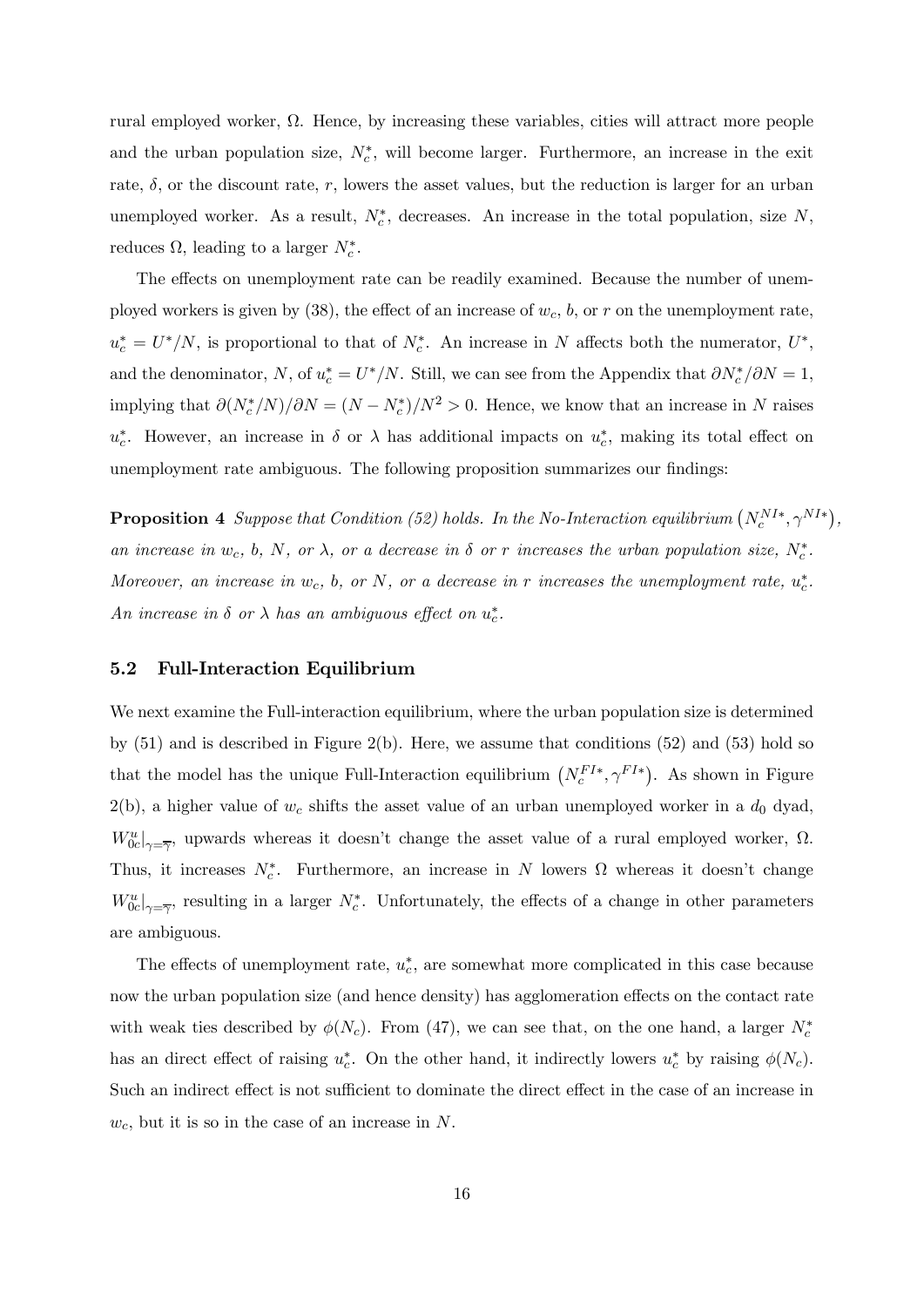**Proposition 5** Suppose that conditions (52) and (53) hold. In the Full-Interaction equilibrium  $(N_c^{FI*}, \gamma^{FI*})$ , an increase in  $w_c$  or N increases the urban population size,  $N_c^*$ . Moreover, an increase in  $w_c$  increases the unemployment rate,  $u_c^*$ , whereas an increase in N decreases it. An increase in b,  $\delta$ ,  $\lambda$ , or r has ambiguous effects on  $N_c^*$  and  $u_c^*$ .

| No-Interaction equilibrium ( $\gamma^* = 0$ )                 |                                                                                              |  |                                                     |  |  |  |
|---------------------------------------------------------------|----------------------------------------------------------------------------------------------|--|-----------------------------------------------------|--|--|--|
|                                                               |                                                                                              |  | $w_c \quad b \quad N \quad \delta \quad \; \lambda$ |  |  |  |
|                                                               | $\begin{array}{c cccc}\nN_c^* & + & + & + & - & + \\ u_c^* & + & + & + & ? & ?\n\end{array}$ |  |                                                     |  |  |  |
|                                                               |                                                                                              |  |                                                     |  |  |  |
| Full-Interaction equilibrium $(\gamma^* = \overline{\gamma})$ |                                                                                              |  |                                                     |  |  |  |
|                                                               |                                                                                              |  |                                                     |  |  |  |
|                                                               |                                                                                              |  | $w_c \quad b \quad N \quad \delta \quad \; \lambda$ |  |  |  |
|                                                               | $N_c^*$ + ? + ? ?<br>$u_c^*$ + ? - ? ?                                                       |  |                                                     |  |  |  |

The following table summarizes all our comparative statics results:

Table 1: Comparative statics for both equilibria

## 6 Efficiency

In this section, we explore the efficiency properties of each equilibrium. Our questions are as follows: (i) are the decisions in terms of social interactions,  $\gamma^*$ , efficient? and (ii) is the degree of urbanization,  $N_c^*$ , efficient? We follow the search and matching literature (Pissarides, 2000) by defining the social welfare,  $SW$ , as the sum of utilities of all workers, i.e.

$$
SW = \int_0^\infty e^{-rt} \left[ f(N - N_c(t)) + E_c(t)w_c + U_c(t)b - \beta d_1(t)\gamma(t) \right] dt \tag{26}
$$

The dynamics of the number of dyads are given by (6). Note that

$$
E_c(t) = 2d_2(t) + d_1(t)
$$
\n(27)

$$
U_c(t) = 2d_0(t) + d_1(t)
$$
\n(28)

and

$$
N_c(t) = 2\left[d_0(t) + d_1(t) + d_2(t)\right]
$$
\n(29)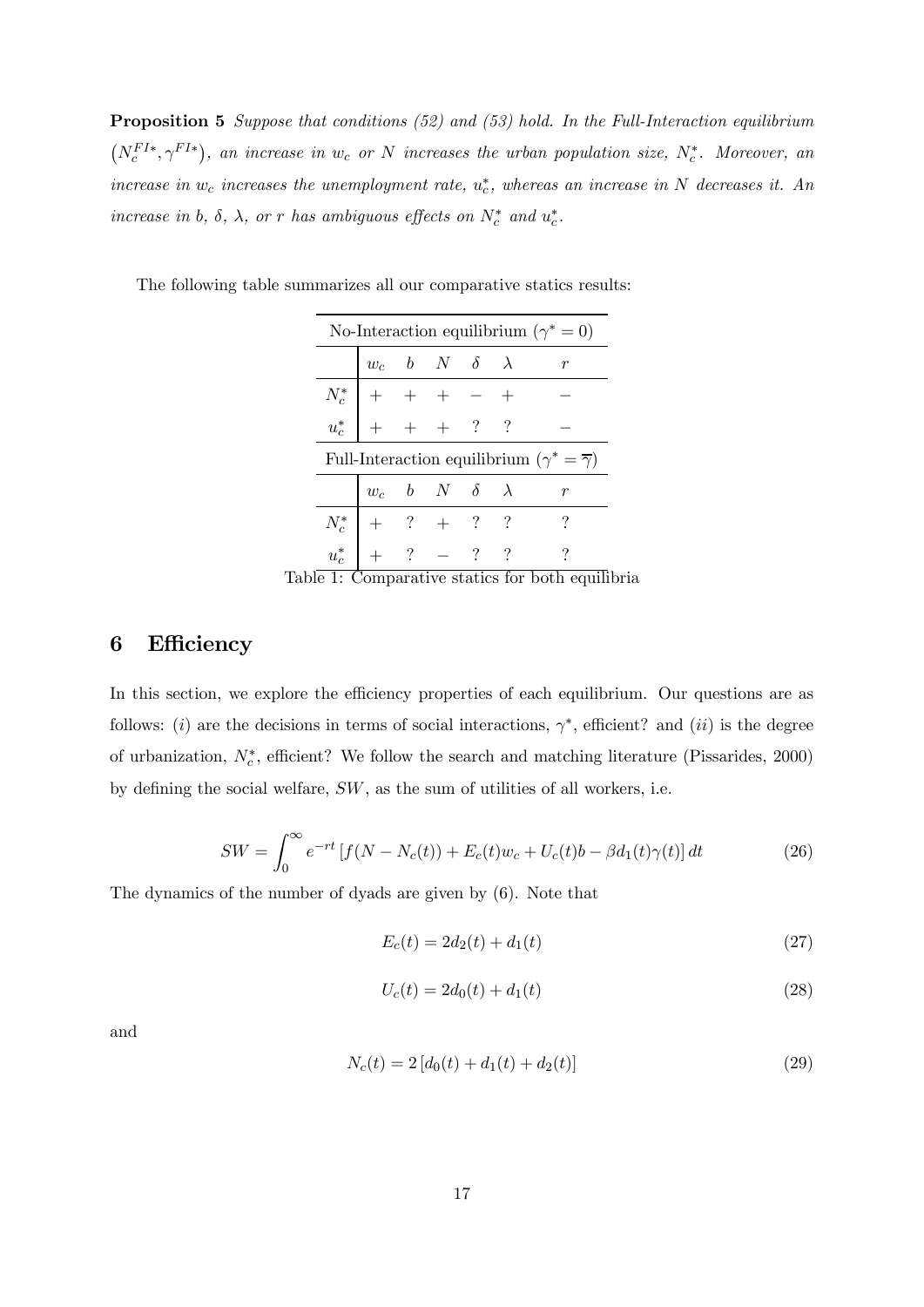The planner chooses  $\gamma(t)$  and  $N_c(t)$  that maximize (26) under the flow constraint (6). We obtain the present-value Hamiltonian:

$$
H_t = e^{-rt} \{ f(N - N_c(t)) + E_c(t)w_c + U_c(t)b - \beta d_1(t)\gamma(t) \} + \mu_1(t)[2\lambda d_0(t) - (\delta + g(t))d_1(t)] + \mu_2(t)[g(t)d_1(t) - \delta d_2(t)]
$$

where  $\mu_1(t)$  and  $\mu_2(t)$  are the Lagrangian multipliers (or co-state variables) corresponding to  $d_1(t)$  and  $d_2(t)$ . We don't need to write the constraint corresponding to  $d_0(t)$  because we use (29). The control variables of the social planner are  $\gamma(t)$  and  $N_c(t)$  and the state variables are  $d_1(t)$  and  $d_2(t)$ . We have the following result:

**Proposition 6** When the urban population is sufficiently small  $(N_c \leq N_c^o)$ , there is no social interactions in equilibrium and it is optimal from a social welfare viewpoint, i.e.  $\gamma^* = \gamma^0 = 0$ . When the urban population is sufficiently large  $(N_c > N_c^*)$ , there is full social interactions in equilibrium and it is optimal from a social welfare viewpoint, i.e.  $\gamma^* = \gamma^o = \overline{\gamma}$ . When the urban population takes intermediate values  $(N_c^o < N_c \le N_c^*)$ , there is no social interaction in equilibrium ( $\gamma^* = 0$ ) while full social interactions are optimal ( $\gamma^o = \overline{\gamma}$ ).

Define  $\widehat{\phi}^o$  as

$$
\widehat{\phi}^o \equiv \frac{\beta \delta(\delta + 2\lambda)}{2\lambda(b\delta + 2w_c\lambda)}.\tag{30}
$$

As shown in the proof of Proposition 6,  $\gamma = \overline{\gamma}$  is optimal if  $\phi > \hat{\phi}^o$  and  $\gamma = 0$  is optimal if  $\phi < \widehat{\phi}^o$ . Define next  $\underline{N}_c^o$  as

$$
\underline{N}^o_c \equiv \phi^{-1}\left(\widehat{\phi}^o\right).
$$

Then, we obtain that  $\gamma = \overline{\gamma}$  is optimal if  $N_c > \underline{N_c^o}$  and  $\gamma = 0$  is optimal if  $N_c < \underline{N_c^o}$ . Because (34) and (30) result in  $\text{sgn}\left[\widehat{\phi}^* - \widehat{\phi}^o\right] = \text{sgn}\left[w_c - b\right]$ , we know that  $\underline{N}_c^* > \underline{N}_c^o$ , implying Proposition 6. Figure 3 describes when the equilibrium decision on social interactions is optimal and when it is not.

#### $[Insert \, Figure\, 3 \, here]$

From the comparative statics results (Table 1), we know that the urban population size becomes larger when the total population size increases. Thus, the results of Proposition 6 imply that, as the total population grows, the economy experiences steady urbanization. During this process, the social-interaction decision is efficient only at an early and a late stage of urbanization but not at an intermediary stage of urbanization. The source of this inefficiency is due to (positive)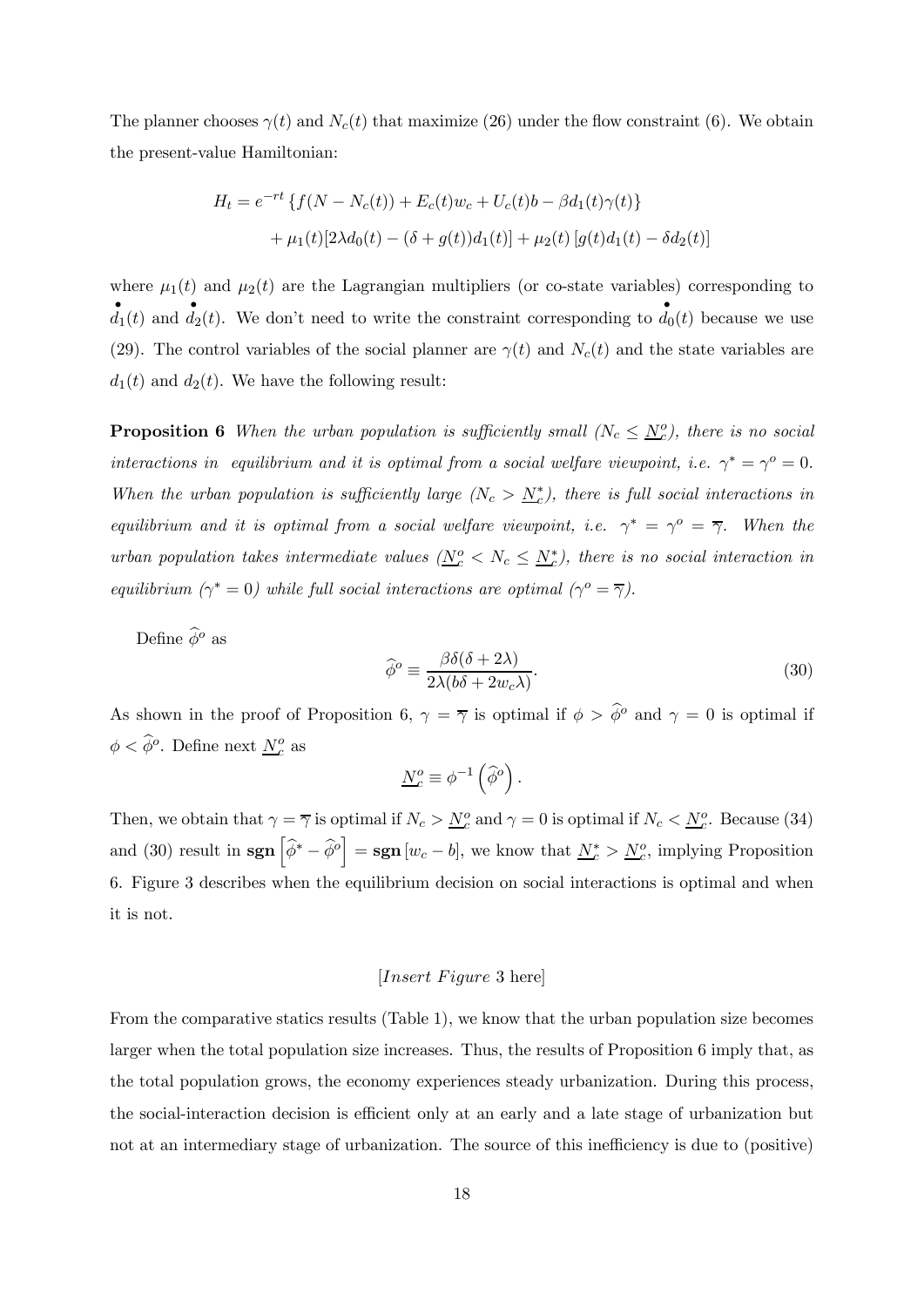externalities related to the decision on interacting with weak ties. Indeed, social interactions with weak ties make it more likely for an unemployed worker belonging to a  $d_1$  dyad to find a job and thus to switch to a  $d_2$  dyad. This implies that a higher level of social interactions increases the number of employed workers in  $d_2$  dyads, which, in turn, raises the possibility of job information transmission through weak ties (i.e. increases  $g^*$ ) for  $d_1$  dyads. However, an unemployed worker in a  $d_1$  dyad ignores this positive externality on other unemployed workers when making her social-interaction decision  $\gamma$ , resulting in inefficiency of this decision.

Next, we move to the efficiency analysis of urban population size,  $N_c^*$ . In order to focus on the properties of urbanization, we mainly restrict our attention to the cases where the equilibrium decision on social interactions is efficient (i.e.,  $\gamma^* = \gamma^o$ , or equivalently,  $N_c \leq \underline{N}_c^o$  or  $N_c > \underline{N}_c^*$ ). In such cases, the *equilibrium condition* for  $N_c^*$ , (24), is equal to

$$
\Omega = \begin{cases} W_{0c}^u|_{\gamma=0} \text{ for } \gamma=0 \\ W_{0c}^u|_{\gamma=\overline{\gamma}} \text{ for } \gamma=\overline{\gamma} \end{cases}
$$

whereas the *optimal condition* is given by

$$
\Omega = \begin{cases} \Theta_t^o|_{\gamma=0} \text{ for } \gamma = 0\\ \Theta_t^o|_{\gamma=\overline{\gamma}} \text{ for } \gamma = \overline{\gamma} \end{cases}
$$

where  $\Theta_t^o|_{\gamma=0}$  and  $\Theta_t^o|_{\gamma=\overline{\gamma}}$  are defined in (65). As shown in the proof of propositions 6 and 7 in the Appendix, we have that:  $W_{0c}^u|_{\gamma=0} > \Theta_t^o|_{\gamma=0}$  and  $W_{0c}^u|_{\gamma=\overline{\gamma}} > \Theta_t^o|_{\gamma=\overline{\gamma}}$ , which implies that the curves of  $W^u_{0c}$ ,  $\sim$  and  $W^u_{0c}$ ,  $\sim$  are above the curves of  $\Theta^o_t$ ,  $\sim$  and  $\Theta^o_t$ , as can be seen in Figures 4(a) and 4(b), respectively.

[ 4() and 4() here]

We have the following proposition.

**Proposition 7** When the equilibrium level of social interactions is optimal ( $\gamma^* = \gamma^o$ ), the equilibrium urbanization level  $N_c^*$  is always higher than the optimal level one  $N_c^o$ .

Such over-urbanization partly arises from the search frictions in the urban labor market. Indeed, when deciding whether to migrate or not, each migrant compares the discounted sum of expected income. Given the existence of urban unemployment, such decision leads to overurbanization (as in, e.g., Harris and Todaro, 1970). In addition, in the Full-Interaction equilibrium, there exists agglomeration (positive) externalities and congestion (negative) externalities from finding jobs via weak ties. Indeed, when a worker decides to migrate to the city, it increases the size of the urban population and thus the possibility of contacting a weak tie, which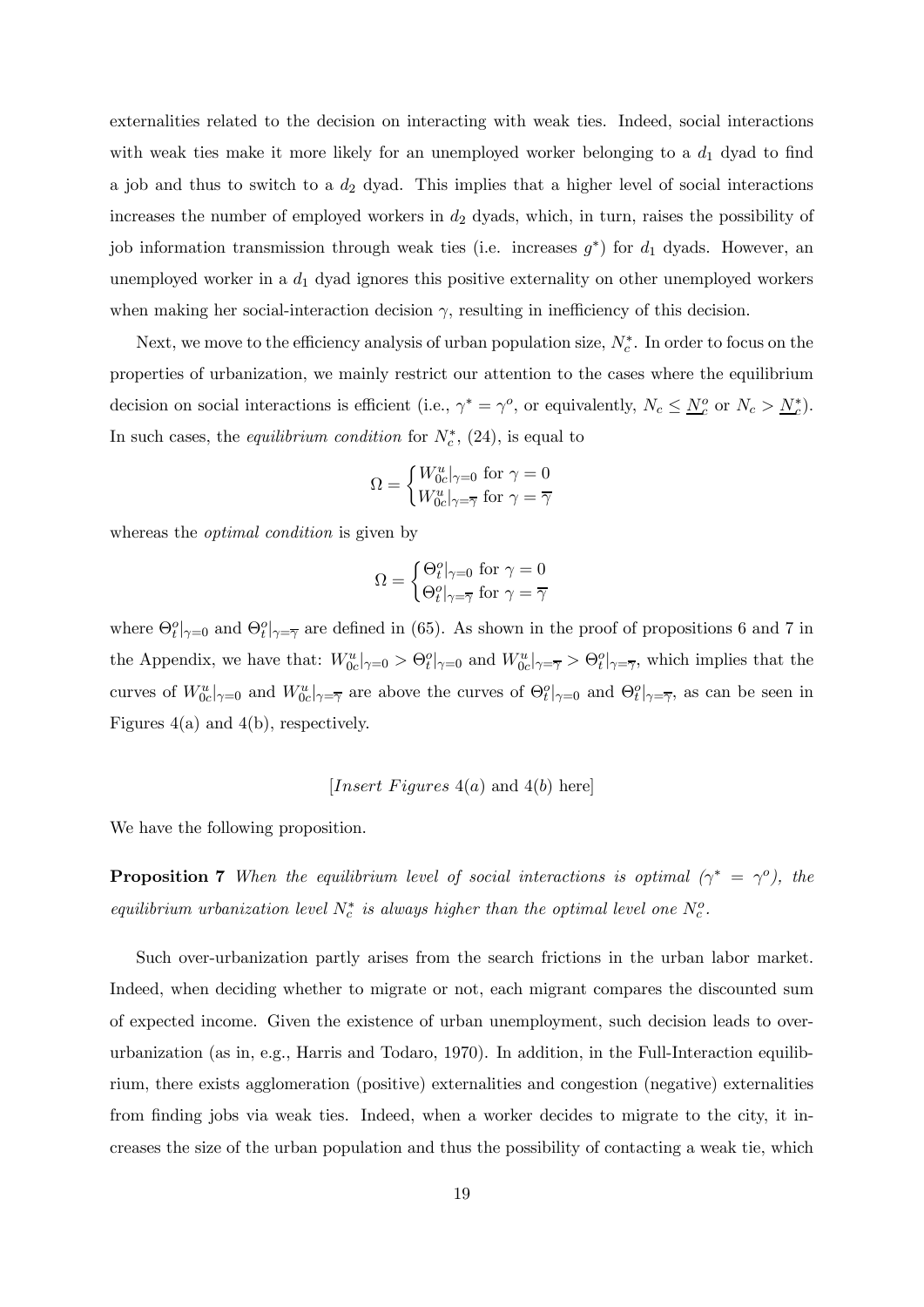is represented by the term  $\phi(N_c)$  in  $g(t)$ . This creates positive agglomeration externalities. At the same time, the decision to migrate increases the number of workers in  $d_0$  dyads, which, in turn, increases the number of workers in  $d_1$  dyads. This, in turn, decreases the possibility of job information transmission from a weak tie, which is represented by the term  $d_2/d_1$  in  $g(t)$ . This results in the congestion negative externality. Here, the effect of the negative externality dominates the effect of the positive one, and this is why we observe over-urbanization even in the Full-Interaction equilibrium as compared to the social optimum. Finally, we can briefly comment on the case for which  $\gamma^* \neq \gamma^o$  (i.e.,  $\underline{N}_c^o \leq N_c \leq \underline{N}_c^*$ ). In this case, although we cannot determine analytically the efficiency properties of  $N_c^*$ , simple numerical examples indicate that  $W_{0c}^u|_{\gamma=\overline{\gamma}} > \Theta_c^o|_{\gamma=0}.$ <sup>14</sup> Therefore, it would be safe to conclude that this economy experiences too much urbanization in general.

In summary, there are two market failures. The first one stems form social interactions (at intermediate levels of urban population) so that there are too few social interactions in equilibrium. The second comes from urbanization. When social interactions are optimal, which corresponds to either small or large cities, there is too much agglomeration or urbanization in equilibrium.

## 7 Conclusion

We develop a model where unemployed workers in the city can find a job either directly or through weak or strong ties. We show that, in denser areas, individuals interact with more people and have more random encounters (weak ties) than in sparsely populated areas. We also demonstrate that, for low urbanization levels, there is a unique steady-state No-Interaction equilibrium where workers do not interact with weak ties, while, for high level of urbanization, there is a unique steady-state Full-Interaction equilibrium with full social interactions. Thus, if we consider a continuous growth process of total population size, there will be a regime change from the No-Interaction equilibrium to the Full-Interaction equilibrium in the city. We show that these equilibria are usually not socially efficient when the urban population has an intermediate size because there are too few social interactions compared to the social optimum. When the equilibrium level of social interactions is optimal, the equilibrium urbanization level is always higher than the optimal level one, leading to over-urbanization.

<sup>&</sup>lt;sup>14</sup>We tried two specifications of  $\phi(N_c)$  (i.e.,  $\phi(N_c) = N_c/(1 + N_c)$  and  $\phi(N_c) = 1 - \exp[-N_c]$ ). We also tried various sets of parameter values. For any combination, we obtained that  $W_{0c}^u|_{\gamma=\overline{\gamma}} > \Theta_c^o|_{\gamma=0}$ . These simulation results are available upon request.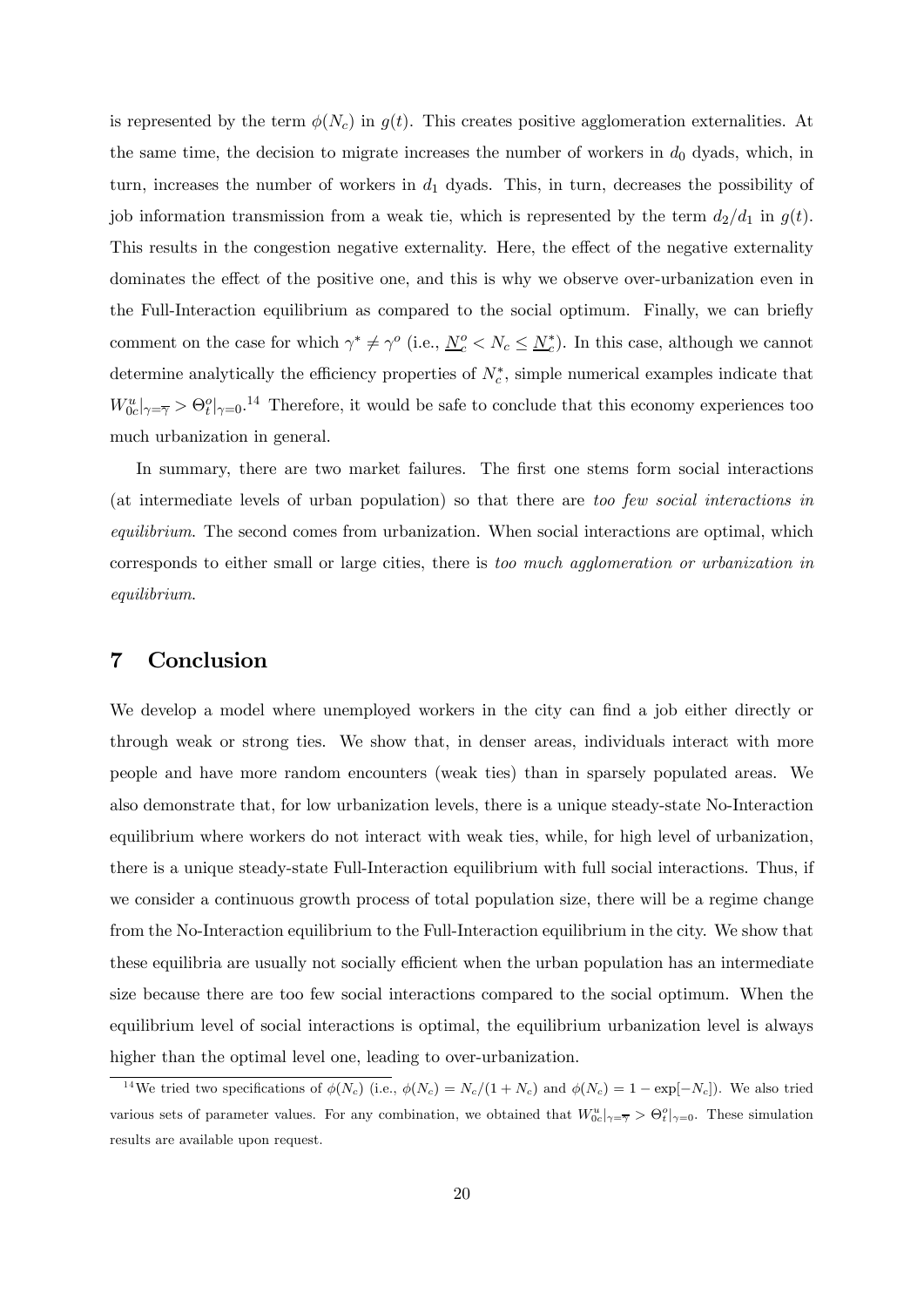There are many empirical studies that try to measure agglomeration economies in different cities (see, for example, Glaeser, 2010). However, few studies have put forward the role of social interactions and social networks in agglomeration and urbanization. Usually, following Marshall (1890) and Jacobs (1969), authors have emphasized the role that cities can play in speeding the flow of ideas. The interactions of smart and skilled people in urban areas enhances the development of person-specific human capital and increases the rate at which new ideas are formed. We believe that the role of social interactions and the fact that people tend to extend their social networks by meeting more weak ties in bigger cities that help them find a job are crucial in explaining agglomeration. We also believe that this can lead to over-urbanization, which would imply that cities are oversized. These issues certainly need more thorough empirical investigations.

## References

- [1] Akerlof, G. (1997), "Social distance and social decisions," Econometrica 65, 1005-1027.
- [2] Amato, P.R. (1993), "Urban-rural differences in helping friends and family members," Social Psychology Quarterly 56, 249-262.
- [3] Ballester, C., Calvó-Armengol, A. and Y. Zenou (2006), "Who's who in networks. Wanted: The key player," Econometrica 74, 1403-1417.
- [4] Bayer, P., Ross, S.L. and G. Topa (2008), "Place of work and place of residence: Informal hiring networks and labor market outcomes," Journal of Political Economy 116, 1150-1196.
- [5] Beckmann, M.J. (1976), "Spatial equilibrium and the dispersed city," In: Y.Y. Papageorgiou (Ed.), Mathematical Land Use Theory, Lexington, MA: Lexington Books, pp. 117-125.
- [6] Brueckner, J.K. and A.G. Largey (2008), "Social interaction and urban sprawl," Journal of Urban Economics 64, 18-34.
- [7] Brueckner, J.K., Thisse, J-F. and Y. Zenou (2002), "Local labor markets, job matching and urban location," International Economic Review 43, 155-171.
- [8] Calvó-Armengol, A. and M.O. Jackson (2004), "The effects of social networks on employment and inequality," American Economic Review 94, 426-454.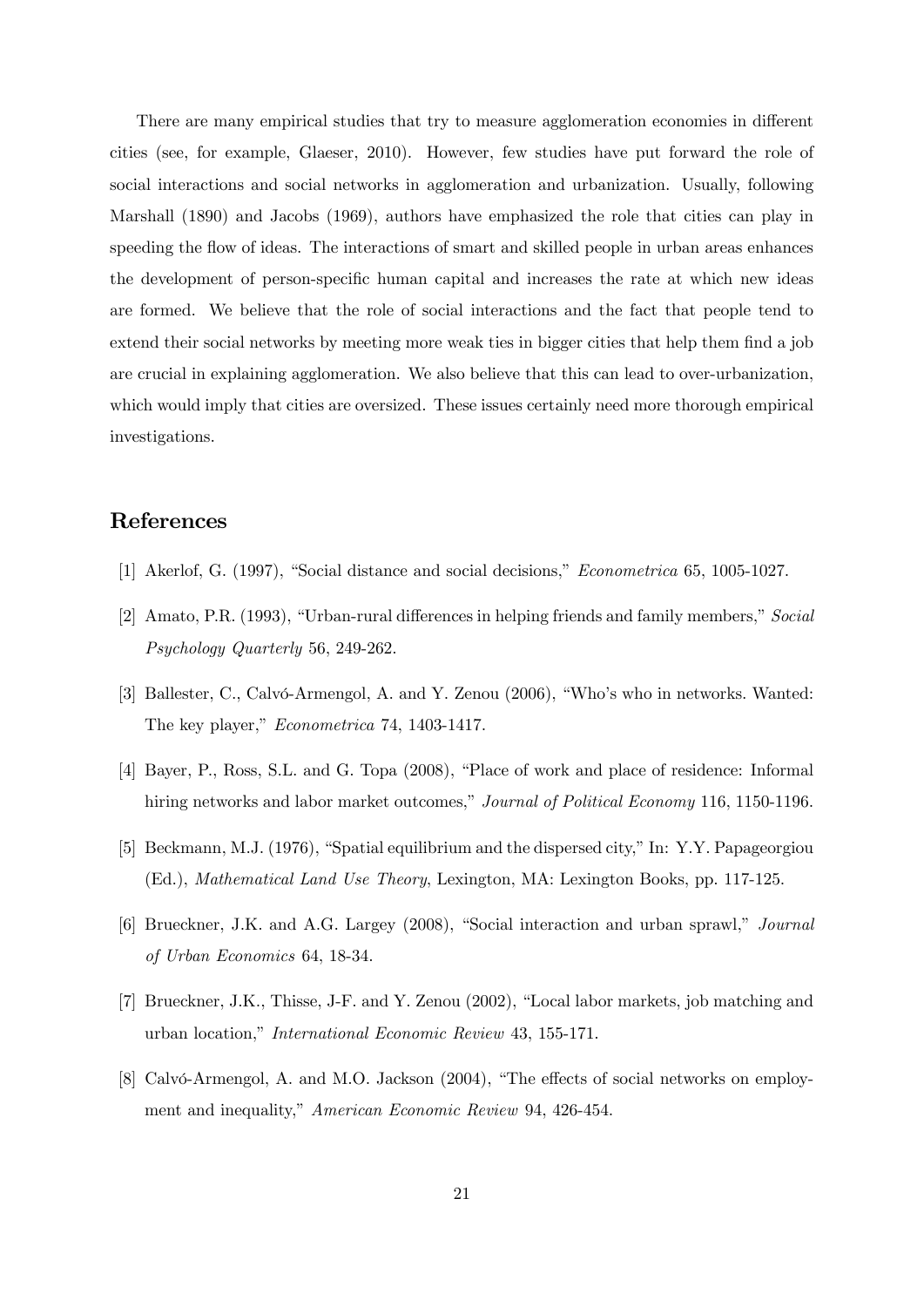- [9] Calvó-Armengol, A., Verdier, T. and Y. Zenou (2007), "Strong and weak ties in employment and crime," Journal of Public Economics 91, 203-233.
- [10] Cattell V. (2001), "Poor people, poor places, and poor health: The mediating role of social networks and social capital," Social Science and Medicine 52, 1501-1516.
- [11] Coleman, J.S. (1988), "Social capital in the creation of human capital," American Journal of Sociology 94, S95-S120.
- [12] Desmond, M. (2012), "Disposable ties and the urban poor," American Journal of Sociology 117, 1295-1335.
- [13] Fischer, C. (1982), To Dwell Among Friends: Personal Networks in Town and City, Chicago: University of Chicago Press.
- [14] Fujita, M. and J.-F. Thisse (2013), *Economics of Agglomeration. Cities, Industrial Location*, and Globalization, 2nd Edition, Cambridge: Cambridge University Press.
- [15] Ghiglino, C. and A. Nocco (2012), "When Veblen meets Krugman," Unpublished manuscript, University of Essex.
- [16] Glaeser, E.L. (2010), Agglomeration Economics, Chicago: University of Chicago Press.
- [17] Glaeser, E.L., Sacerdote, B. and J.A. Scheinkman (1996), "Crime and social interactions," Quarterly Journal of Economics 111, 508-548.
- [18] Granovetter, M.S. (1973), "The strength of weak ties," American Journal of Sociology 78, 1360-1380.
- [19] Granovetter, M.S. (1974), Getting a Job: A Study of Contacts and Careers, Cambridge, MA: Harvard University Press.
- [20] Granovetter, M.S. (1983), "The strength of weak ties: A network theory revisited," Sociological Theory 1, 201-233.
- [21] Grauwin, S., Goffette-Nagot, F. and P. Jensen (2012), "Dynamic models of residential segregation: An analytical solution," Journal of Public Economics 96, 124-141.
- [22] Harris, J.R. and M.P. Todaro (1970), "Migration, unemployment and development: A twosector analysis," American Economic Review 60, 126-142.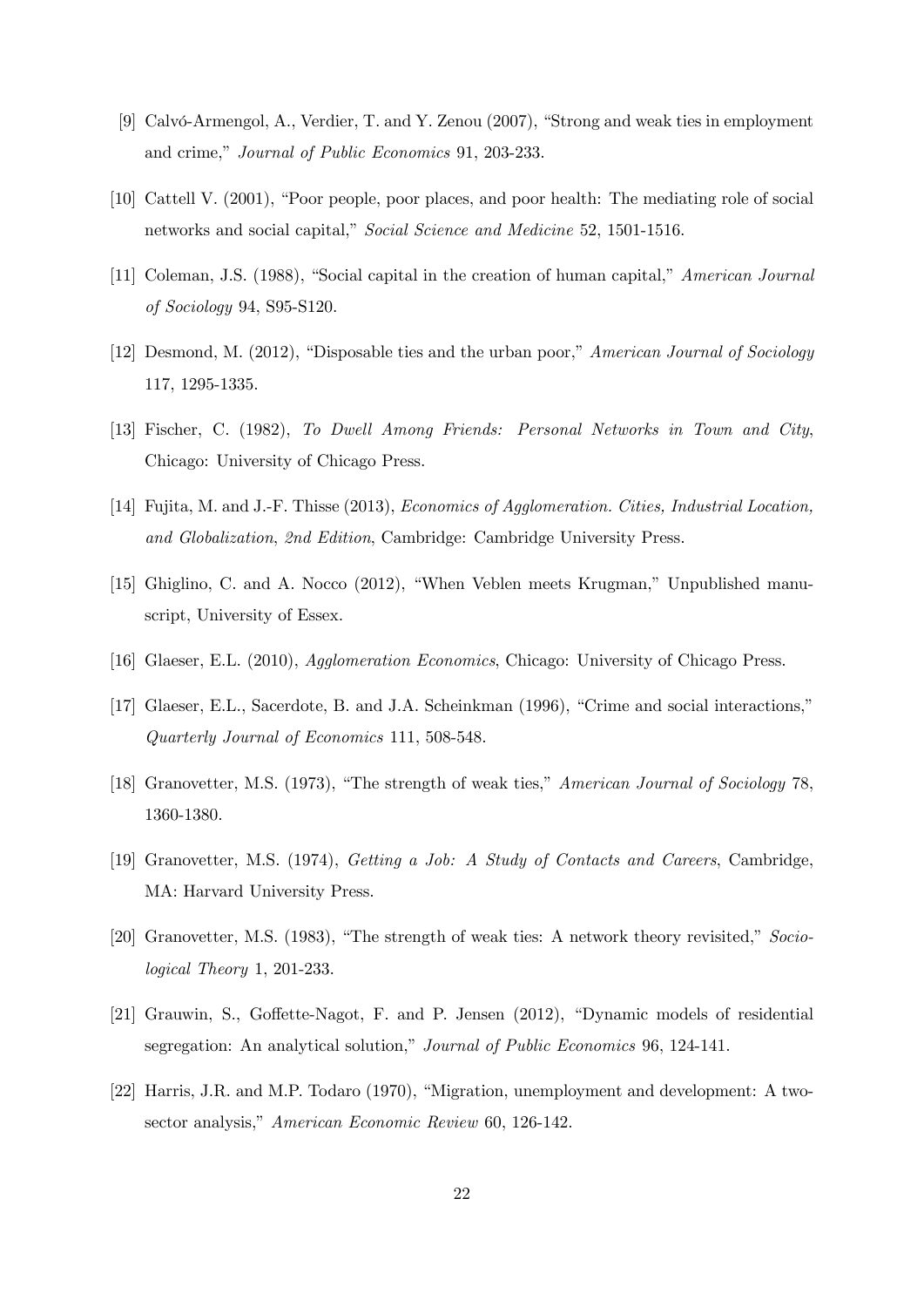- [23] Hellerstein, J.K., McInerney, M. and D. Neumark (2011), "Neighbors and coworkers: The importance of residential labor market networks," Journal of Labor Economics 29, 659-695.
- [24] Helsey, R.W. and W.C. Strange (2007), "Urban interactions and spatial structure," Journal of Economic Geography 7, 119-138.
- [25] Helsley, R.W. and Y. Zenou (2014), "Social networks and interactions in cities," Journal of Economic Theory, forthcoming.
- [26] Ioannides, Y.M. and D.L. Loury (2004), "Job information networks, neighborhood effects, and inequality," Journal of Economic Literature 42, 1056-1093.
- [27] Ioannides, Y.M. and G. Topa (2010), "Neighborhood effects: Accomplishments and looking beyond them," Journal of Regional Science 50, 343-362.
- [28] Ioannides, Y.M. (2012), From Neighborhoods to Nations: The Economics of Social Interactions, Princeton: Princeton University Press.
- [29] Jacobs, J. (1969), The Economy of Cities, New York: Vintage.
- [30] Korte, C. (1980), "Urban-nonurban differences in social behavior and social psychological models of urban impact," Journal of Social Issues 36, 29-51.
- [31] Lin, N. and M. Dumin (1986), "Access to occupations through social ties," Social Networks 8, 365-386.
- [32] Maloney, W.F. (1999), "Does informality imply segmentation in urban labor markets? Evidence from sectoral transitions in Mexico," World Bank Economic Review 13, 275-302.
- [33] Marcouiller, D., Ruiz de Castilla, V. and C. Woodruff (1997), "Formal measures of the informal-sector wage gap in Mexico, El Salvador, and Peru," Economic Development and Cultural Change 45, 367-392.
- [34] Marshall, A. (1890), Principles of Economics, London: Macmillan.
- [35] Mossay, P. and P.M. Picard (2011), "On spatial equilibria in a social interaction model," Journal of Economic Theory 146, 2455—2477.
- [36] Mossay, P. and P.M. Picard (2013), "Spatial segregation and urban structure," Unpublished manuscript, University of Luxemburg.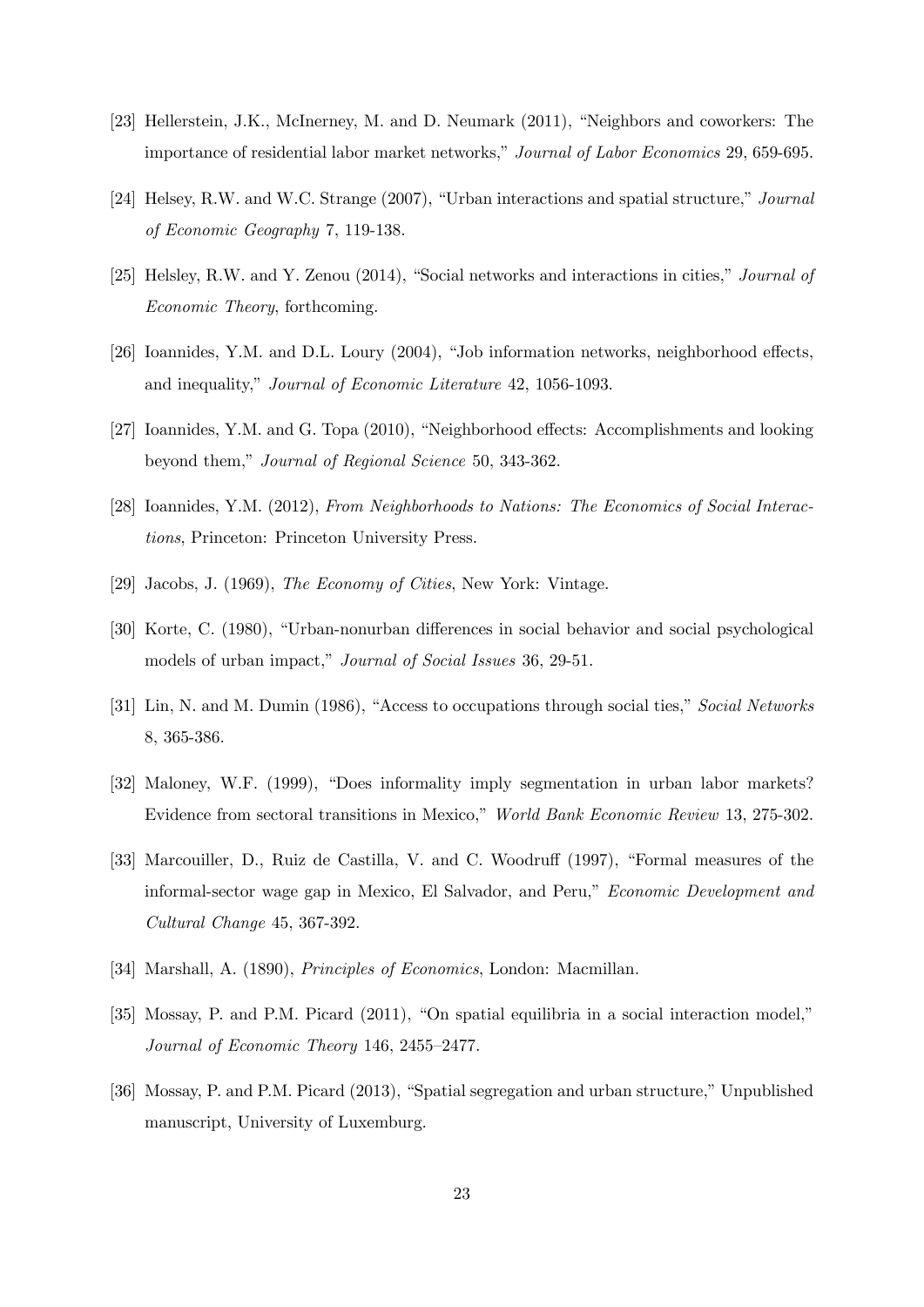- [37] Palisi, B.J. and C. Canning (1986), "Urbanism and social psychological well-being: A test of three theories," Sociological Spectrum 6, 361-378.
- [38] Patacchini, E. and Y. Zenou (2012), "Ethnic networks and employment outcomes," Regional Science and Urban Economics 42, 938-949.
- [39] Pissarides, C.A. (2000), Equilibrium Unemployment Theory, Second edition, Cambridge, MA: MIT Press.
- [40] Putnam, R.D. (1993), Making Democracy Work: Civic Traditions in Modern Italy, Princeton: Princeton University Press.
- [41] Putnam, R.D. (2001), Bowling Alone, New York: Simon and Schuster.
- [42] Schelling, T.C. (1971), "Dynamic models of segregation," Journal of Mathematical Sociology 1, 143-186.
- [43] Simmel, G. (1995), "The metropolis and mental life," In: P. Kasnitz (Ed.), Metropolis: Center and Symbol of our Times, Basingstoke: Macmillan, pp. 30-45.
- [44] Topa, G. (2001), "Social interactions, local spillovers and unemployment," Review of Economic Studies 68, 261-295.
- [45] Tonnies, F. (1957), *Community and Society*, East Lansing, MI: Michigan State University Press.
- [46] Wahba, J, and Y. Zenou (2005), "Density, social networks and job search methods: Theory and application to Egypt," Journal of Development Economics 78 443-473.
- [47] Wellman, B. (1979), "The community question: The intimate networks of East Yorkers," American Journal of Sociology 84, 1201-1231.
- [48] Wirth, L. (1938), "Urbanism as a way of life," American Journal of Sociology 44, 1-24.
- [49] Yamada, G. (1996), "Urban informal employment and self-employment in developing countries: Theory and evidence," Economic Development and Cultural Change 44, 289-314.
- [50] Zenou, Y. (2011), "Search, migration, and urban land use. The case of transportation policies," Journal of Development Economics 96, 174-187.
- [51] Zenou, Y. (2013), "Spatial versus social mismatch," Journal of Urban Economics 74, 113- 132.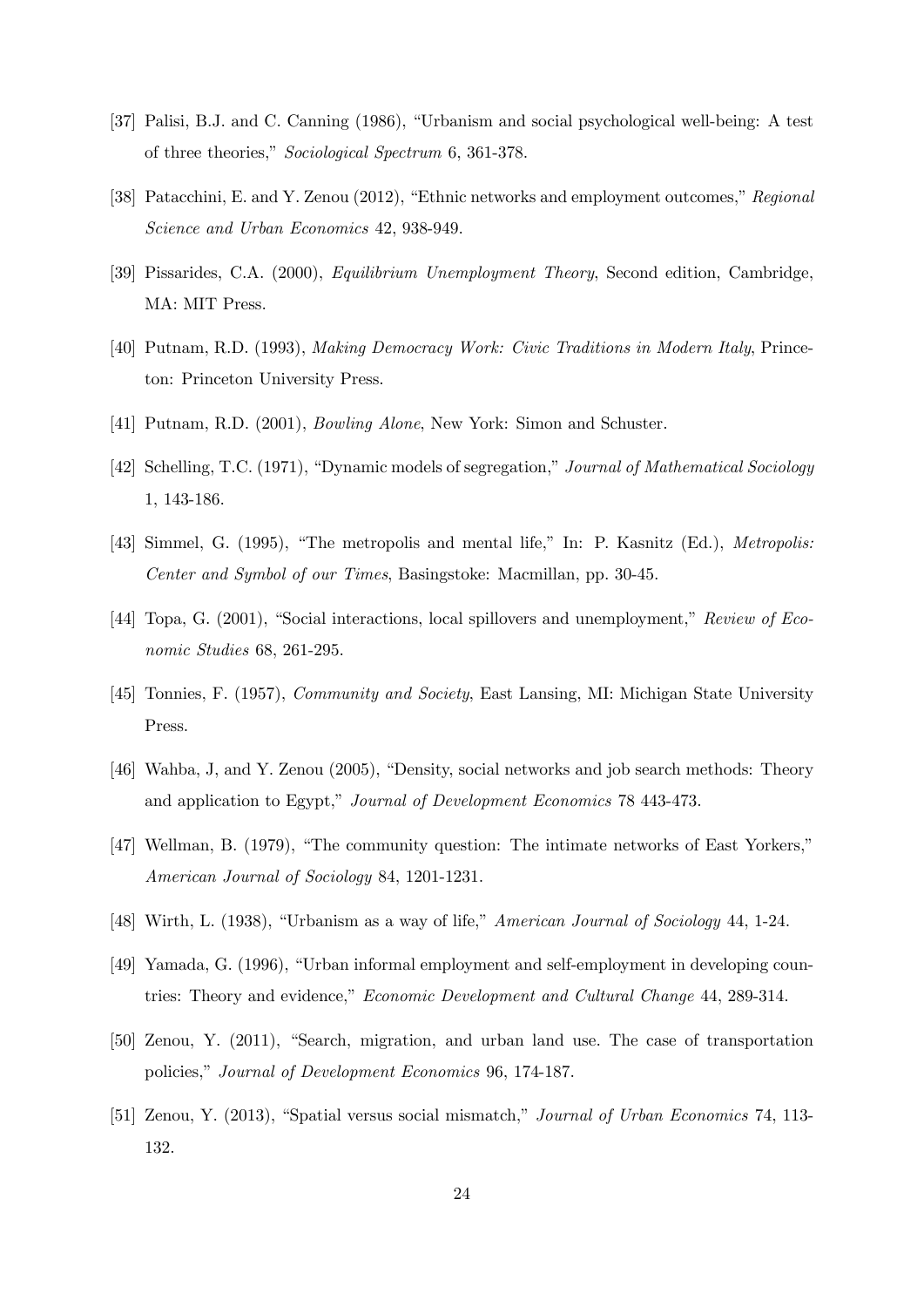- [52] Zenou, Y. (2014), "A dynamic model of weak and strong ties in the labor market," Unpublished manuscript, Stockholm University.
- [53] Zhang, J. (2004), "Residential segregation in an all-integrationist world," Journal of Economic Behavior and Organization 54, 533-550.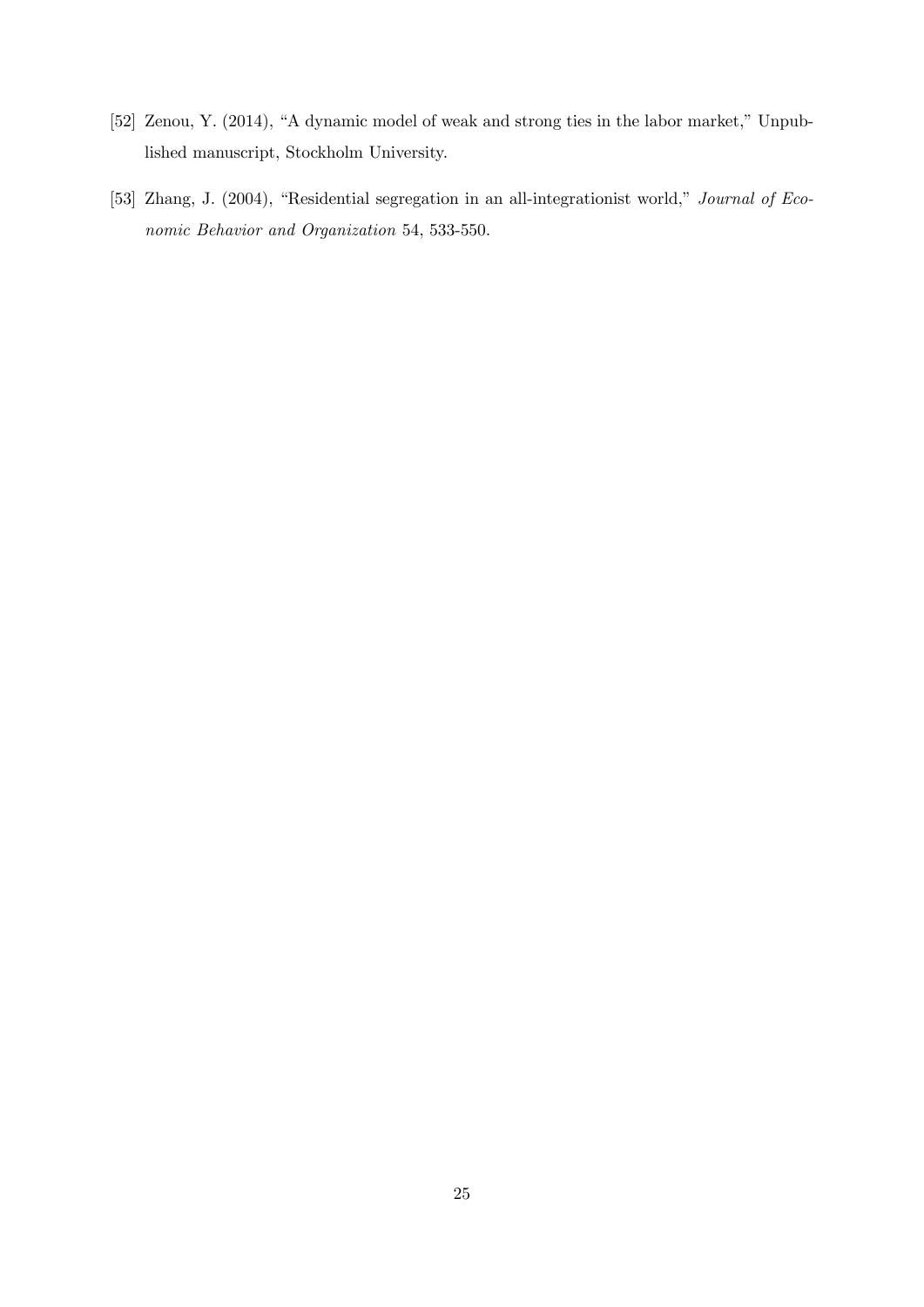## 8 Appendix: Proofs

**Proof of Proposition 1**: Let us determine the optimal  $\gamma$ . Unemployed workers in a  $d_1^*$  dyad choose  $\gamma$  that maximize  $W_{1c}^u$ , taking as given  $N_c^*$ ,  $d_1^*$  and  $d_2^*$ . Using (21) and (18), we obtain

$$
\frac{\partial W_{1c}^{u}}{\partial \gamma} = \frac{\left[-\beta + 2\lambda\phi\left(N_{c}^{*}\right)\frac{d_{2}^{*}}{d_{1}^{*}}\frac{w_{c}}{r+\delta}\right]\left(r+\delta+g^{*}\right)-\left(b-\beta\gamma+g^{*}\frac{w_{c}}{r+\delta}\right)2\lambda\phi\left(N_{c}^{*}\right)\frac{d_{2}^{*}}{d_{1}^{*}}}{\left(r+\delta+g^{*}\right)^{2}}
$$
\n
$$
= \frac{-\beta(r+\delta+g^{*})+\frac{w_{x}}{r+\delta}(r+\delta+g^{*})2\lambda\phi\left(N_{c}^{*}\right)\frac{d_{2}^{*}}{d_{1}^{*}}-(b-\beta\gamma)2\lambda\phi\left(N_{c}^{*}\right)\frac{d_{2}^{*}}{d_{1}^{*}}-g^{*}\frac{w_{c}}{r+\delta}2\lambda\phi\left(N_{c}^{*}\right)\frac{d_{2}^{*}}{d_{1}^{*}}}{\left(r+\delta+g^{*}\right)^{2}}
$$
\n
$$
= \frac{-\beta\left[r+\delta+2\lambda+\gamma2\lambda\phi\left(N_{c}^{*}\right)\frac{d_{2}^{*}}{d_{1}^{*}}\right]+\frac{w_{c}}{r+\delta}(r+\delta)2\lambda\phi\left(N_{c}^{*}\right)\frac{d_{2}^{*}}{d_{1}^{*}}-(b-\beta\gamma)2\lambda\phi\left(N_{c}^{*}\right)\frac{d_{2}^{*}}{d_{1}^{*}}}{\left(r+\delta+g^{*}\right)^{2}}
$$
\n
$$
= \frac{-\beta(r+\delta+2\lambda)+w_{c}2\lambda\phi\left(N_{c}^{*}\right)\frac{d_{2}^{*}}{d_{1}^{*}}-b2\lambda\phi\left(N_{c}^{*}\right)\frac{d_{2}^{*}}{d_{1}^{*}}}{\left(r+\delta+g^{*}\right)^{2}}
$$
\n
$$
= \frac{d_{2}^{*}}{d_{1}^{*}}\frac{2\lambda\phi\left(N_{c}^{*}\right)\left(w_{c}-b\right)-\beta\frac{d_{1}^{*}}{d_{2}^{*}}(r+\delta+2\lambda)}{(r+\delta+g^{*})^{2}}
$$

This implies that

$$
\operatorname{\mathbf{sgn}}\left[\frac{\partial W^u_{1c}}{\partial \gamma}\right] = \operatorname{\mathbf{sgn}}\left[2\lambda \phi(N_c^*)(w_c - b) - \beta \frac{d_1^*}{d_2^*}(r + \delta + 2\lambda)\right]
$$

Using  $(9)$  and  $(10)$ , we see that

$$
\frac{d_1^*}{d_2^*} = \frac{\delta}{2\lambda} - \gamma \phi(N_c^*)
$$

Plugging  $\frac{d_1^*}{d_2^*}$  into the above equation, we can see that

$$
\operatorname{sgn}\left[\frac{\partial W_{1c}^u}{\partial \gamma}\right] = \operatorname{sgn}\left[2\lambda \phi(N_c^*)(w_c - b) + \beta \left(\gamma \phi(N_c^*) - \frac{\delta}{2\lambda}\right)(r + \delta + 2\lambda)\right].
$$

This leads to

$$
\frac{\partial W_{1c}^u}{\partial \gamma} \geq 0 \Leftrightarrow \gamma \geq \frac{\delta}{2\lambda \phi(N_c^*)} - \frac{2\lambda (w_c - b)}{\beta (r + \delta + 2\lambda)}
$$

This condition only depends on  $N_c^*$ . We therefore know that an unemployed worker in the  $d_1^*$ dyad choose either  $\gamma = 0$  (no interaction at all with weak ties) or  $\gamma = \overline{\gamma}$  (maximum interaction with weak ties), i.e. we have only corner solutions.

Let us characterize all the solutions of this maximization problem.

$$
(i)
$$
 If

$$
\frac{\delta}{2\lambda\phi(N^*_c)} < \frac{2\lambda(w_c - b)}{\beta(r + \delta + 2\lambda)},
$$

which is equivalent to

$$
\phi(N_c^*) > \frac{\delta\beta(r+\delta+2\lambda)}{4\lambda^2(w_c-b)}
$$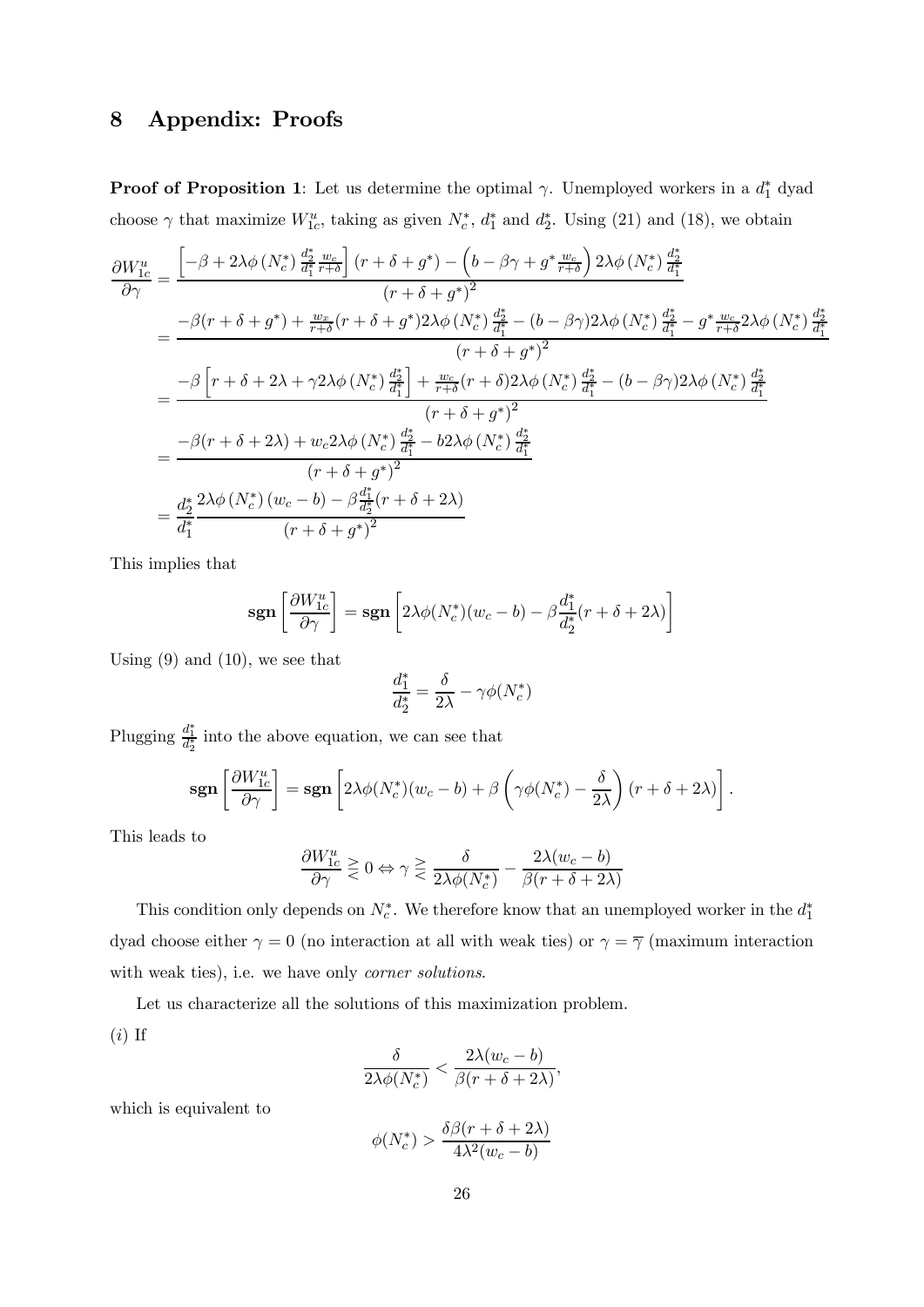then  $\gamma^* = \overline{\gamma}$ . Since  $\phi'(.) > 0$ , this means that, if  $N_c^* > N_c$ , then  $\gamma^* = \overline{\gamma}$ , where

$$
\overline{N}_c \equiv \phi^{-1} \left( \frac{\delta \beta (r + \delta + 2\lambda)}{4\lambda^2 (w_c - b)} \right)
$$

 $(ii)$  If

$$
\frac{\delta}{2\lambda\phi(N_c^*)} - \frac{2\lambda(w_c - b)}{\beta(r + \delta + 2\lambda)} > \overline{\gamma},
$$

which is equivalent to

$$
\phi(N_c^*) < \frac{\delta\beta(r+\delta+2\lambda)}{4\lambda^2(w_c-b)+2\lambda\overline{\gamma}\beta(r+\delta+2\lambda)}
$$

then  $\gamma^* = 0$ . Since  $\phi'(.) > 0$ , this means that, if  $N_c^* < \underline{N}_c$ , then  $\gamma^* = 0$ , where

$$
\underline{N}_c \equiv \phi^{-1} \left( \frac{\delta \beta (r + \delta + 2\lambda)}{4\lambda^2 (w_c - b) + 2\lambda \overline{\gamma} \beta (r + \delta + 2\lambda)} \right) \tag{31}
$$

 $(iii)$  If

$$
0<\frac{\delta}{2\lambda\phi(N^*_c)}-\frac{2\lambda(w_c-b)}{\beta(r+\delta+2\lambda)}<\overline{\gamma}
$$

then both cases  $\gamma^* = 0$  and  $\gamma^* = \overline{\gamma}$  can arise.

Figure A1 illustrates these different cases.

## $[Insert \, Figure \, A1 \, here]$

Let us now deal with case  $(iii)$  only since the other cases are straightforward. Then, using the fact that  $\overline{\gamma} = b/\beta$ ,  $W_{1c}^{u}$  can be written as:

$$
W_{1c}^{u}|_{\gamma=0} = \frac{b + \frac{2\lambda w_c}{r + \delta}}{r + \delta + 2\lambda}
$$
\n(32)

$$
W_{1c}^{u}|_{\gamma=\overline{\gamma}} = \frac{2\lambda\delta w_c}{(r+\delta)[\beta\delta(r+\delta+2\lambda)-2b\lambda(r+\delta)\phi(N_c^*)]}
$$
(33)

Comparing the asset values under no social interaction  $(\gamma = 0)$  to that under full social interaction  $(\gamma = \overline{\gamma})$ , we can see that  $W^u_{1c}|_{\gamma=0} = W^u_{1c}|_{\gamma=\overline{\gamma}}$  if and only if

$$
\phi(N_c^*) = \hat{\phi} \equiv \frac{\beta \delta(r + \delta + 2\lambda)}{2\lambda [b(r + \delta) + 2w_c \lambda]}
$$
\n(34)

Furthermore, we have that

$$
\frac{\partial \left( W_{1c}^{u} \big|_{\gamma=\overline{\gamma}} - W_{1c}^{u} \big|_{\gamma=0} \right)}{\partial \phi(N_c)} = \frac{\partial \left( W_{1c}^{u} \big|_{\gamma=\overline{\gamma}} \right)}{\partial \phi(N_c)} = \frac{4b\beta w_c \delta \lambda^2}{\left[ \beta \delta (r + \delta + 2\lambda) - 2b\lambda \phi(N_c)(r + \delta) \right]^2} > 0 \tag{35}
$$

As a result, an unemployed worker in the  $d_1^*$  dyad always chooses  $\gamma^* = \overline{\gamma}$  if and only if  $\phi(N_c) > \phi$ and chooses  $\gamma^* = 0$  if and only if  $\phi(N_c) < \phi$ . From the assumption that  $\phi'(N_c) > 0$ , we have a threshold regarding the city population:  $\widehat{N}_c \equiv \phi^{-1}(\widehat{\phi})$ , i.e.

$$
\widehat{N}_c \equiv \phi^{-1} \left( \frac{\beta \delta (r + \delta + 2\lambda)}{2\lambda [b(r + \delta) + 2w_c \lambda]} \right) \tag{36}
$$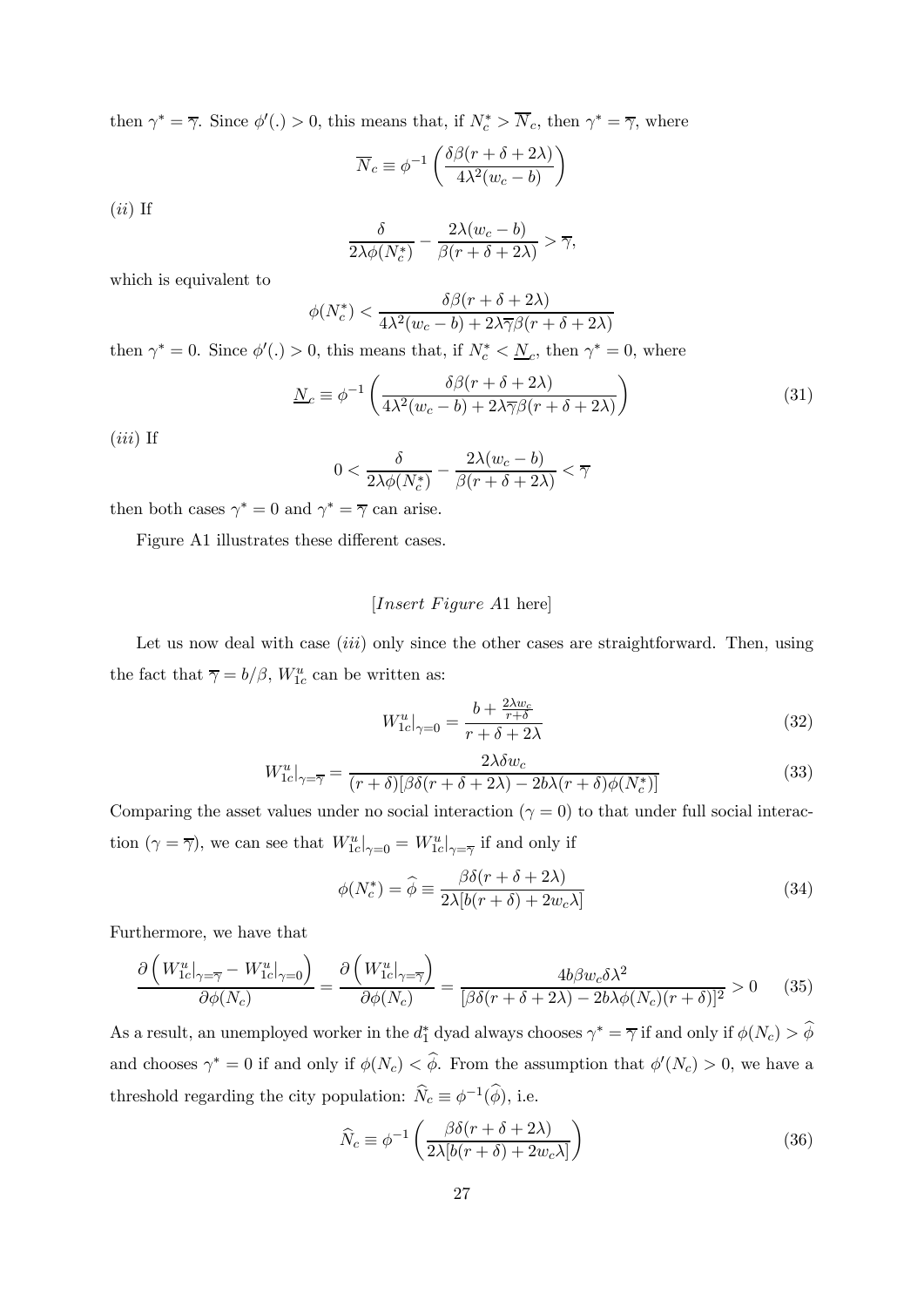Since  $\overline{\gamma} = b/\beta$ , then it is easily verified that  $\widehat{N}_c = \underline{N}_c$ , given by (25). Observe also that

$$
\widehat{N}_c = \underline{N}_c < \overline{N}_c
$$

which implies that an unemployed worker in the  $d_1^*$  dyad always chooses  $\gamma = \overline{\gamma}$  in case (*iii*). Proposition 1 summarizes these results.

Proof of Proposition 2: Using (23), the steady-state migration equilibrium condition (24) can be written as

$$
W_{0c}^{u} = \frac{f'(N - N_c)}{(r + \delta)}
$$

Hence, the equilibrium conditions given in Proposition 1 (see the proof of Proposition 1) become

$$
\frac{f'(N - N_c)}{r + \delta} = W_{0c}^u|_{\gamma = 0} = \frac{b + \lambda(W_c^e + W_{1c}^u|_{\gamma = 0})}{r + \delta + 2\lambda}
$$
 if and only if  $N_c < N_c$ ,  
\n
$$
\frac{f'(N - N_c)}{r + \delta} = W_{0c}^u|_{\gamma = \overline{\gamma}} = \frac{b + \lambda(W_c^e + W_{1c}^u|_{\gamma = \overline{\gamma}})}{r + \delta + 2\lambda}
$$
 if and only if  $N_c \ge N_c$ .

From these conditions, we obtain Proposition 2.

Let us first characterize the No-Interaction Equilibrium for which all workers provide zero effort, i.e.  $\gamma^* = 0$ . Using (8), (9) and (10) and the fact that  $\gamma = 0$ , we easily obtain:

$$
d_0^* = \frac{\delta N_c^*}{2(\delta + 2\lambda)}, \ d_1^* = \frac{\lambda \delta N_c^*}{(\delta + 2\lambda)^2}, \ d_2^* = \frac{2\lambda^2 N_c^*}{(\delta + 2\lambda)^2}
$$
(37)

Since the urban unemployment level is:  $U_c^* = 2d_0^* + d_1^*$ , we obtain:

$$
U^* = \frac{\delta \left(\delta + 3\lambda\right) N_c^*}{\left(\delta + 2\lambda\right)^2} \tag{38}
$$

From (18), we obtain:

$$
g^* = 2\lambda \tag{39}
$$

From  $(20)$ ,  $(21)$ ,  $(22)$  and  $(23)$ , we have:

$$
W_{0c}^{u*}|_{\gamma=0} = \frac{(r+\delta)(r+\delta+3\lambda)b+\lambda(r+\delta+4\lambda)w_c}{(r+\delta)(r+\delta+2\lambda)^2}
$$
(40)

$$
W_{1c}^{u*}|_{\gamma=0} = \frac{(r+\delta)b + 2\lambda w_c}{(r+\delta)(r+\delta+2\lambda)}
$$
\n(41)

$$
W_c^{e*} = \frac{w_c}{r + \delta} \tag{42}
$$

$$
\Omega = \frac{f'(N - N_c^*)}{r + \delta} \tag{43}
$$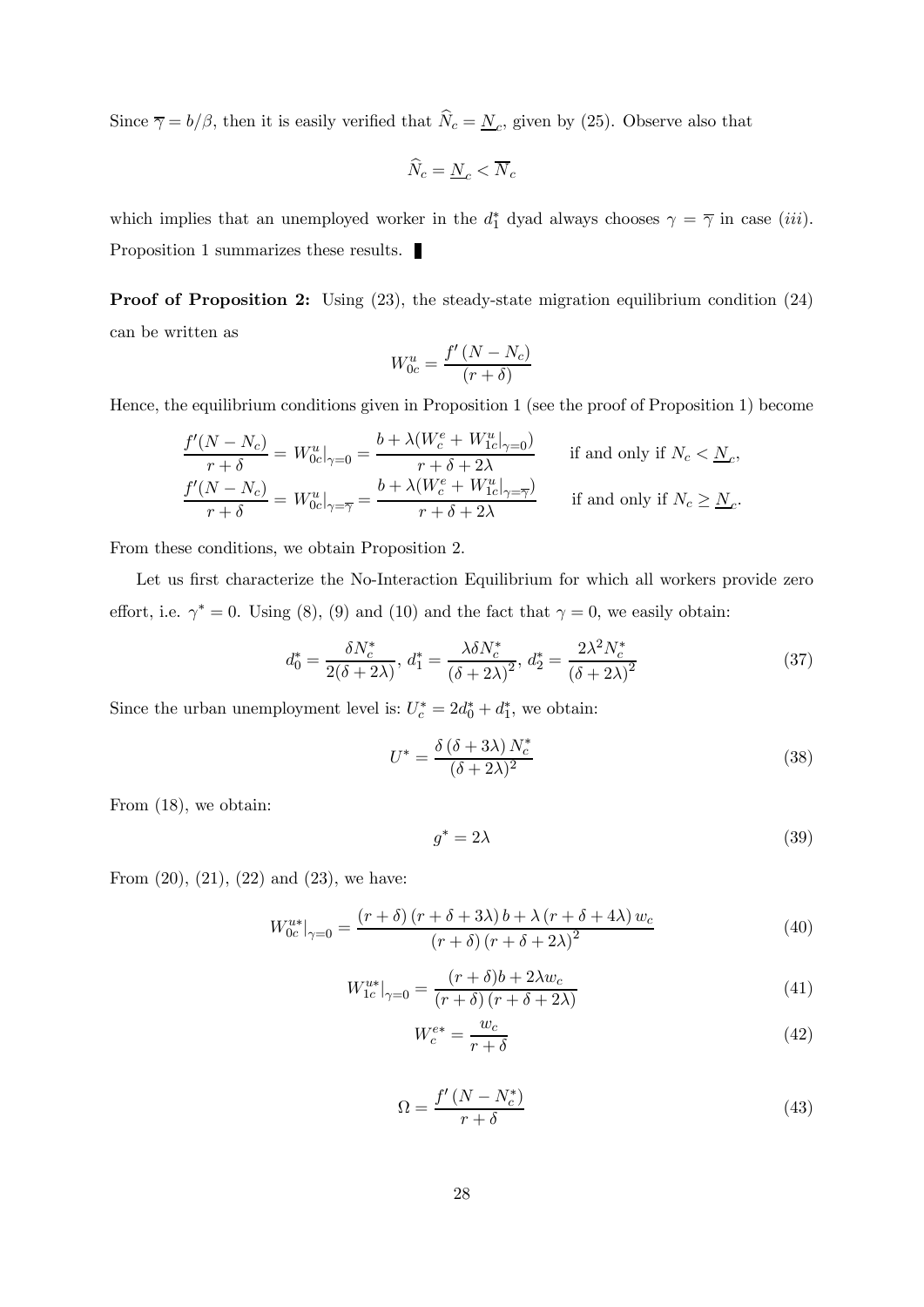Finally, the migration equilibrium condition (24) is given by  $W_{0c}^u = f'(N - N_c)/(r + \delta)$ . By using  $(40)$ , this equation  $(24)$  can be written as

$$
f'(N - N_c^*) = \frac{(r + \delta)(r + \delta + 3\lambda)b + \lambda(r + \delta + 4\lambda)w_c}{(r + \delta + 2\lambda)^2}
$$
(44)

which implicitly defined  $N_c^*$ .

Let us now characterize the Full-Interaction Equilibrium for which all workers provide maximal effort, i.e.  $\gamma^* = \overline{\gamma}$ . Proceeding exactly as above, we easily obtain: The equilibrium values are given by:

$$
d_0^* = \frac{\delta N_c^*}{2(\delta + 2\lambda)}, \ d_1^* = \frac{2\lambda^2 N_c^*}{(\delta + 2\lambda)[\delta + 2\lambda(1 - \overline{\gamma}\phi(N_c^*))]} \left[\frac{\delta}{2\lambda} - \overline{\gamma}\phi(N_c^*)\right]
$$
(45)

$$
d_2^* = \frac{2\lambda^2 N_c^*}{(\delta + 2\lambda)[\delta + 2\lambda(1 - \overline{\gamma}\phi(N_c^*))]}
$$
(46)

$$
U^* = \frac{\delta(\delta + 3\lambda) - 2\lambda \overline{\gamma}\phi(N_c^*) (\delta + \lambda)}{(\delta + 2\lambda)[\delta + 2\lambda(1 - \overline{\gamma}\phi(N_c^*))]} N_c^*
$$
(47)

$$
g^* = \frac{2\delta\lambda}{\delta - 2\lambda\gamma\phi(N_c^*)}
$$
(48)

$$
W_{0c}^{u} = \frac{\beta \delta \left[ b \left( r + \delta \right) \left( r + \delta + 2\lambda \right) + \lambda w_{c} \left( r + \delta + 4\lambda \right) \right] - 2b\lambda \phi \left( N_{c}^{*} \right) \left( r + \delta \right) \left[ b \left( r + \delta \right) + \lambda w_{c} \right]}{\left( r + \delta \right) \left( r + \delta + 2\lambda \right) \left[ \delta \beta \left( r + \delta + 2\lambda \right) - 2\lambda b \phi \left( N_{c}^{*} \right) \left( r + \delta \right) \right]} \tag{49}
$$

$$
W_{1c}^{u} = \frac{2\beta\delta\lambda w_{c}}{(r+\delta)\left[\beta\delta\left(r+\delta+2\lambda\right)-2b\lambda\phi\left(N_{c}^{*}\right)\left(r+\delta\right)\right]},\ W_{c}^{e} = \frac{w_{c}}{r+\delta},\ \Omega = \frac{f'(N-N_{c}^{*})}{r+\delta} \tag{50}
$$

$$
f'(N - N_c^*) = \frac{\beta \delta \left[ b\left(r + \delta\right) \left(r + \delta + 2\lambda\right) + \lambda w_c \left(r + \delta + 4\lambda\right) \right] - 2b\lambda \phi(N_c^*) \left(r + \delta\right) \left[ b\left(r + \delta\right) + \lambda w_c \right]}{\left(r + \delta + 2\lambda\right) \left[ \delta \beta \left(r + \delta + 2\lambda\right) - 2\lambda b \phi(N_c^*) \left(r + \delta\right) \right]}
$$
\n
$$
(51)
$$

This completes the proof.  $\blacksquare$ 

**Proof of Proposition 3:** To show that there is a unique equilibrium with  $\gamma^* = 0$ , we need to show that  $W^u_{0c}|_{\gamma=0}$  $\Big|_{N_c=0}$  >  $f'(N)/(r+\delta)$ . This is equivalent to:

$$
(r+\delta)(r+\delta+3\lambda) b + \lambda (r+\delta+4\lambda) w_c > (r+\delta+2\lambda)^2 f'(N)
$$
 (52)

To show that there is a unique equilibrium with  $\gamma^* = \overline{\gamma}$ , we further need to show that  $\Omega'(N_c)|_{N_c = N_c^*} >$  $\partial \left. W^u_{0c}\right|_{\gamma=\overline{\gamma}}/\partial N_c\Big|_{N_c=N^*_c}$ . This is equivalent to:

$$
-(r+\delta+2\lambda)\left[1+\overline{\gamma}\phi\left(N_c^*\right)\right]^2f''\left(N-N_c^*\right) > \frac{4\lambda^3w_c\left(2\lambda+\delta\right)\left(r+\delta\right)\overline{\gamma}\phi'\left(N_c^*\right)}{\left\{\left(r+\delta\right)\left[\frac{\delta-2\lambda\overline{\gamma}\phi\left(N_c^*\right)}{1+\overline{\gamma}\phi\left(N_c^*\right)}\right]+4\lambda^2\right\}^2}
$$
(53)

This completes the proof.  $\blacksquare$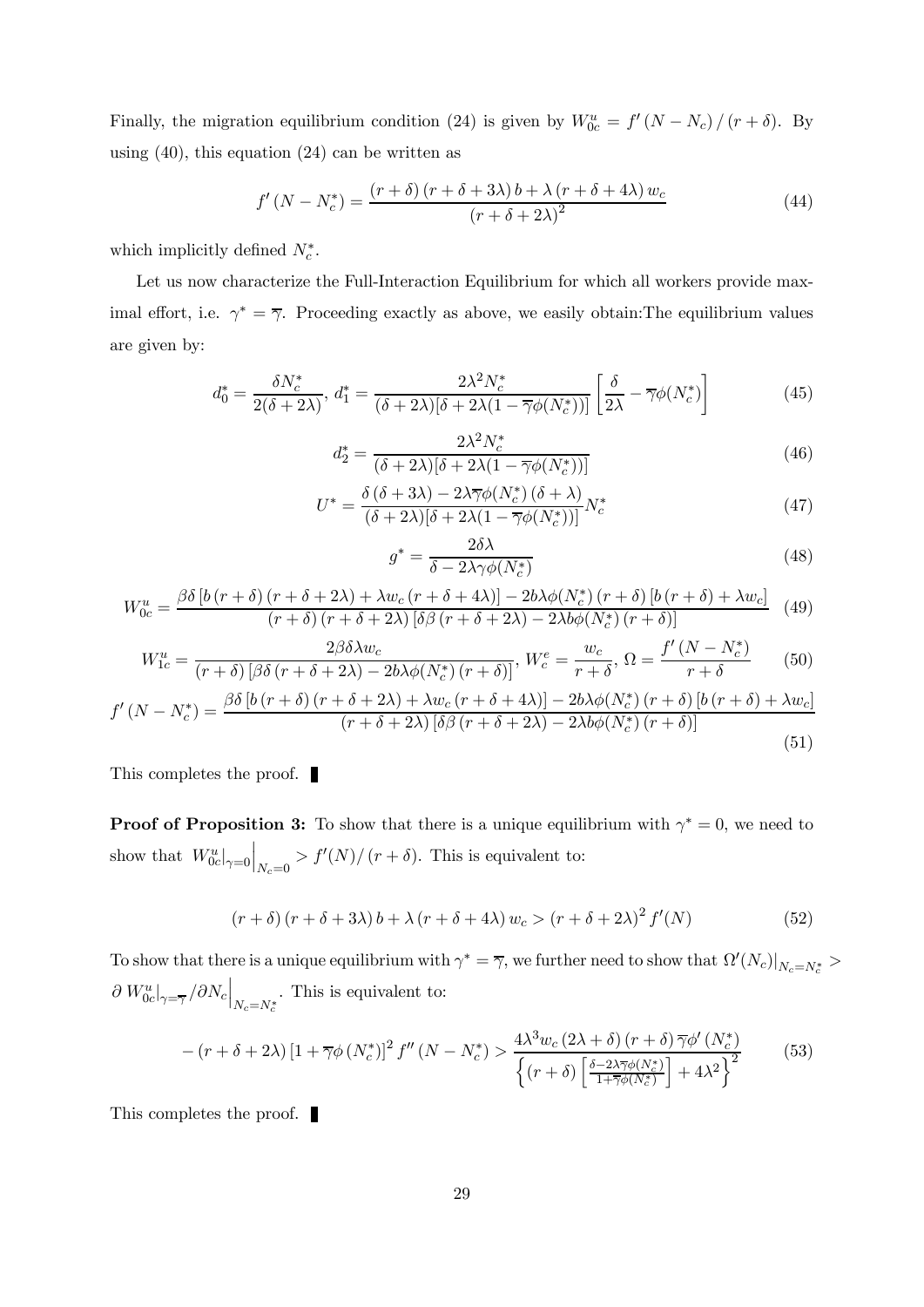**Proof of Propositions 4:** In the No-interaction equilibrium, the urban population size,  $N_c^*$ , is determined by (51). By totally differentiating (51), we obtain, after straightforward but tedious calculations, the following results of basic comparative statics:

$$
\frac{\partial N_c^*}{\partial \delta} = \frac{b(r+\delta)^2(r+\delta+4\lambda) + 2w_c\lambda \left[r^2 + \delta^2 + 6\delta\lambda + 4\lambda^2 + 2r(\delta+3\lambda)\right]}{f''(N-N_c^*)(r+\delta)(r+\delta+2\lambda)^3} < 0
$$

$$
\frac{\partial N_c^*}{\partial \lambda} = -\frac{(w_c - b)(r+\delta)(r+\delta+6\lambda)}{f''(N-N_c^*)(r+\delta+2\lambda)^3} > 0
$$

$$
\frac{\partial N_c^*}{\partial b} = -\frac{(r+\delta)(r+\delta+3\lambda)}{f''(N-N_c^*)(r+\delta+2\lambda)^2} > 0
$$

$$
\frac{\partial N_c^*}{\partial w_c} = -\frac{\lambda(r+\delta+4\lambda)}{f''(N-N_c^*)(r+\delta+2\lambda)^2} > 0
$$

$$
\frac{\partial N_c^*}{\partial N} = 1 > 0
$$

$$
\frac{\partial N_c^*}{\partial r} = \frac{b(r+\delta)^2(r+\delta+4\lambda)+2w_c\lambda\left[r^2+\delta^2+6\delta\lambda+4\lambda^2+2r(\delta+3\lambda)\right]}{f''(N-N_c^*)(r+\delta)(r+\delta+2\lambda)^3} < 0
$$

The equilibrium unemployment rate is defined by

$$
u^* = \frac{U^*}{N}
$$

where  $U^*$  is given by (38). Hence, we readily obtain

$$
\frac{\partial u^*}{\partial \delta} = \frac{N_c^* \lambda (\delta + 6\lambda) + \delta(\delta + 2\lambda)(\delta + 3\lambda) \frac{\partial N_c^*}{\partial \delta}}{N(\delta + 2\lambda)^3}
$$

$$
\frac{\partial u^*}{\partial \lambda} = \frac{\delta \left[ -N_c^*(\delta + 6\lambda) + (\delta^2 + 5\delta\lambda + 6\lambda^2) \frac{\partial N_c^*}{\partial \lambda} \right]}{N(\delta + 2\lambda)^3}
$$

$$
\frac{\partial u^*}{\partial b} = \frac{\delta(\delta + 3\lambda)}{N(\delta + 2\lambda)^2} \frac{\partial N_c^*}{\partial b} > 0
$$

$$
\frac{\partial u^*}{\partial w_c} = \frac{\delta(\delta + 3\lambda)}{N(\delta + 2\lambda)^2} \frac{\partial N_c^*}{\partial w_c} > 0
$$

$$
\frac{\partial u^*}{\partial N} = \frac{\delta(\delta + 3\lambda) \left( -N_c^* + N \frac{\partial N_c^*}{\partial N} \right)}{N^2(\delta + 2\lambda)^2} = \frac{\delta(\delta + 3\lambda) (N - N_c^*)}{N^2(\delta + 2\lambda)^2} > 0
$$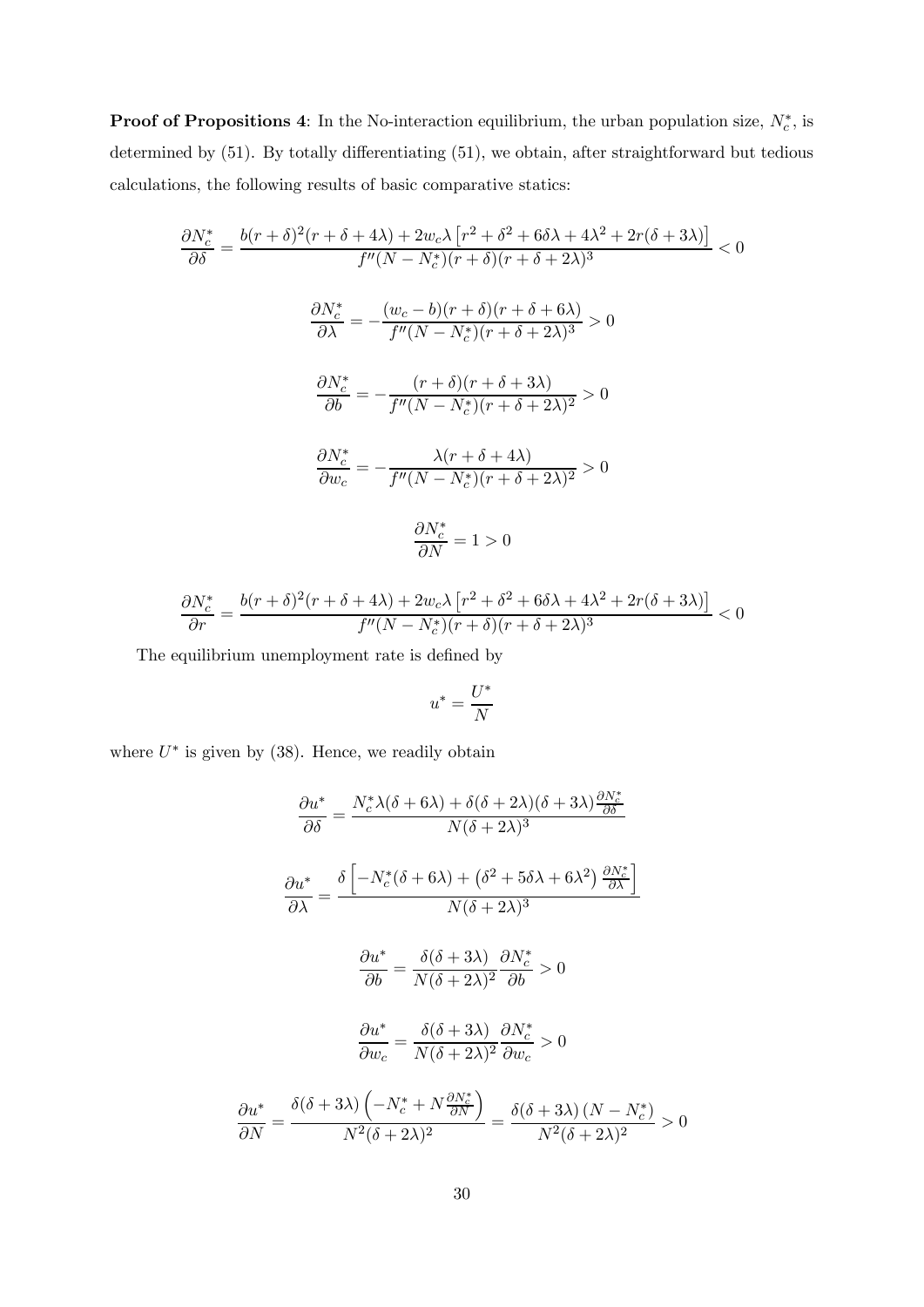$$
\frac{\partial u^*}{\partial r} = \frac{\delta(\delta + 3\lambda)}{N(\delta + 2\lambda)^2} \frac{\partial N_c^*}{\partial r} < 0
$$

This completes the proof.  $\blacksquare$ 

Proof of Propositions 5: Here, we assume that  $(53)$  holds, i.e.,

$$
\Omega'(N_c)|_{N_c = N_c^*} - \frac{\partial W_{0c}^u|_{\gamma = \overline{\gamma}}}{\partial N_c}|_{N_c = N_c^*} > 0
$$
\n(54)

to ensure that the model has the unique Full-interaction equilibrium. In the Full-interaction equilibrium, the urban population size is determined by (51). By totally differentiating (51), we can obtain

$$
\frac{\partial N_c^*}{\partial \delta} = \left[ \Omega'(N_c) \Big|_{N_c = N_c^*} - \frac{\partial W_{0c}^u|_{\gamma = \overline{\gamma}}}{\partial N_c} \Big|_{N_c = N_c^*} \right]^{-1} \left\{ -\frac{b(r+\delta)^2}{(r+\delta)^2(r+\delta+2\lambda)^2} - \frac{2w_c\lambda\beta^2\delta^2(r+\delta+2\lambda)\left[ (r+\delta)^2 + 6(r+\delta)\lambda + 4\lambda^2 \right]}{(r+\delta)^2(r+\delta+2\lambda)^2 \left[ \beta\delta(r+\delta+2\lambda) - 2b(r+\delta)\lambda\phi(N_c^*) \right]^2} + \frac{4w_c\lambda^2b\beta(r+\delta)\left[ 2\delta(r+\delta)^2 - (r-8\delta)(r+\delta)\lambda - 2(r-3\delta)\lambda^2 \right] \phi(N_c^*)}{(r+\delta)^2(r+\delta+2\lambda)^2 \left[ \beta\delta(r+\delta+2\lambda) - 2b(r+\delta)\lambda\phi(N_c^*) \right]^2} - \frac{8w_c\lambda^3b^2(r+\delta)^2(r+\delta+\lambda)\phi(N_c^*)^2}{(r+\delta)^2(r+\delta+2\lambda)^2 \left[ \beta\delta(r+\delta+2\lambda) - 2b(r+\delta)\lambda\phi(N_c^*) \right]^2} \right\}
$$

$$
\frac{\partial N_c^*}{\partial \lambda} = \left[ \Omega'(N_c) \Big|_{N_c = N_c^*} - \frac{\partial W_{0c}^u \Big|_{\gamma = \overline{\gamma}}}{\partial N_c} \Big|_{N_c = N_c^*} \right]^{-1}
$$
  
\$\times \left\{ \frac{\beta^2 \delta^2 (r + \delta + 2\lambda) \left[ w\_c (r + \delta + 6\lambda) - 2b(r + \delta + 2\lambda) \right]}{(r + \delta + 2\lambda)^2 \left[ \beta \delta (r + \delta + 2\lambda) - 2b(r + \delta) \lambda \phi(N\_c^\*) \right]^2 \right\}\$  
\$+ \frac{4b\beta \delta (r + \delta)\lambda \left[ 2b(r + \delta + 2\lambda) - w\_c (r + \delta + 3\lambda) \right] \phi(N\_c^\*) \right]^{-1}\$  
\$- \frac{4b^2 (2b - w\_c)(r + \delta)^2 \lambda^2 \phi(N\_c^\*)^2}{(r + \delta + 2\lambda)^2 (\beta \delta (r + \delta + 2\lambda) - 2b(r + \delta) \lambda \phi(N\_c^\*))^2} \right\}\$

$$
\frac{\partial N_c^*}{\partial b} = \left[ \Omega'(N_c) \Big|_{N_c = N_c^*} - \frac{\partial W_{0c}^u \Big|_{\gamma = \overline{\gamma}}}{\partial N_c} \Big|_{N_c = N_c^*} \right]^{-1}
$$
  
\$\times \left\{ \frac{\beta^2 \delta^2 (r + \delta + 2\lambda)^2 + 4\beta \delta \lambda \left[ w\_c \lambda^2 - b(r + \delta)(r + \delta + 2\lambda) \right] \phi(N\_c^\*)}{(r + \delta + 2\lambda) \left[ \beta \delta (r + \delta + 2\lambda) - 2b(r + \delta) \lambda \phi(N\_c^\*) \right]^2} + \frac{4b^2 (r + \delta)^2 \lambda^2 \phi(N\_c^\*)^2}{(r + \delta + 2\lambda) \left[ \beta \delta (r + \delta + 2\lambda) - 2b(r + \delta) \lambda \phi(N\_c^\*) \right]^2} \right\}\$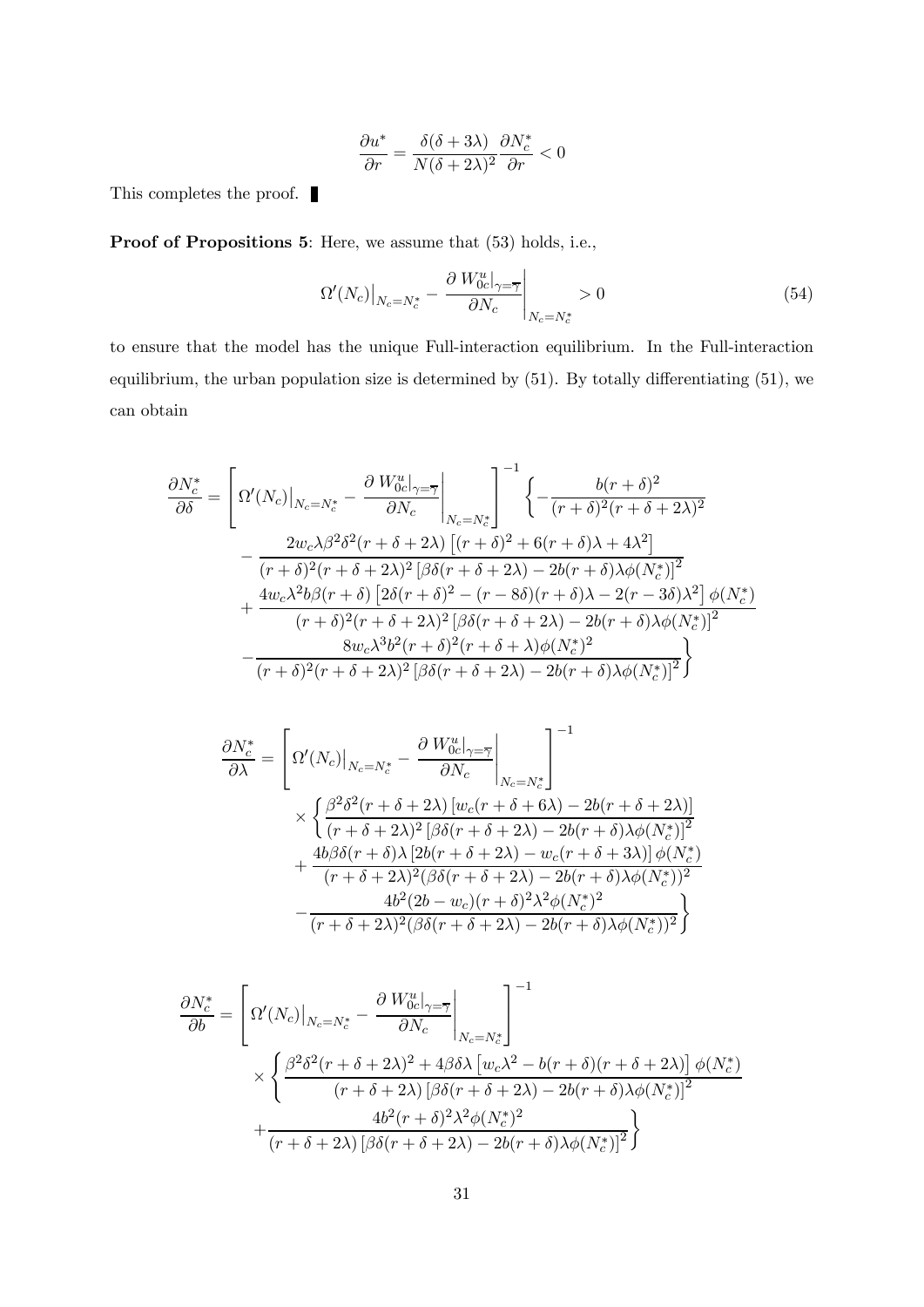$$
\frac{\partial N_c^*}{\partial w_c} = \left[ \Omega'(N_c) \Big|_{N_c = N_c^*} - \frac{\partial W_{0c}^u \Big|_{\gamma = \overline{\gamma}}}{\partial N_c} \Big|_{N_c = N_c^*} \right]^{-1} \times \frac{\lambda \left[ \beta \delta(r + \delta + 4\lambda) - 2b(r + \delta) \lambda \phi(N_c^*) \right]}{(r + \delta)(r + \delta + 2\lambda) \left[ \beta \delta(r + \delta + 2\lambda) - 2b(r + \delta) \lambda \phi(N_c^*) \right]} > 0 \tag{55}
$$

$$
\frac{\partial N_c^*}{\partial N} = -\frac{f''(N - N_c^*)}{r + \delta} \left[ \Omega'(N_c) \Big|_{N_c = N_c^*} - \frac{\partial W_{0c}^u|_{\gamma = \overline{\gamma}}}{\partial N_c} \Big|_{N_c = N_c^*} \right]^{-1}
$$

$$
= -\frac{f''(N - N_c^*)}{r + \delta} \left[ -\frac{f''(N - N_c^*)}{r + \delta} - \frac{\partial W_{0c}^u|_{\gamma = \overline{\gamma}}}{\partial N_c} \Big|_{N_c = N_c^*} \right]^{-1}
$$
(56)
$$
> 1
$$

$$
\frac{\partial N_c^*}{\partial r} = \left[ \Omega'(N_c) \Big|_{N_c = N_c^*} - \frac{\partial W_{0c}^u|_{\gamma = \overline{\gamma}}}{\partial N_c} \Big|_{N_c = N_c^*} \right]^{-1} \times \left\{ -\frac{(r+\delta)[b(r+\delta) + w_c\lambda] + w_c\lambda(r+\delta+2\lambda)}{(r+\delta)^2(r+\delta+2\lambda)^2} + \frac{\frac{4w_c\beta^2\delta^2\lambda^3(r+\delta+2\lambda)}{(\beta\delta(r+\delta+2\lambda) - 2b(r+\delta)\lambda\phi)^2} - \frac{2w_c\beta\delta\lambda^2(3(r+\delta)+4\lambda)}{\beta\delta(r+\delta+2\lambda) - 2b(r+\delta)\lambda\phi}} \right\}
$$

where the inequality in (55) comes from assumptions (54) and (19) which states that  $\delta > 2\overline{\gamma}\overline{\phi}\lambda$ , and the inequality in (56) comes from (54) and the assumption that  $f''(·)\leq 0$ .

In the Full-interaction equilibrium,  $U^*$  is given by (47). Hence, we can see that

$$
\begin{aligned}\n\frac{\partial u^*}{\partial \delta} &= \frac{\beta(\delta+2\lambda)\left\{\beta\lambda N_c^*(\delta+6\lambda)+\frac{\partial N_c^*}{\partial \delta}\left[\beta\delta(\delta+2\lambda)(\delta+3\lambda)-4b\lambda^3 N_c^*\phi'(N_c^*)\right]\right\}}{N(\delta+2\lambda)^2\left[\beta(\delta+2\lambda)-2b\lambda\phi(N_c^*)\right]^2} \\
&\quad -\frac{4b\beta\lambda\phi(N_c^*)\left[\lambda N_c^*(\delta+3\lambda)+\frac{\partial N_c^*}{\partial \delta}(\delta+2\lambda)\left(\delta^2+3\delta\lambda+\lambda^2\right)\right]}{N(\delta+2\lambda)^2\left[\beta(\delta+2\lambda)-2b\lambda\phi(N_c^*)\right]^2} \\
&\quad +\frac{4b^2\lambda^2\phi(N_c^*)^2\left[\lambda N_c^*+\frac{\partial N_c^*}{\partial \delta}(\delta+\lambda)(\delta+2\lambda)\right]}{N(\delta+2\lambda)^2\left[\beta(\delta+2\lambda)-2b\lambda\phi(N_c^*)\right]^2}\n\end{aligned}
$$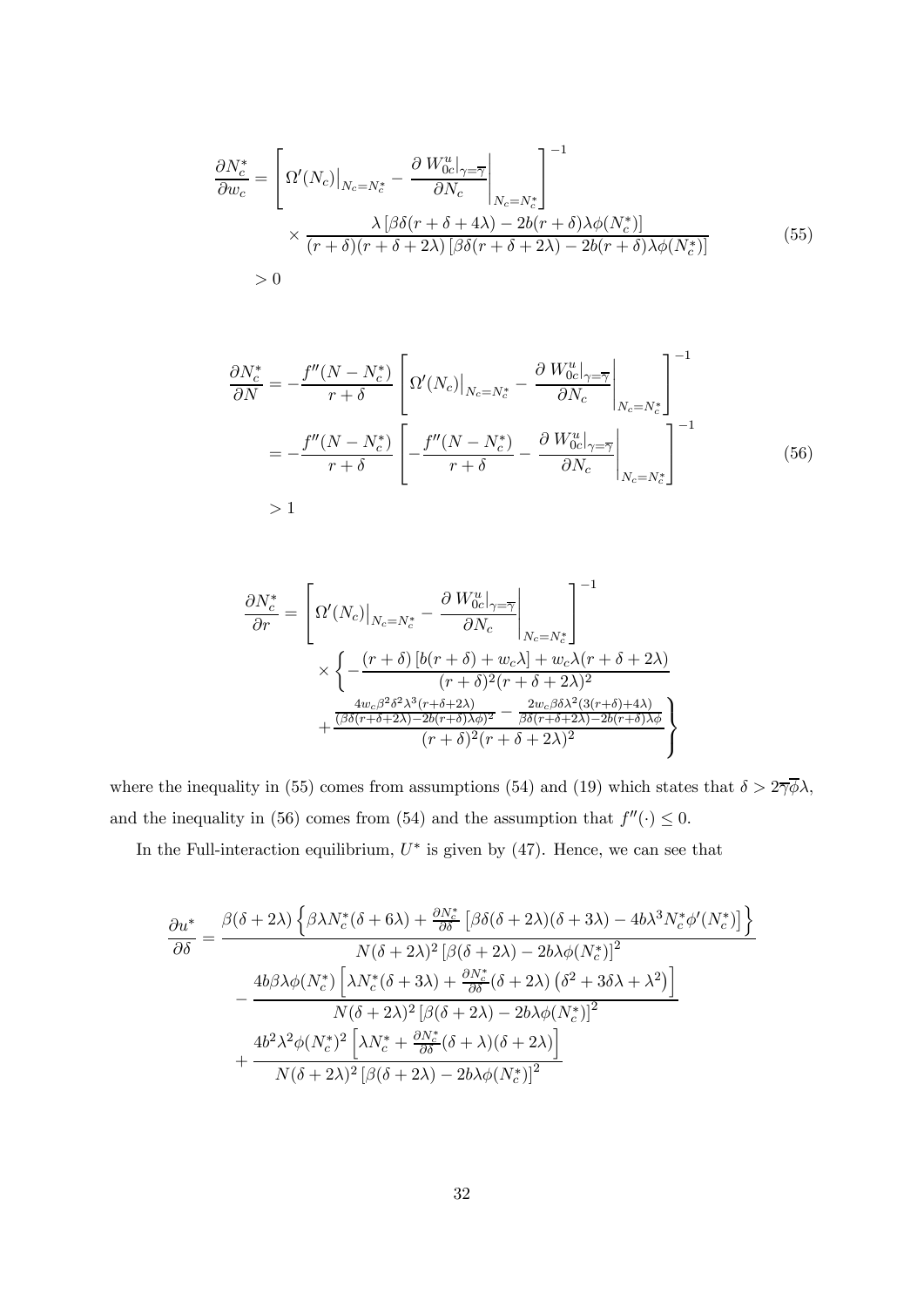$$
\begin{split} \frac{\partial u^*}{\partial \lambda} &= \frac{\frac{\partial N_c^*}{\partial \lambda}(\delta+2\lambda)\left[\beta(\delta+2\lambda)-2b\lambda\phi(N_c^*)\right]\left[\beta\delta(\delta+3\lambda)-2b\lambda(\delta+\lambda)\phi(N_c^*)\right]}{N(\delta+2\lambda)^2\left[\beta(\delta+2\lambda)-2b\lambda\phi(N_c^*)\right]^2} \\ &- \frac{N_c^*\beta\left[4b\lambda^3\frac{\partial N_c^*}{\partial \lambda}\phi'(N_c^*)+\beta\delta(\delta+6\lambda)\right]}{N(\delta+2\lambda)\left[\beta(\delta+2\lambda)-2b\lambda\phi(N_c^*)\right]^2} \\ &+ \frac{4b\delta\lambda N_c^*\phi(N_c^*)\left[\beta(\delta+3\lambda)-b\lambda\phi(N_c^*)\right]}{N(\delta+2\lambda)^2\left[\beta(\delta+2\lambda)-2b\lambda\phi(N_c^*)\right]^2} \end{split}
$$

$$
\frac{\partial u^*}{\partial b} = \frac{-4N_c^*\beta\lambda^3\phi + \frac{\partial N_c^*}{\partial b}\left\{\beta^2\delta(\delta + 2\lambda)(\delta + 3\lambda) + 4b^2\lambda^2(\delta + \lambda)\phi(N_c^*)^2\right\}}{N(\delta + 2\lambda)\left[\beta(\delta + 2\lambda) - 2b\lambda\phi(N_c^*)\right]^2}
$$

$$
-\frac{4b\beta\lambda\left[\lambda^2N_c^*\phi'(N_c^*) + (\delta^2 + 3\delta\lambda + \lambda^2)\phi(N_c^*)\right]\right\}}{N(\delta + 2\lambda)\left[\beta(\delta + 2\lambda) - 2b\lambda\phi(N_c^*)\right]^2}
$$

$$
\frac{\partial u^*}{\partial w_c} = \frac{\partial N_c^*}{\partial w_c} \left\{ \frac{\beta^2 \delta(\delta^2 + 5\delta\lambda + 4\lambda^2) - 4b\beta\lambda (\delta^2 + 3\delta\lambda + \lambda^2) \phi(N_c^*)}{N(\delta + 2\lambda) [\beta(\delta + 2\lambda) - 2b\lambda\phi(N_c^*)]^2} + \frac{2\lambda^2 [2b^2(\delta + \lambda)\phi(N_c^*)^2 + \beta^2\delta - 2b\beta\lambda N_c^*\phi'(N_c^*)]}{N(\delta + 2\lambda) [\beta(\delta + 2\lambda) - 2b\lambda\phi(N_c^*)]^2} \right\}
$$
(57)

$$
> 0
$$

$$
\frac{\partial u^*}{\partial N} = -\frac{1}{N^2(\delta + 2\lambda)} \left\{ (N_c^* - N \frac{\partial N_c^*}{\partial N}) \frac{\delta \beta (\delta + 3\lambda) - (\delta + \lambda) 2b\lambda \phi(N_c^*)}{\beta (\delta + 2\lambda) - 2b\lambda \phi(N_c^*)} + \frac{4b\beta \lambda^3 NN_c^* \phi'(N_c^*)}{(\beta (\delta + 2\lambda) - 2b\lambda \phi(N_c^*))^2} \frac{\partial N_c^*}{\partial N} \right\}
$$
(58)

$$
\frac{\partial u^*}{\partial r} = \frac{\frac{\partial N_c^*}{\partial r} \left\{ \beta^2 \delta(\delta + 2\lambda)(\delta + 3\lambda) + 4b^2 \lambda^2 (\delta + \lambda) \phi(N_c^*)^2}{N(\delta + 2\lambda) \left[ \beta(\delta + 2\lambda) - 2b\lambda \phi(N_c^*) \right]^2} - \frac{4b\beta \lambda \left[ \lambda^2 N_c^* \phi'(N_c^*) + \phi(N_c^*) \left( \delta^2 + 3\delta \lambda + \lambda^2 \right) \right] \right\}}{N(\delta + 2\lambda) \left[ \beta(\delta + 2\lambda) - 2b\lambda \phi(N_c^*) \right]^2}
$$

where the inequality in (57) comes from assumption of concavity of  $\phi(\cdot)$  and assumption (19) which states that  $\delta > 2\overline{\gamma}\phi\lambda$ , and the inequality in (58) comes from the facts that  $\partial N_c^*/\partial N > 1$ and  $N > N_c^*$ , and assumption (19).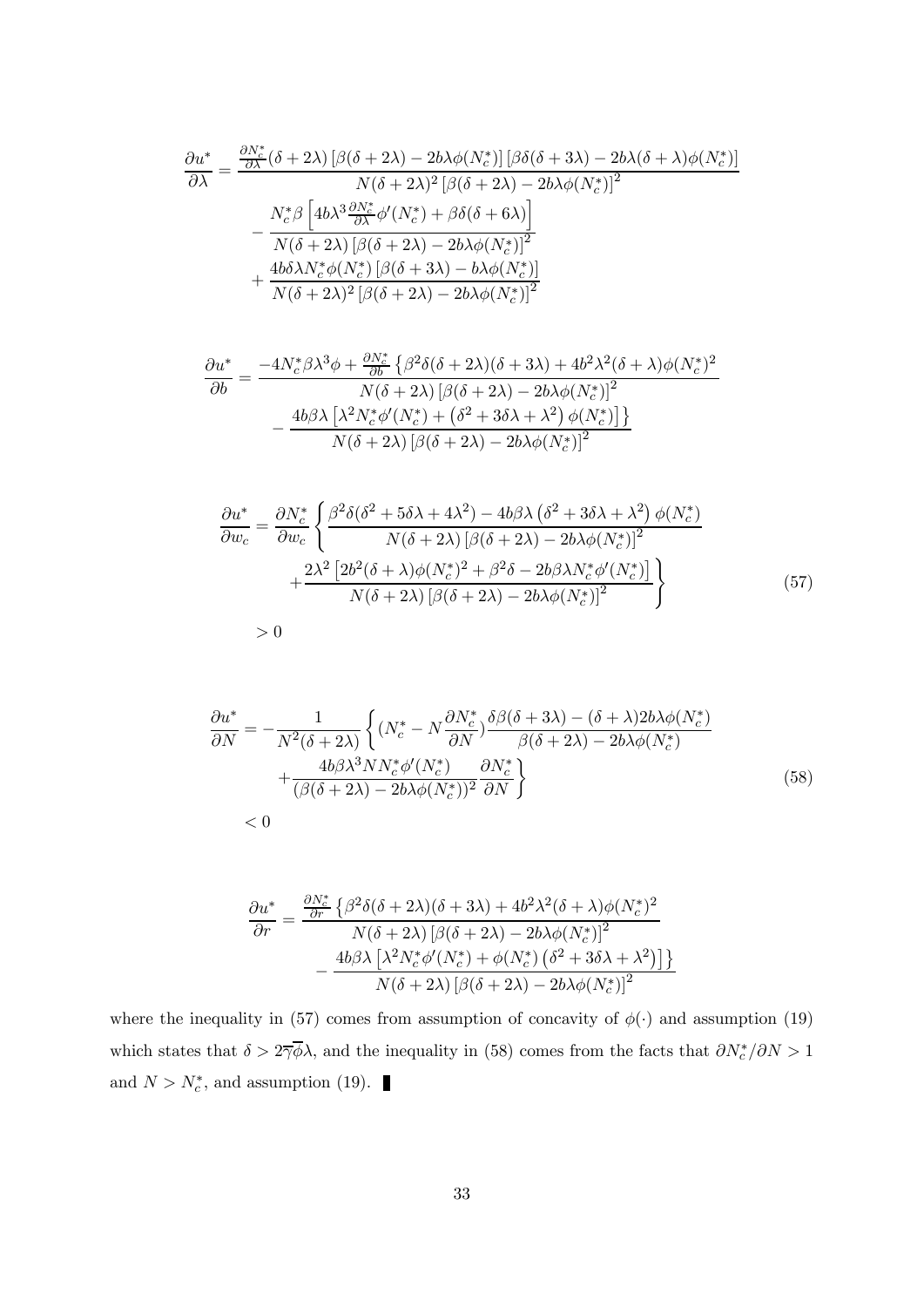Proof of Propositions 6 and 7: Using (27) and (28), the Hamiltonian can be written as:

$$
H_t = e^{-rt} \left\{ f(N - N_c(t)) + [2d_2(t) + d_1(t)] w_c + [N_c(t) - 2d_2(t) - d_1(t)] b - \beta d_1(t) \gamma(t) \right\}
$$
  
+ 
$$
\mu_1(t) \left\{ 2\lambda \left( \frac{N_c(t)}{2} - d_1(t) - d_2(t) \right) - \left[ \delta + 2\lambda \left( 1 + \frac{\gamma d_2(t)}{d_1(t)} \phi(N_c(t)) \right) \right] d_1(t) \right\} \tag{59}
$$
  
+ 
$$
\mu_2(t) \left[ 2\lambda \left( 1 + \frac{\gamma d_2(t)}{d_1(t)} \phi(N_c(t)) \right) d_1(t) - \delta d_2(t) \right]
$$

Moreover, we need to consider the inequality constraints  $\gamma \geq 0$  and  $\overline{\gamma} \geq \gamma$ . The Lagrangian for the maximization problem becomes

$$
\mathcal{L}_t = H_t + \xi_0 \gamma + \xi_1 (\overline{\gamma} - \gamma).
$$

The first-order conditions for the maximization are

$$
N_c(t): \t 0 = \frac{\partial \mathcal{L}_t}{\partial N_c(t)},
$$
  

$$
\gamma(t): \t 0 = \frac{\partial \mathcal{L}_t}{\partial \gamma(t)},
$$
  

$$
d_1: \t \mathbf{L}_1(t) = -\frac{\partial \mathcal{L}_t}{\partial d_1(t)},
$$
  

$$
d_2: \t \mathbf{L}_2(t) = -\frac{\partial \mathcal{L}_t}{\partial d_2(t)},
$$

This is equivalent to

$$
0 = \frac{\partial H_t}{\partial N_c(t)} = e^{-rt} \left[ -f'(N - N_c(t)) + b \right] + \mu_1 \lambda \tag{60}
$$

$$
0 = \frac{\partial H_t}{\partial \gamma(t)} + \xi_0 - \xi_1 = -e^{-rt} \beta d_1(t) + 2\lambda \phi (N_c(t)) d_2(t) [\mu_2(t) - \mu_1(t)] + \xi_0 - \xi_1
$$
(61)  

$$
\mathbf{\hat{\mu}}_1(t) = -e^{-rt} (w_c - b - \beta \gamma) + \mu_1(t) (\delta + 4\lambda) - 2\mu_2(t) \lambda
$$
  

$$
\mathbf{\hat{\mu}}_2(t) = -2e^{-rt} (w_c - b) + 2\mu_1(t) \lambda [1 + \gamma \phi (N_c(t))] + \mu_2(t) [\delta - 2\gamma \lambda \phi (N_c(t))]
$$

We evaluate the optimal allocation at the steady state. Then, the last two differential equations yield

$$
\mu_1(t) = \frac{e^{-rt}}{\delta + 2\lambda} \left[ w_c - b - \beta \gamma + \frac{2\lambda (w_c - b + \beta \gamma)}{\delta + 2\lambda - 2\gamma \lambda \phi(N_c(t))} \right]
$$
(62)

$$
\mu_2(t) = 2e^{-rt} \frac{\beta \gamma \lambda \left[1 + \gamma \phi(N_c(t))\right] + w_c[\delta + \lambda \left[3 - \gamma \phi(N_c(t))\right]] - b[\delta + \lambda \left[3 - \gamma \phi(N_c(t))\right]]}{(\delta + 2\lambda) \left[\delta + 2\lambda - 2\gamma \lambda \phi(N_c(t))\right]}
$$
(63)

Equation (61) can be written as

$$
\frac{\partial H_t}{\partial \gamma(t)} = \xi_1 - \xi_0,
$$

which implies that the optimal  $\gamma$  is a corner solution. If  $\xi_0 > 0$  and  $\xi_1 = 0$ , then  $\gamma^o = 0$ , whereas if  $\xi_0 = 0$  and  $\xi_1 > 0$ , then  $\gamma^o = \overline{\gamma}$ . Substituting (62) and (63) into (61), we obtain: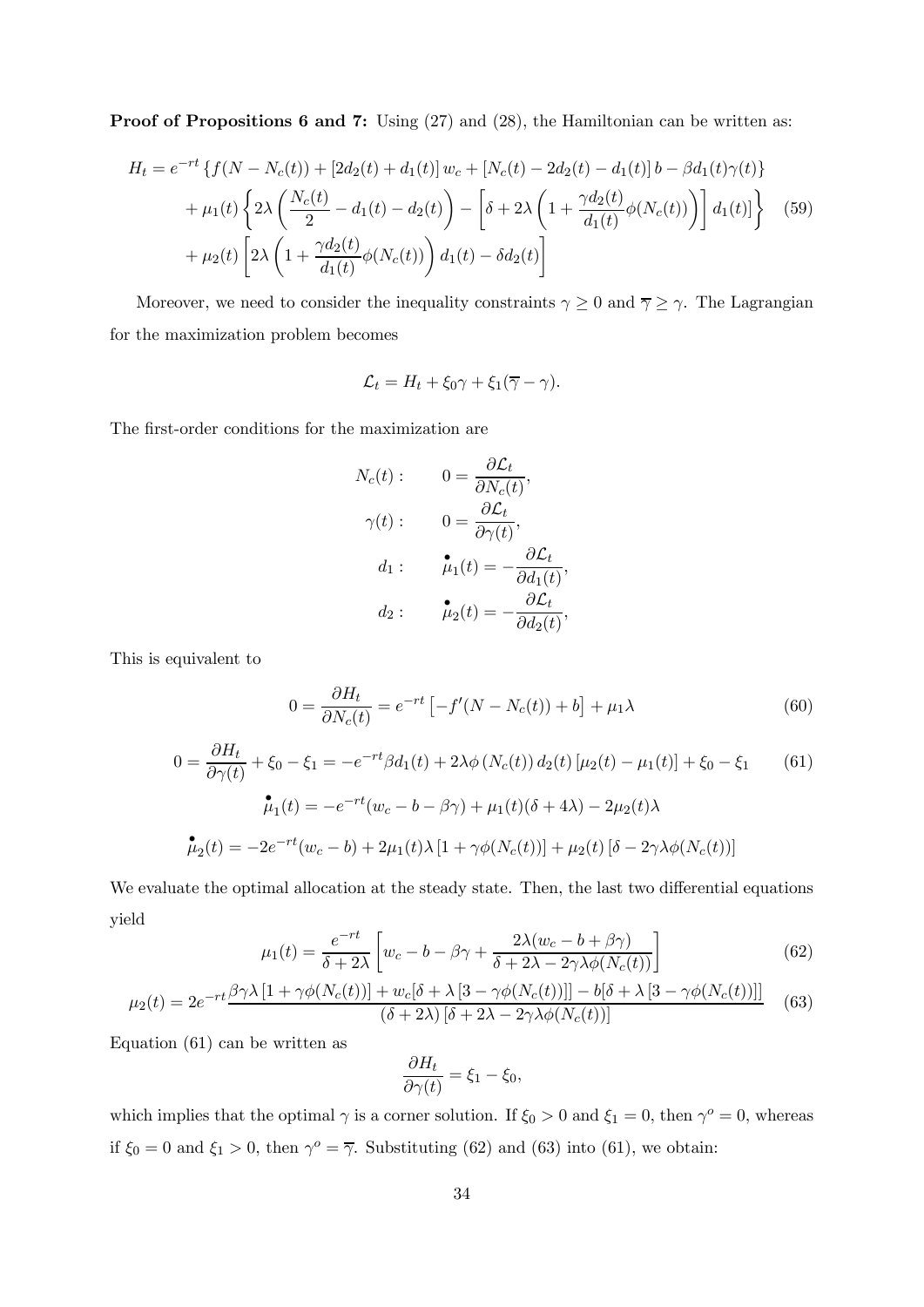$$
\mathbf{sgn}\left[\frac{\partial H_t}{\partial \gamma(t)}\right] = \mathbf{sgn}\left[\beta \left[\gamma \phi(N_c(t)) - \frac{\delta}{2\lambda}\right] + \frac{2\lambda \phi(N_c(t)) (w_c - b - \beta \gamma)}{\delta + 2\lambda - 2\gamma \lambda \phi(N_c(t))}\right]
$$

Because we have assumed (19), i.e.  $\delta > 2\overline{\gamma}\overline{\phi}\lambda$ , then  $\partial H_t/\partial \gamma(t) > 0$  can be possible only when  $w_c - b - \beta \overline{\gamma} = w_c - 2b > 0$ . Moreover, plugging the steady state conditions (8), (9) and (10), into the Hamiltonian (59), we obtain

$$
H_t|_{\gamma=\bar{\gamma}} - H_t|_{\gamma=0} = \frac{bN_c(t)\lambda[-\beta\delta(\delta+2\lambda)+2\lambda(b\delta+2w_c\lambda)\phi(N_c(t))]}{(\delta+2\lambda)^2[\beta(\delta+2\lambda)-2b\lambda\phi(N_c(t))]}
$$
(64)

 $\ddot{\phantom{0}}$ 

Define

$$
\hat{\phi}^o \equiv \frac{\beta \delta(\delta + 2\lambda)}{2\lambda(b\delta + 2w_c\lambda)}
$$

From (64) and using (19), we know that if

$$
H_t|_{\gamma=\bar{\gamma}} \ge H_t|_{\gamma=0} \Leftrightarrow \phi \ge \widehat{\phi}^o
$$

Let  $\underline{N}_c^o$  denote the urban population that satisfies

$$
\phi(\underline{N}_c^o) = \widehat{\phi}^o
$$

which means that

$$
\underline{N}_c^o = \phi^{-1}\left(\frac{\beta \delta(\delta + 2\lambda)}{2\lambda(b\delta + 2w_c\lambda)}\right)
$$

Remember that  $\hat{\phi}^*$  was the equilibrium threshold defined by (34). Simple comparison yields

$$
\widehat{\phi}^* - \widehat{\phi}^o = \frac{r\beta\delta(w_c - b)}{(b\delta + 2w_c\lambda)\left[b(r + \delta) + 2w_c\lambda\right]} > 0,
$$

implying that  $\underline{N}_c^* > \underline{N}_c^o$ .

Next, we examine whether the urbanization level is optimal when the equilibrium level of social interaction is efficient. Substituting  $\mu_1(t)$  and  $\mu_2(t)$  in (62) and (63) and using (60), we obtain that

$$
\Omega = \begin{cases} \Theta_t^o|_{\gamma=0} \text{ for } \gamma = 0\\ \Theta_t^o|_{\gamma=\overline{\gamma}} \text{ for } \gamma = \overline{\gamma} \end{cases}
$$

where  $\Theta_t^o|_{\gamma=0}$  and  $\Theta_t^o|_{\gamma=\overline{\gamma}}$  are defined by

$$
\Theta_t^o|_{\gamma=0} \equiv \frac{b}{r+\delta} - \frac{\lambda(w_c - b)(\delta + 4\lambda)}{(r+\delta)(\delta + 2\lambda)(r+\delta + 2\lambda)},
$$
\n
$$
\Theta_t^o|_{\gamma=\overline{\gamma}} \equiv \frac{b}{r+\delta} - \frac{\lambda}{(r+\delta)(r+\delta+2\lambda)} \left[ w_c - 2b + \frac{2\beta w_c \lambda}{c(\delta + 2\lambda) - 2b\lambda \phi(N_c(t))} \right]
$$
\n(65)

and  $\Omega$  is given by (23)  $(\Omega \equiv f'(N - N_c(t))/(r + \delta))$ . In contrast, the equilibrium urbanization level is determined by

$$
\Omega = \begin{cases} W_{0c}^{u}|_{\gamma=0} \text{ for } \gamma=0\\ W_{0c}^{u}|_{\gamma=\overline{\gamma}} \text{ for } \gamma=\overline{\gamma} \end{cases}
$$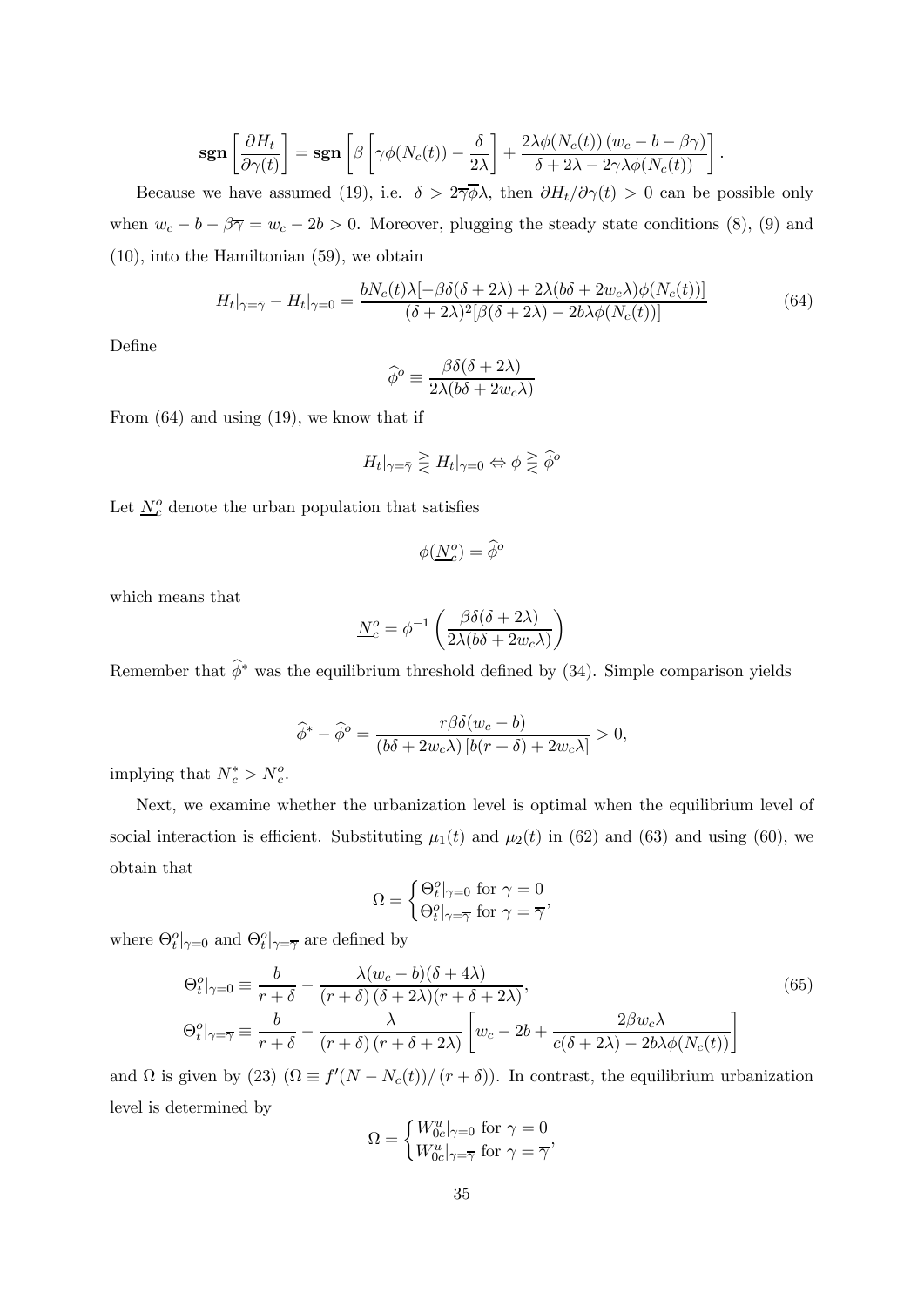where  $W^u_{0c}|_{\gamma=0}$  and  $W^u_{0c}|_{\gamma=\overline{\gamma}}$  are given by

$$
W_{0c}^{u}|_{\gamma=0} = \frac{b(r+\delta)(r+\delta+3\lambda)+w_c\lambda(r+\delta+4\lambda)}{(r+\delta)(r+\delta+2\lambda)^2}
$$

and

$$
W_{0c}^{u}|_{\gamma=\overline{\gamma}} = \frac{\beta w_c \delta \lambda (r + \delta + 4\lambda) - 2b^2 \lambda \phi(N_c(t)) (r + \delta)^2 + b(r + \delta) [\beta \delta (r + \delta + 2\lambda) - 2w_c \lambda^2 \phi(N_c(t))]}{(r + \delta)(r + \delta + 2\lambda) [\beta \delta (r + \delta + 2\lambda) - 2b \lambda \phi(N_c(t)) (r + \delta)]}
$$

Taking the difference, we have:

$$
W_{0c}^{u}|_{\gamma=0} - \Theta_{t}^{o}|_{\gamma=0} = \frac{2(w_{c}-b)\lambda [r(\delta+3\lambda) + (\delta+2\lambda)(\delta+4\lambda)]}{(\delta+2\lambda)(r+\delta+2\lambda)^{2}} > 0
$$

and

$$
W_{0c}^{u}|_{\gamma=\overline{\gamma}} - \Theta_{t}^{o}|_{\gamma=\overline{\gamma}}
$$
  
= 
$$
\frac{2\lambda}{(r+\delta)(r+\delta+2\lambda)} \left\{-2b + w_{c} \left[1 + \frac{\beta\lambda}{\beta(\delta+2\lambda) - 2b\lambda\phi(N_{c}(t))} + \frac{\beta\lambda\delta}{\beta\delta(r+\delta+2\lambda) - 2b(r+\delta)\lambda\phi(N_{c}(t))}\right]\right\}
$$
  
> 0

where the last inequality comes from the fact that  $\gamma = \overline{\gamma}$  can be optimal only when  $w_c - 2b > 0$ , and assumption (19) which states that  $\delta > 2\overline{\gamma}\overline{\phi}\lambda$ . From figures 4(a) and 4(b), we obtain the results of the proposition.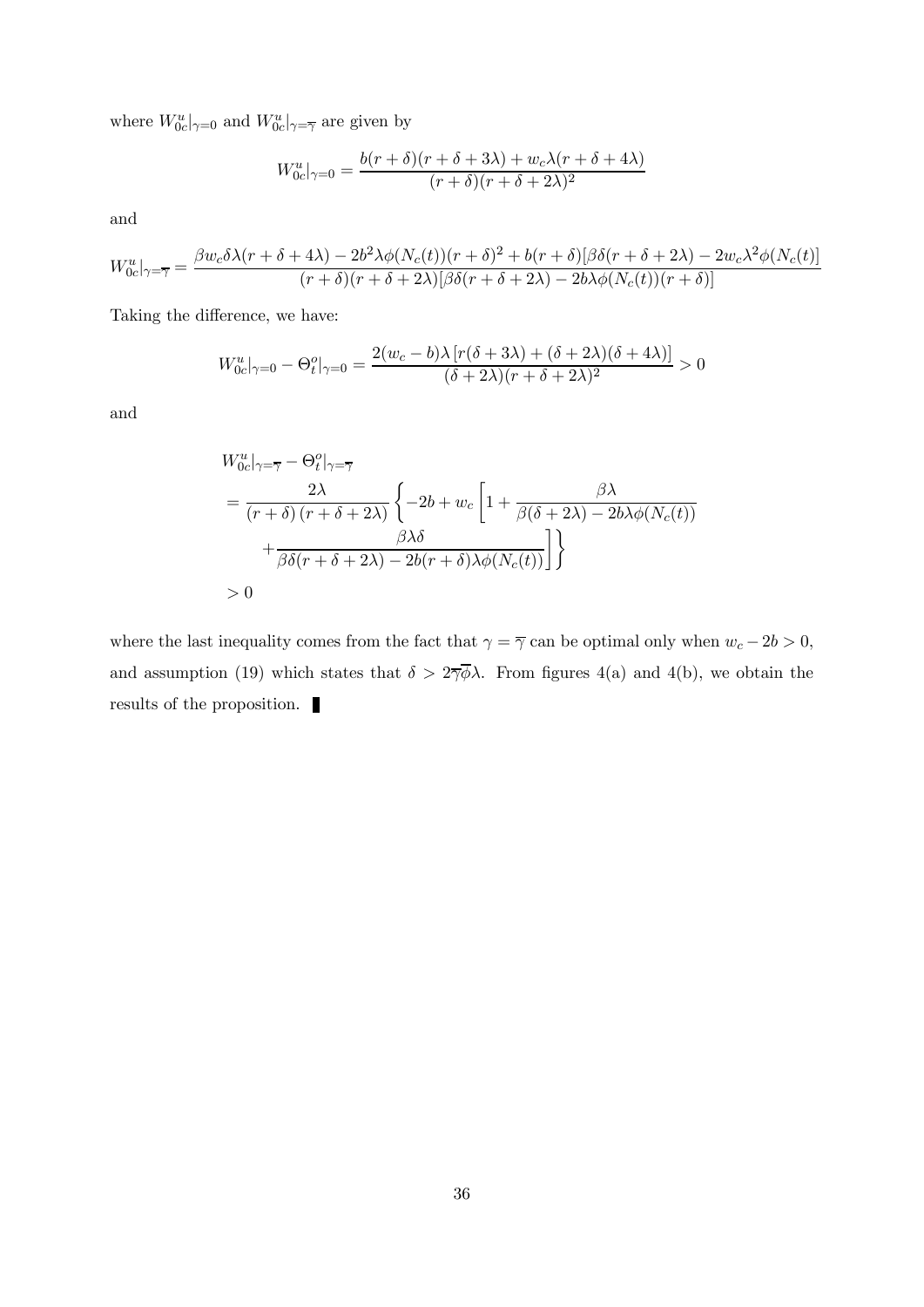

Figure 1: Flows in the labor market in steady state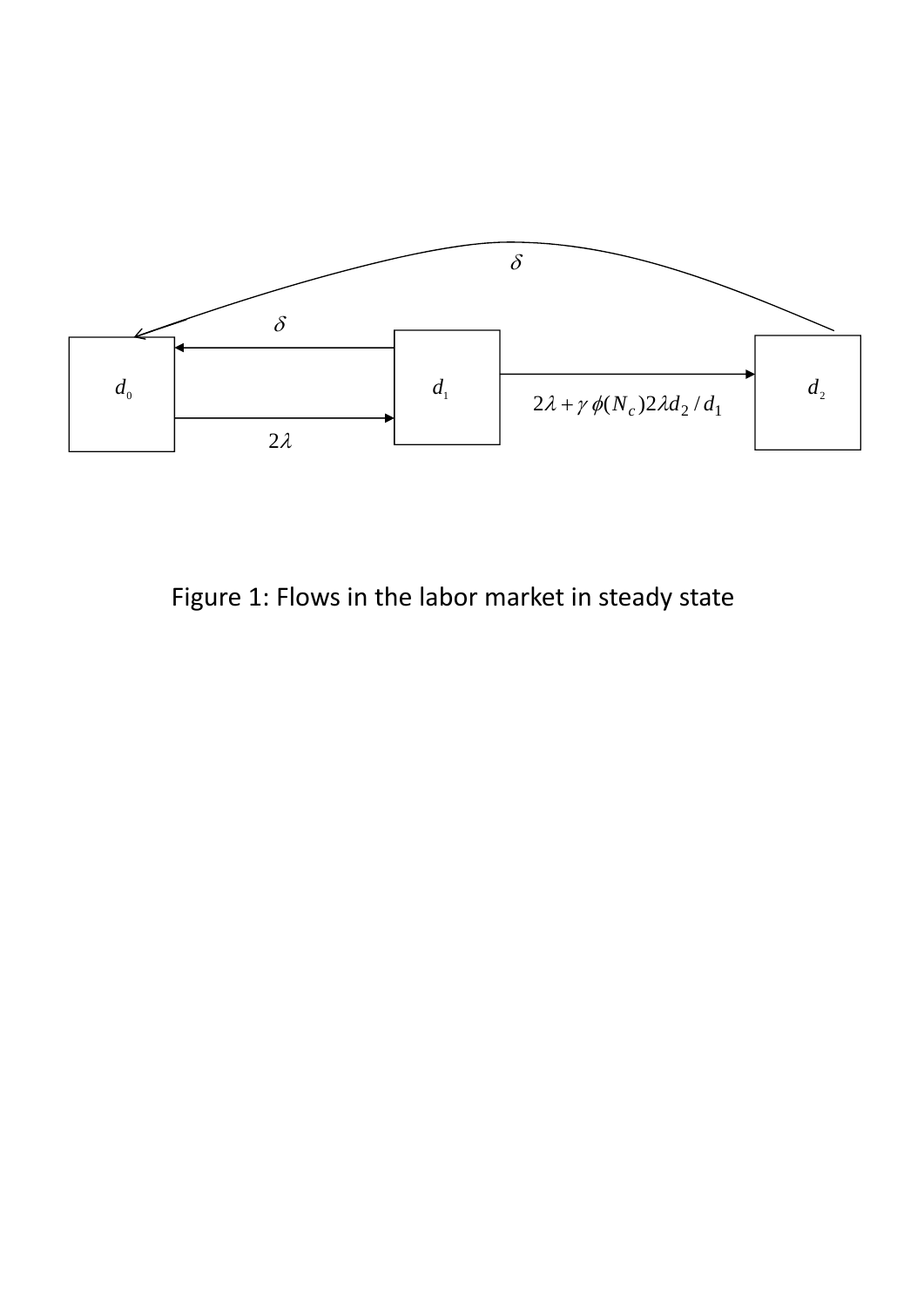

Figure 2(a): Equilibrium population distribution when there are no social interactions ( $\gamma^* = 0$ )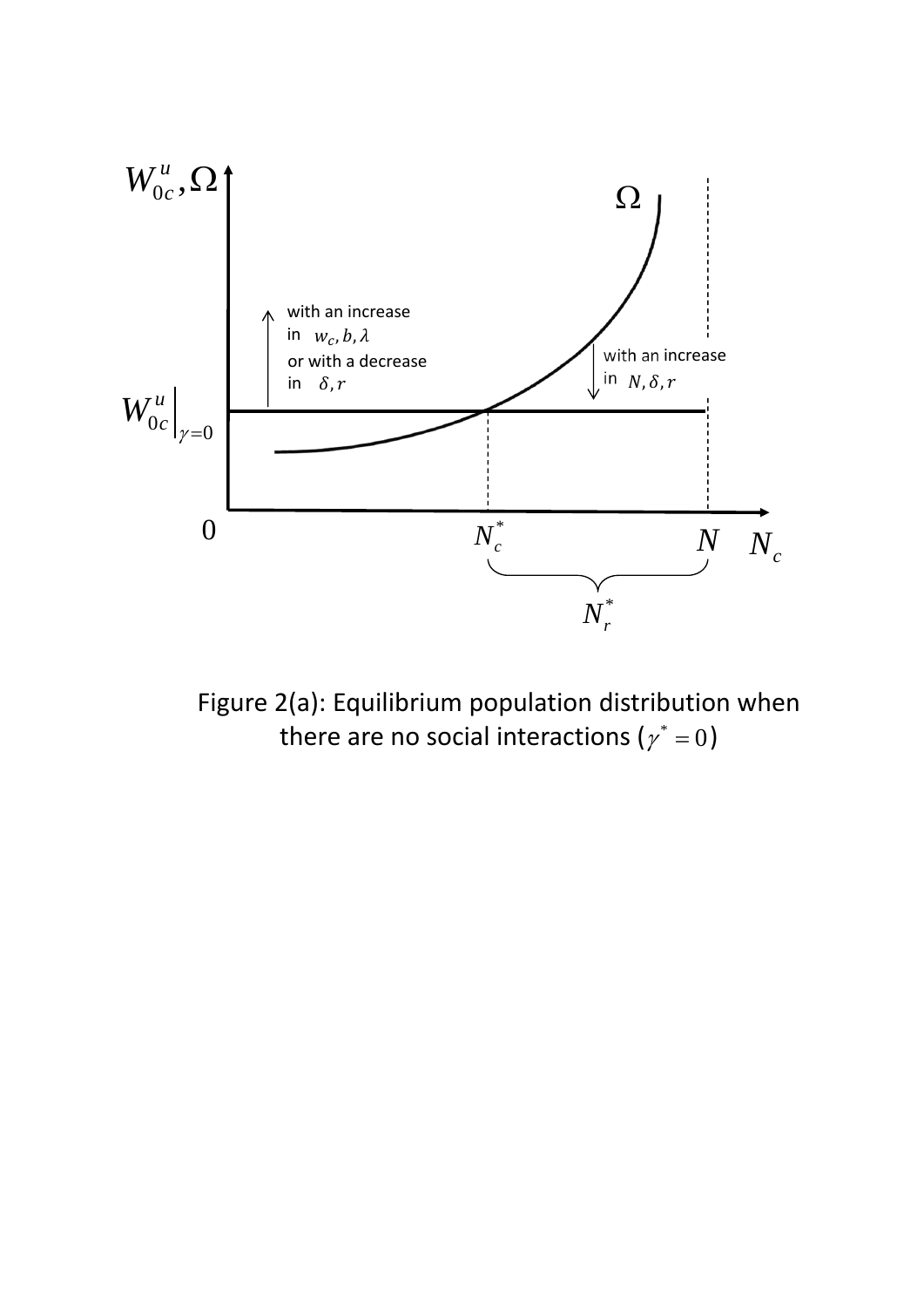

Figure 2(b): Equilibrium population distribution when there are full social interactions ( $\gamma = \overline{\gamma}$ )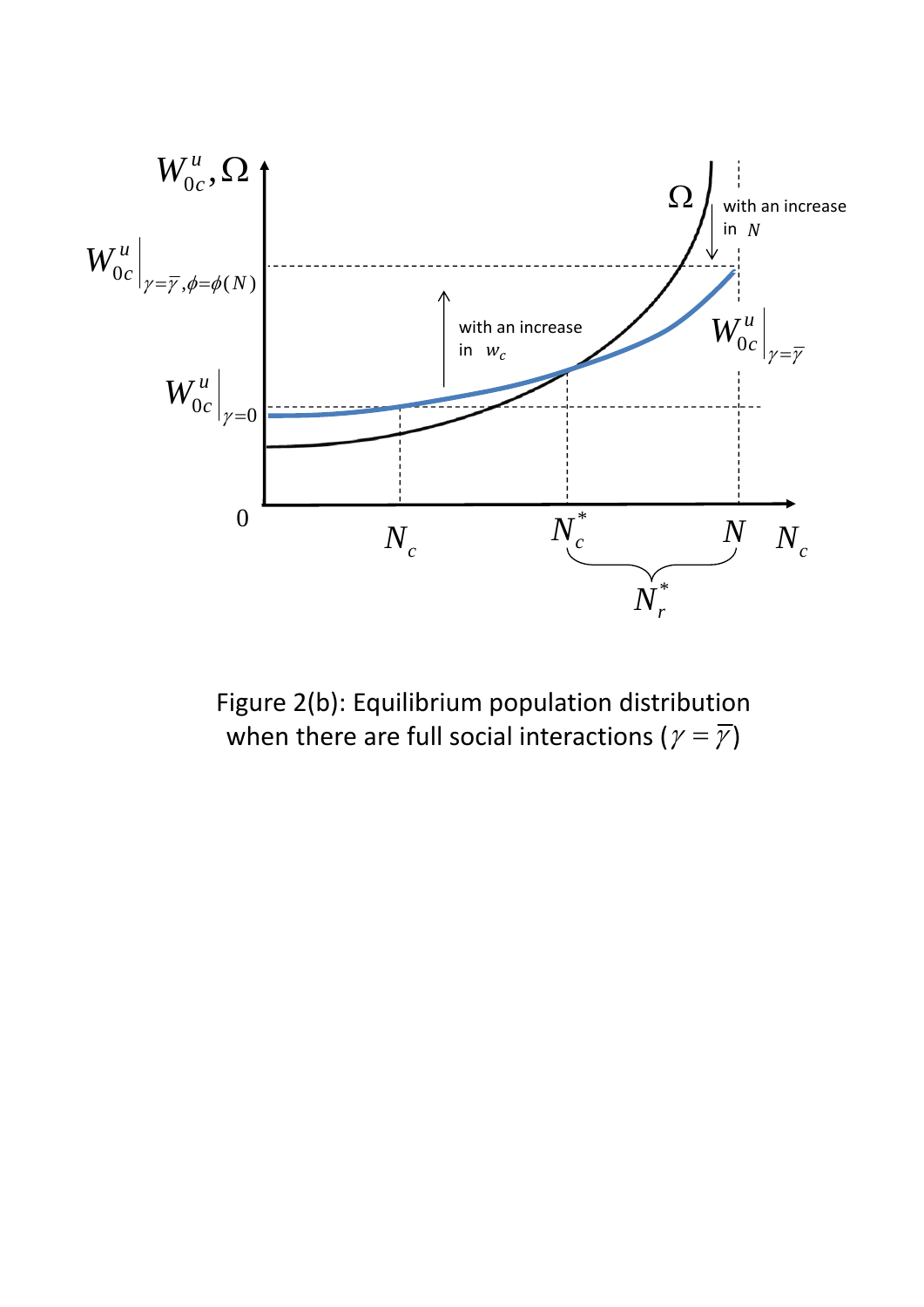

Figure 3: Equilibrium versus optimal social interactions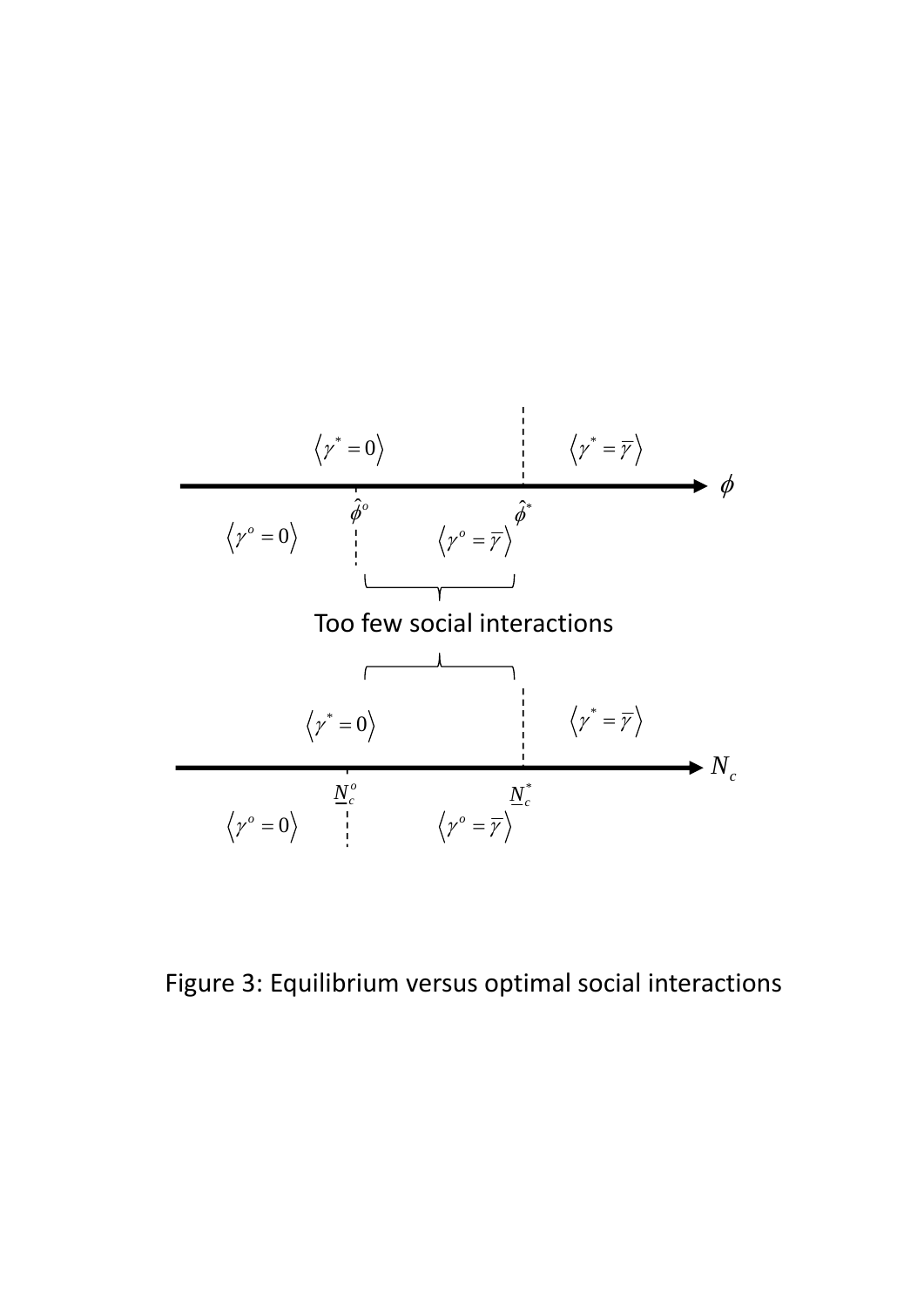

Figure 4(a): Equilibrium versus optimal population distribution when there are no social interactions  $(\gamma = 0)$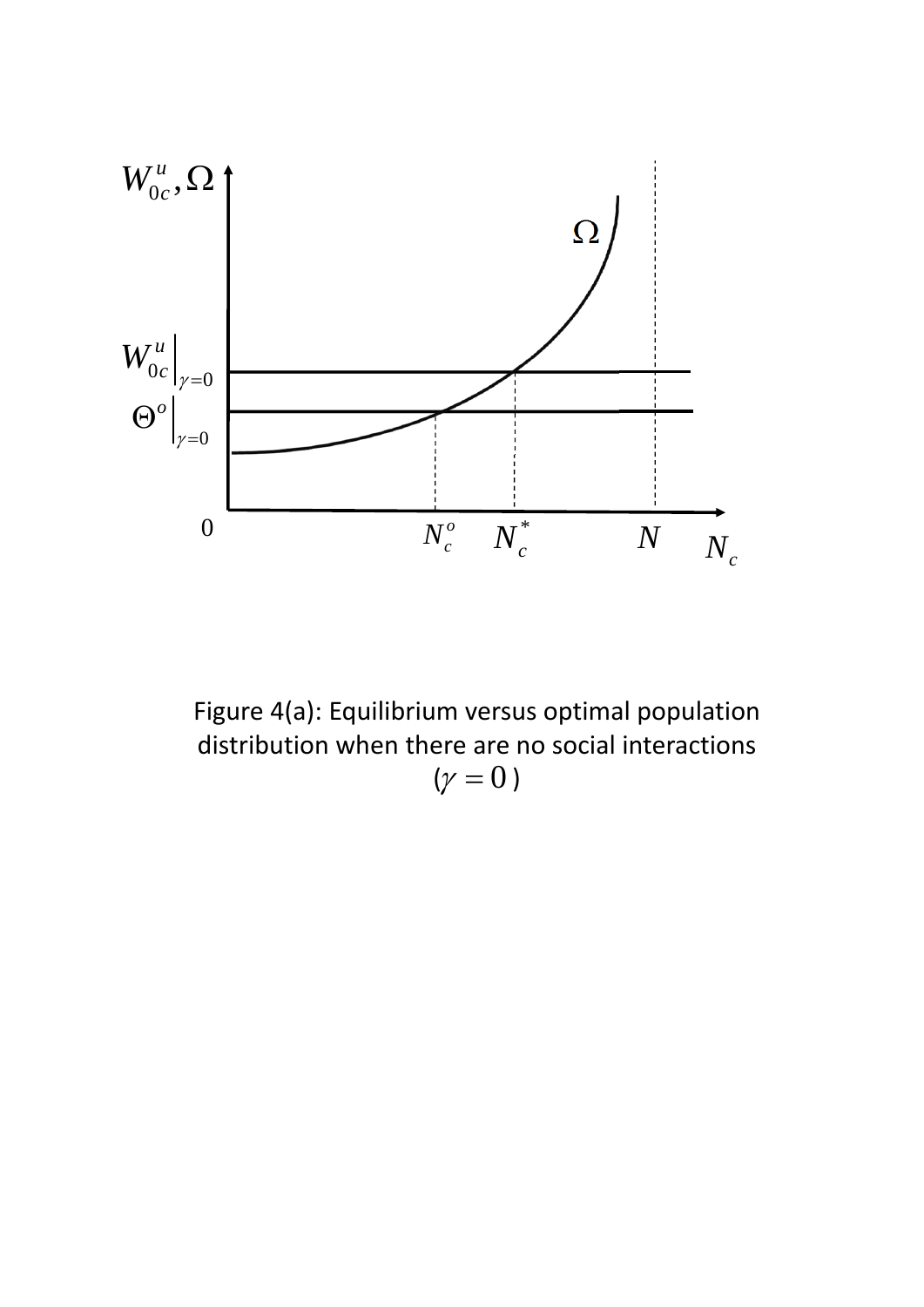

Figure 4(b): Equilibrium versus optimal population distribution when there are full social interactions  $(\gamma = \overline{\gamma})$